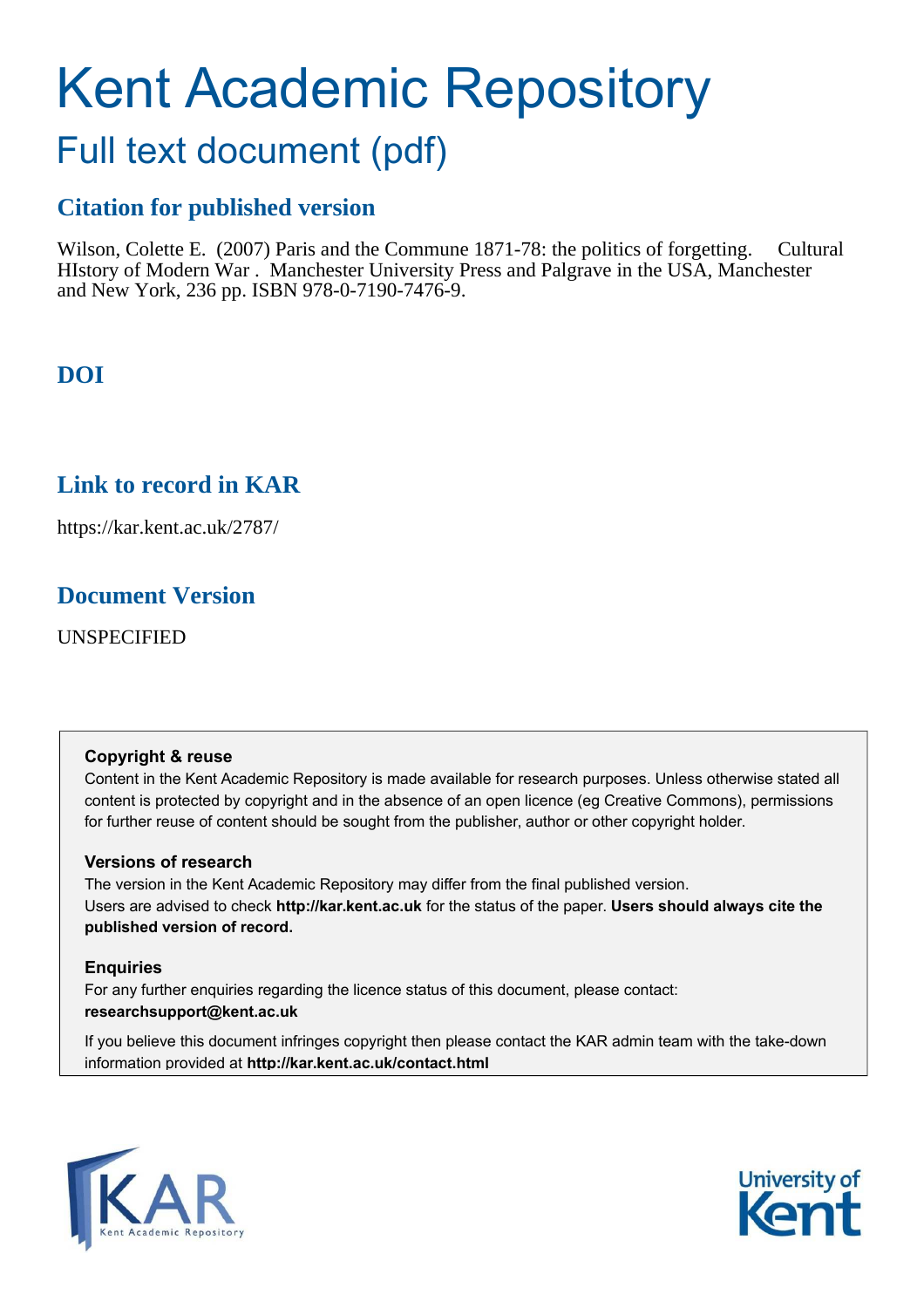### **Copyright Colette E. Wilson**

The right of Colette E. Wilson to be identified as the author of this work has been asserted by her in accordance with the Copyright, Designs and Patents Act 1988.

All rights reserved. Except for the quotations of short passages for the purposes of criticism and review, for which due accreditation must be given, no part of this online publication may be reproduced, stored in a retrieval system, or transmitted in any form without the prior permission of the publisher.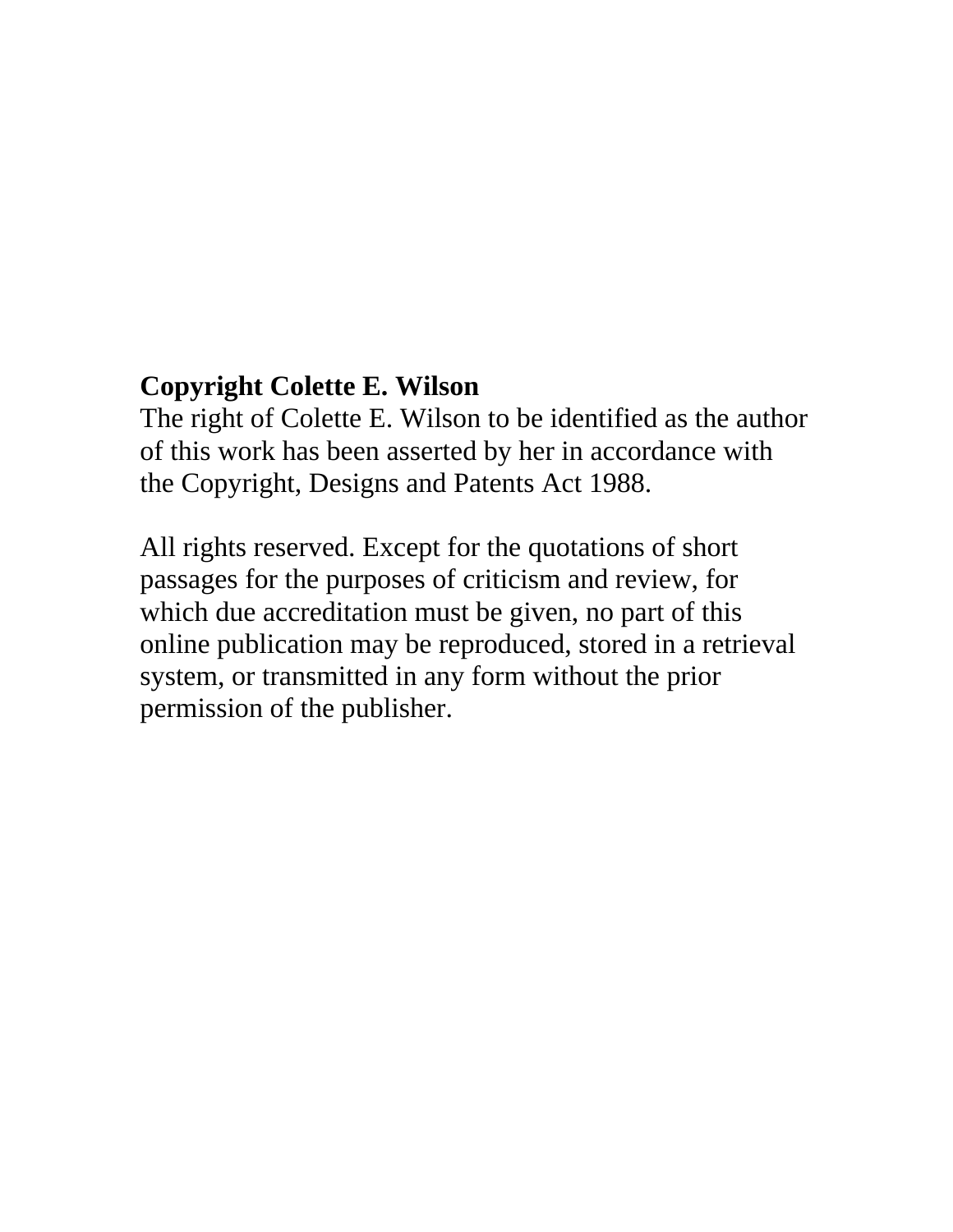

Paris and the Commune 1871–78







Manchester University Press

9780719074769\_1\_pre 1 1 1 1 1 2/9/07, 5:00 PM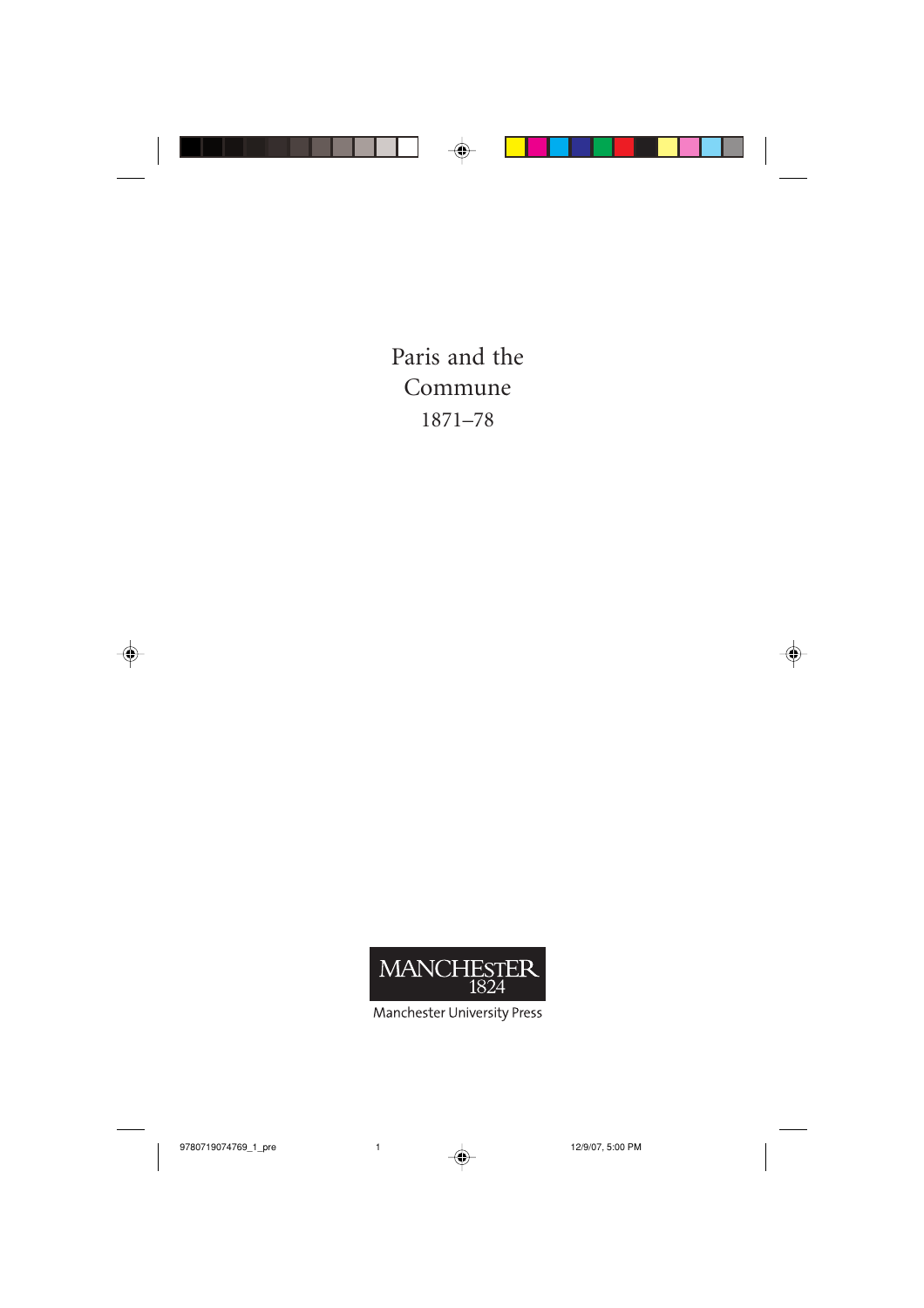

#### **Cultural History of Modern War**

Series editors Peter Gatrell, Max Jones, Penny Summerfield and Bertrand Taithe

*Already published*

Jeffrey S. Reznick *Healing the nation: soldiers and the culture of caregiving in Britain during the great war*

Penny Summerfield and Corinna Peniston-Bird *Contesting home defence: men, women and the Home Guard in the Second World War*



9780719074769\_1\_pre 2 12/9/07, 5:00 PM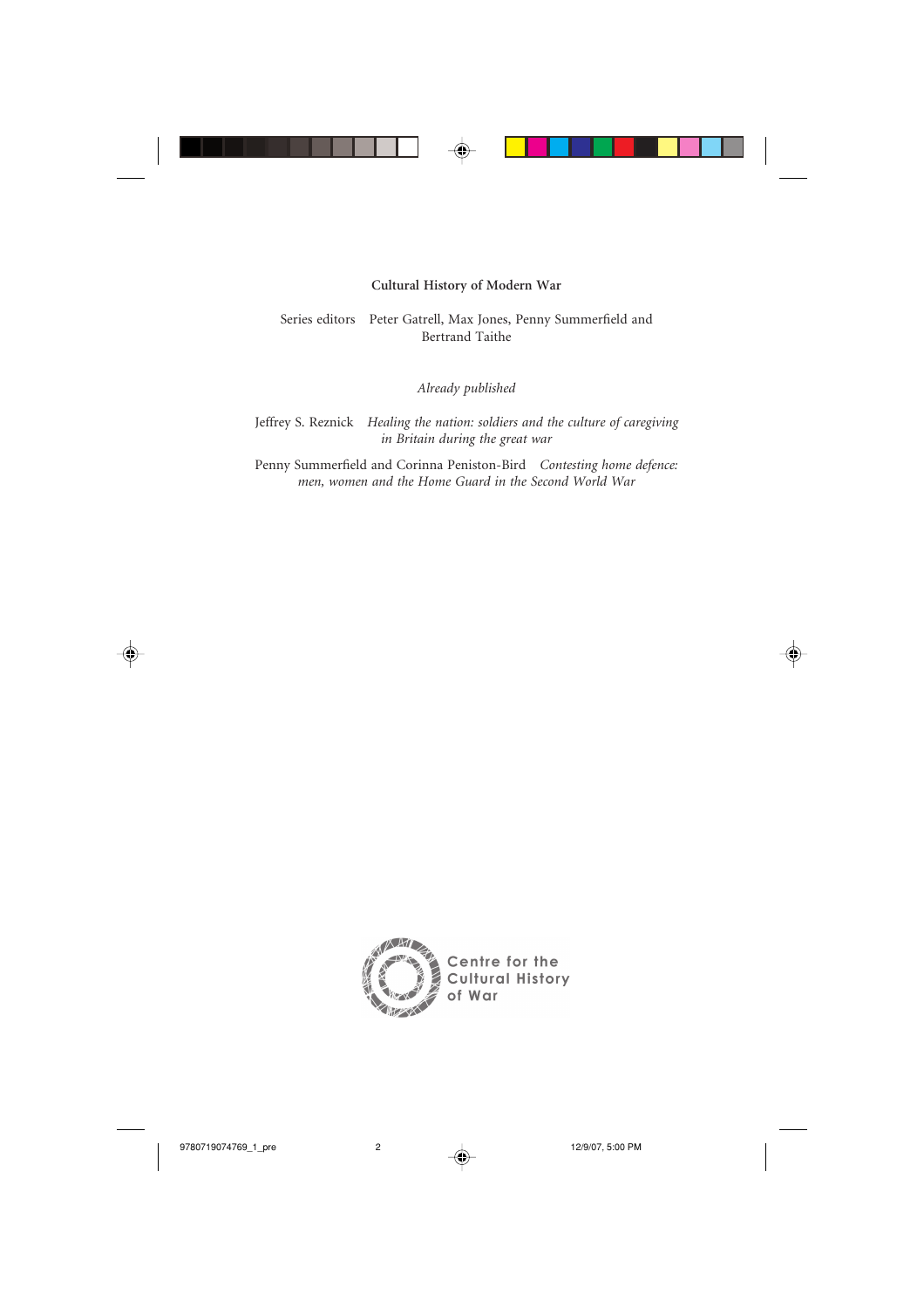

# Paris and the Commune 1871–78

The politics of forgetting

COLETTE E. WILSON

 $\sim$ 

Manchester University Press Manchester and New York distributed exclusively in the USA by Palgrave

9780719074769\_1\_pre 3 12/9/07, 5:00 PM

◈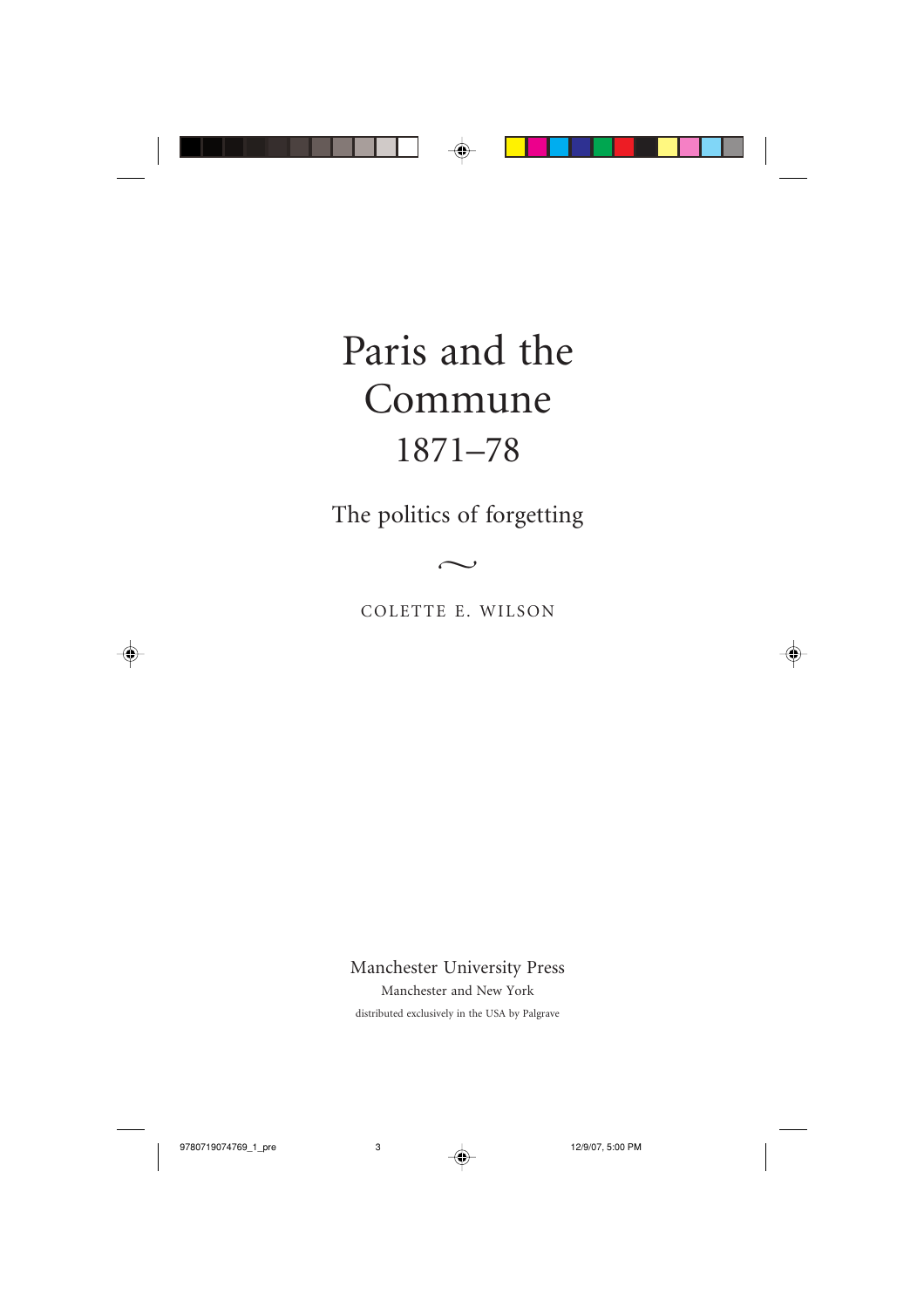

Copyright © Colette E. Wilson 2007

The right of Colette E. Wilson to be identified as the author of this work has been asserted by her in accordance with the Copyright, Designs and Patents Act 1988.

Published by Manchester University Press Oxford Road, Manchester M13 9NR, UK and Room 400, 175 Fifth Avenue, New York, NY 10010, USA www.manchesteruniversitypress.co.uk

Distributed exclusively in the USA by Palgrave, 175 Fifth Avenue, New York, NY 10010, USA

Distributed exclusively in Canada by UBC Press, University of British Columbia, 2029 West Mall, Vancouver, BC, Canada V6T 1Z2

*British Library Cataloguing-in-Publication Data* A catalogue record for this book is available from the British Library

*Library of Congress Cataloging-in-Publication Data applied for*

ISBN 978 0 7190 7476 9 hardback

First published 2007

16 15 14 13 12 11 10 09 08 07 10 9 8 7 6 5 4 3 2 1

Typeset in 10/12pt Minion by Graphicraft Limited, Hong Kong Printed in Great Britain by Anthony Rowe Ltd, Chippenham, Wiltshire

9780719074769\_1\_pre 4 12/9/07, 5:00 PM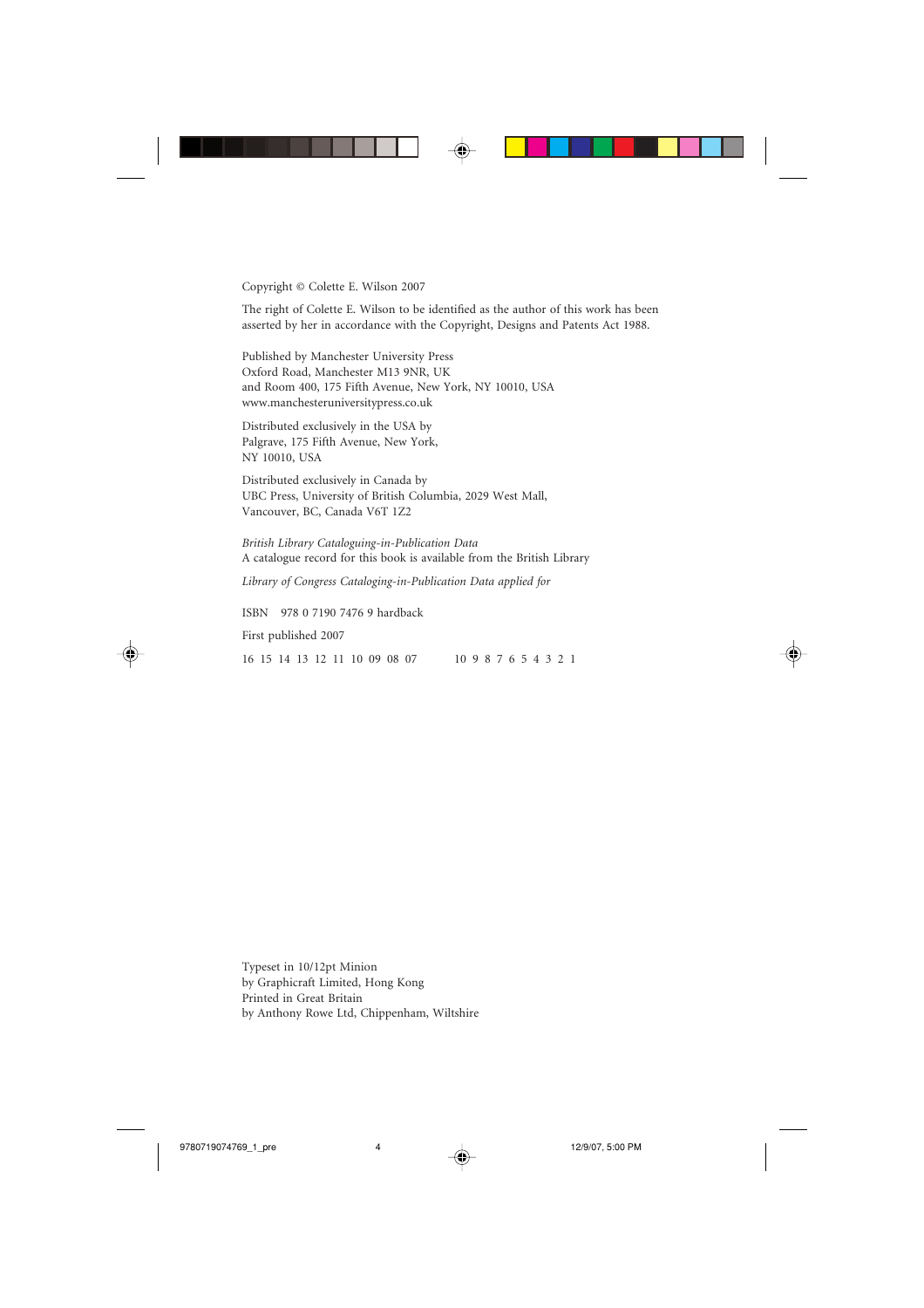

### Contents

|    | List of illustrations                                    | page vi         |
|----|----------------------------------------------------------|-----------------|
|    | List of tables                                           | viii            |
|    | Acknowledgements                                         | $\overline{1}x$ |
|    | Chronology of key events 1870-80                         | xii             |
|    | 1 Introduction                                           |                 |
|    | 2 Le Monde illustré: images between the lines            | 33              |
|    | 3 Du Camp's Paris: between history, memory and reportage | 92              |
|    | 4 Zola's 'art of memory'                                 | 131             |
|    | 5 Paris and the Commune in the photographic imagination  | 174             |
| 6. | Conclusion                                               | 207             |
|    | <b>Bibliography</b>                                      | 212             |
|    | Index                                                    | 231             |

 $\bigoplus$ 

 $\sim$  v $\sim$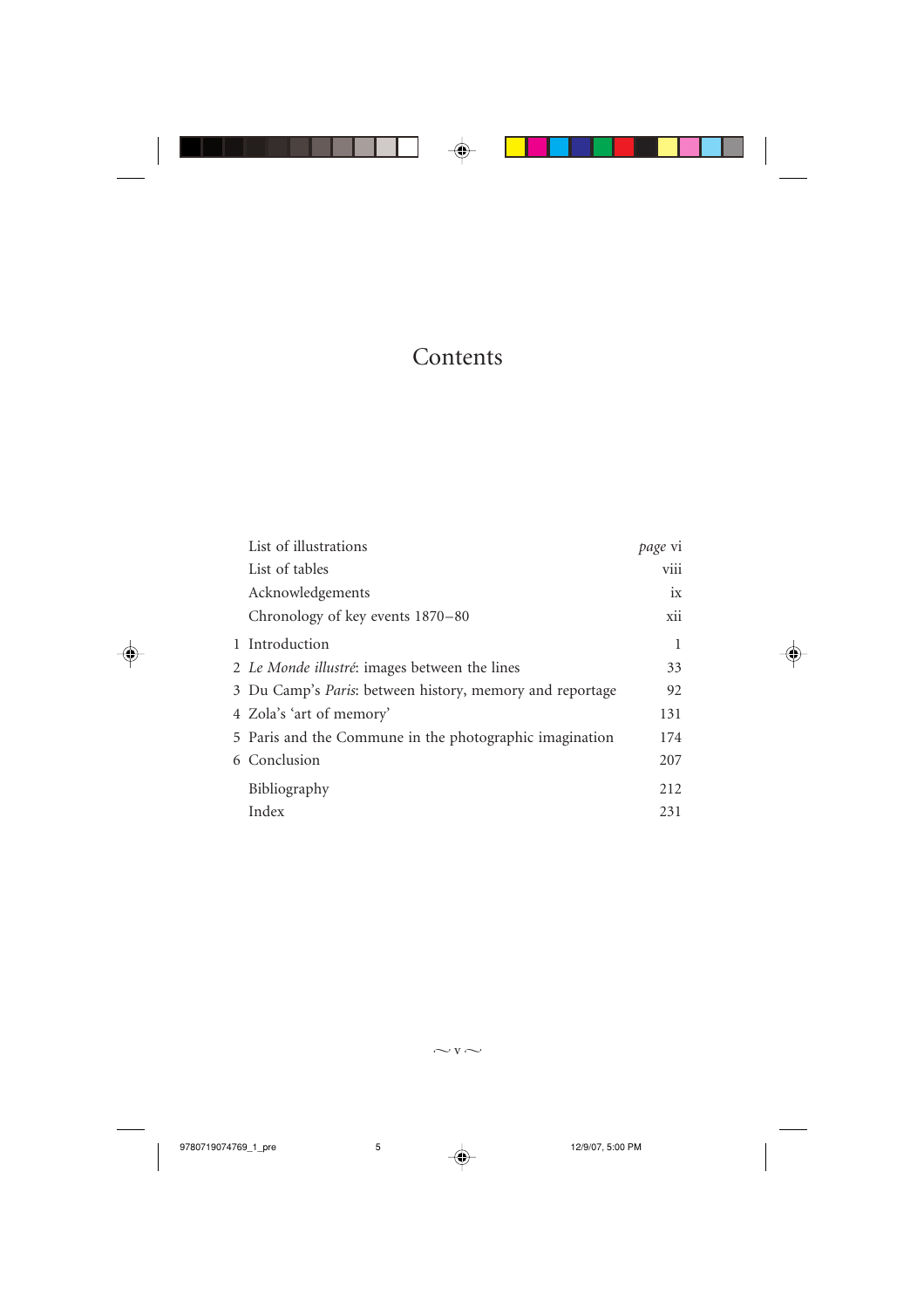

### List of illustrations

| 1 'PARIS-COMMUNE - Aux Tuileries - Rapprochements<br>et contrastes - (Dessin de M. Jules Noël)' Le Monde |         |
|----------------------------------------------------------------------------------------------------------|---------|
| illustré, 27 May 1871                                                                                    | page 42 |
| 2 'LES ŒUVRES DE LA COMMUNE - La colonne aussitôt                                                        |         |
| après sa chute – Fédérés et faux marins plantant le                                                      |         |
| drapeau rouge sur son socle $-$ (D'après nature,                                                         |         |
| par M. Lançon)' Le Monde illustré, 27 May 1871                                                           | 45      |
| 3 'PARIS-COMMUNE – La colonne avant sa chute –                                                           |         |
| Moyen employé pour la détruire. (D'après nature,                                                         |         |
| par M. Chifflard [sic])' Le Monde illustré, 27 May 1871                                                  | 47      |
| 4 'L'AGONIE DE LA COMMUNE – Marins, infanterie de                                                        |         |
| marine et 74° de ligne purgeant le Père-Lachaise des                                                     |         |
| derniers insurgés, le samedi 27 mai à 8 heures du soir.                                                  |         |
| (D'après le croquis de M. Robida)' Le Monde illustré,                                                    |         |
| 24 June 1871                                                                                             | 55      |
| 5 'HISTOIRE DE PARIS - LES NUITS DE MAI. (Dessin de M.                                                   |         |
| Chifflard [sic])' Le Monde illustré, 7 October 1871                                                      | 60      |
| 6 'HISTOIRE DE PARIS – LES NUITS DE MAI. (Dessin de                                                      |         |
| M. Chifflard [sic])' Le Monde illustré, 7 October 1871.                                                  |         |
| Detail                                                                                                   | 60      |
| 7 'L'AN MIL HUIT CENT SOIXANTE ET ONZE!                                                                  |         |
| (Composition de M. Ed. Morin. Texte de M. F.                                                             |         |
| Coppée)' Le Monde illustré, 30 December 1871                                                             | 64      |
| 8 'L'AN MIL HUIT CENT SOIXANTE ET ONZE!                                                                  |         |
| (Composition de M. Ed. Morin. Texte de M. F. Coppée)'                                                    |         |
| Le Monde illustré, 30 December 1871. Detail                                                              | 65      |
|                                                                                                          |         |

 $\sim$ vi $\sim$ 

 $\bigoplus$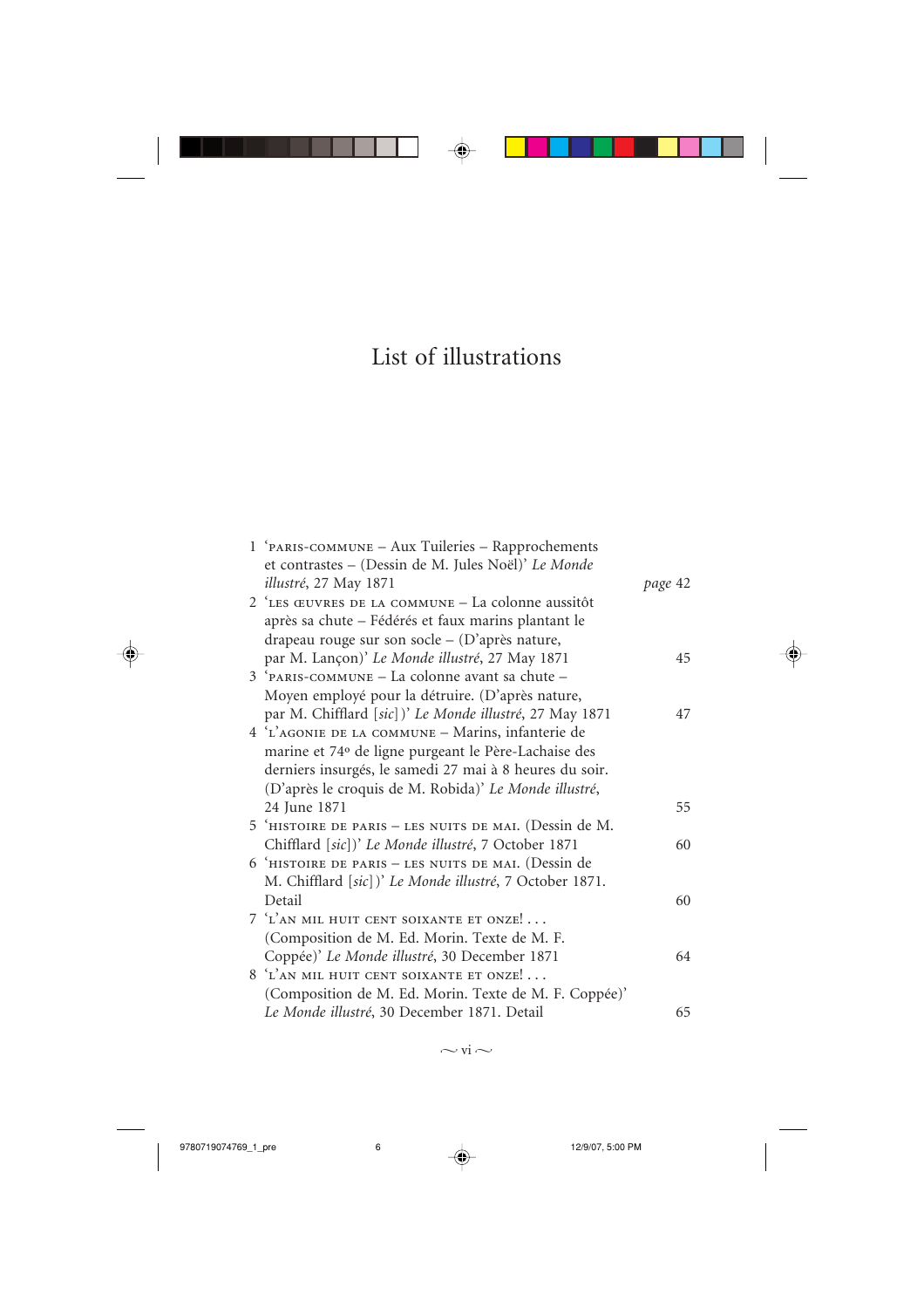#### $\begin{picture}(120,10) \put(0,0){\line(1,0){10}} \put(15,0){\line(1,0){10}} \put(15,0){\line(1,0){10}} \put(15,0){\line(1,0){10}} \put(15,0){\line(1,0){10}} \put(15,0){\line(1,0){10}} \put(15,0){\line(1,0){10}} \put(15,0){\line(1,0){10}} \put(15,0){\line(1,0){10}} \put(15,0){\line(1,0){10}} \put(15,0){\line(1,0){10}} \put(15,0){\line($ and the state of the state - 1 H - 1

#### *List of illustrations*

| 9 '1878! - NOTRE OBJECTIF (Composition de M. Ed. Morin)'        |     |
|-----------------------------------------------------------------|-----|
| Le Monde illustré, 5 January 1878                               | 66  |
| 10 'L'EXPOSITION UNIVERSELLE - Intérieur du pavillon            |     |
| de la Ville de Paris, situé au centre du Palais du              |     |
| Champ-de-Mars - (Dessin de M. Clérget, d'après le               |     |
| projet en cours de M. Bouvard, architecte)' Le Monde            |     |
| illustré, 20 April 1878                                         | 68  |
| 11 'REVUE COMIQUE, PAR CHAM' Le Monde illustré,                 |     |
| 1 June 1878                                                     | 70  |
| 12 'REVUE COMIQUE, PAR CHAM' Le Monde illustré,                 |     |
| 9 November 1878                                                 | 73  |
| 13 'LES GRANDS TRAVAUX DE L'EXPOSITION. - Le Pont               |     |
| d'Iéna surlévé et élargi - (Dessiné le 12 avril                 |     |
| par M. Férat)' Le Monde illustré, 27 April 1878                 | 75  |
| 14 'LES GRANDS TRAVAUX DE L'EXPOSITION - Le Pont                |     |
| d'Iéna surlévé et élargi - (Dessiné le 12 avril par             |     |
| M. Férat)' Le Monde illustré, 27 April 1878. Detail             | 75  |
| 15 'LES GRANDS TRAVAUX DE L'EXPOSITION - Installation           |     |
| sur son piédestal de la statue colossale du                     |     |
| CHARLEMAGNE de feu Rochet (Dessiné par M. Scott                 |     |
| le 13 avril)' Le Monde illustré, 27 April 1878                  | 76  |
| 16 'PARIS LE 30 JUIN 1878 - La Fête de nuit - L'entrée du       |     |
| Bois de Boulogne par la porte Dauphine (Dessin de               |     |
| M. Scott)' Le Monde illustré, 6 July 1878                       | 84  |
| 17 'REVUE COMIQUE, PAR CHAM'. Le Monde illustré,                |     |
| 5 May 1877                                                      | 149 |
| 18 Charles Soulier. The ruined Tuileries Palace, interior       |     |
| view, the peristyle, south side, looking out towards the        |     |
| Arc de Triomphe du Carrousel, Paris incendié, mai 1871.         |     |
| Photograph                                                      | 180 |
| 19 Charles Soulier. The ruined Tuileries Palace, interior view, |     |
| Paris incendié, mai 1871. Photograph                            | 181 |
| 20 Charles Soulier. Salle des Maréchaux, Paris incendié,        |     |
| mai 1871. Photograph                                            | 182 |
| 21 Edouard-Denis Baldus. 'Palais des Tuileries. (Avant          |     |
| l'incendie de 1871)', Les Principaux monuments de France,       |     |
| 1875. Heliogravure                                              | 195 |
| 22 Edouard-Denis Baldus. 'L'Arc de Triomphe du Carrousel',      |     |
| 1875, Les Principaux monuments de France. Heliogravure          | 197 |

 $\sim$  vii  $\sim$ 

 $\bigoplus$ 

⊕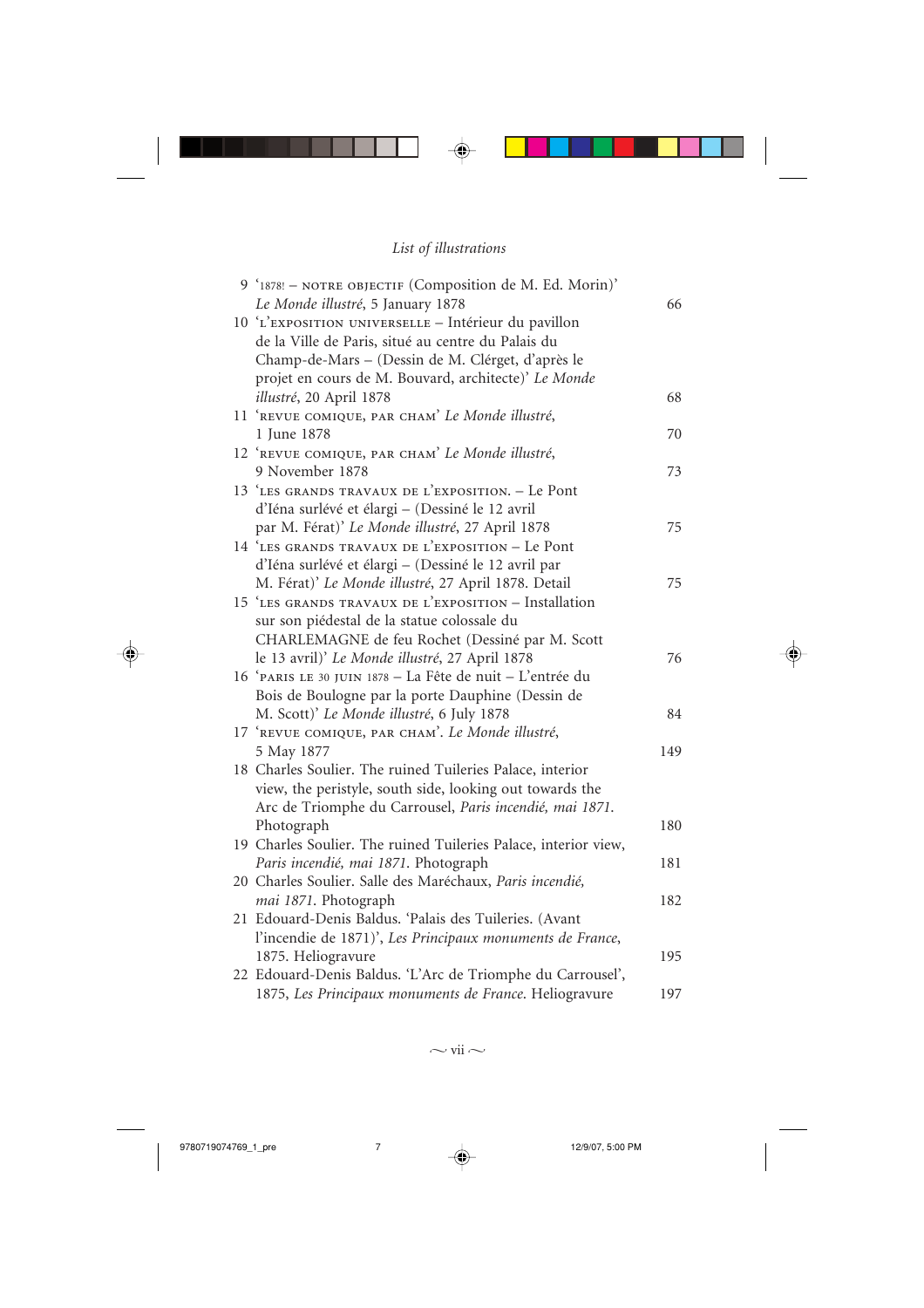

### List of tables

| 1 Estimated average annual sales figures for the quality<br>illustrated press | page 39 |  |
|-------------------------------------------------------------------------------|---------|--|
| 2 Paris: ses organes: number of editions and/or reprints                      |         |  |
| of individual volumes                                                         | 98      |  |
| 3 Les Convulsions de Paris: number of editions and/or<br>reprints             | 124     |  |



 $\bigoplus$ 

◈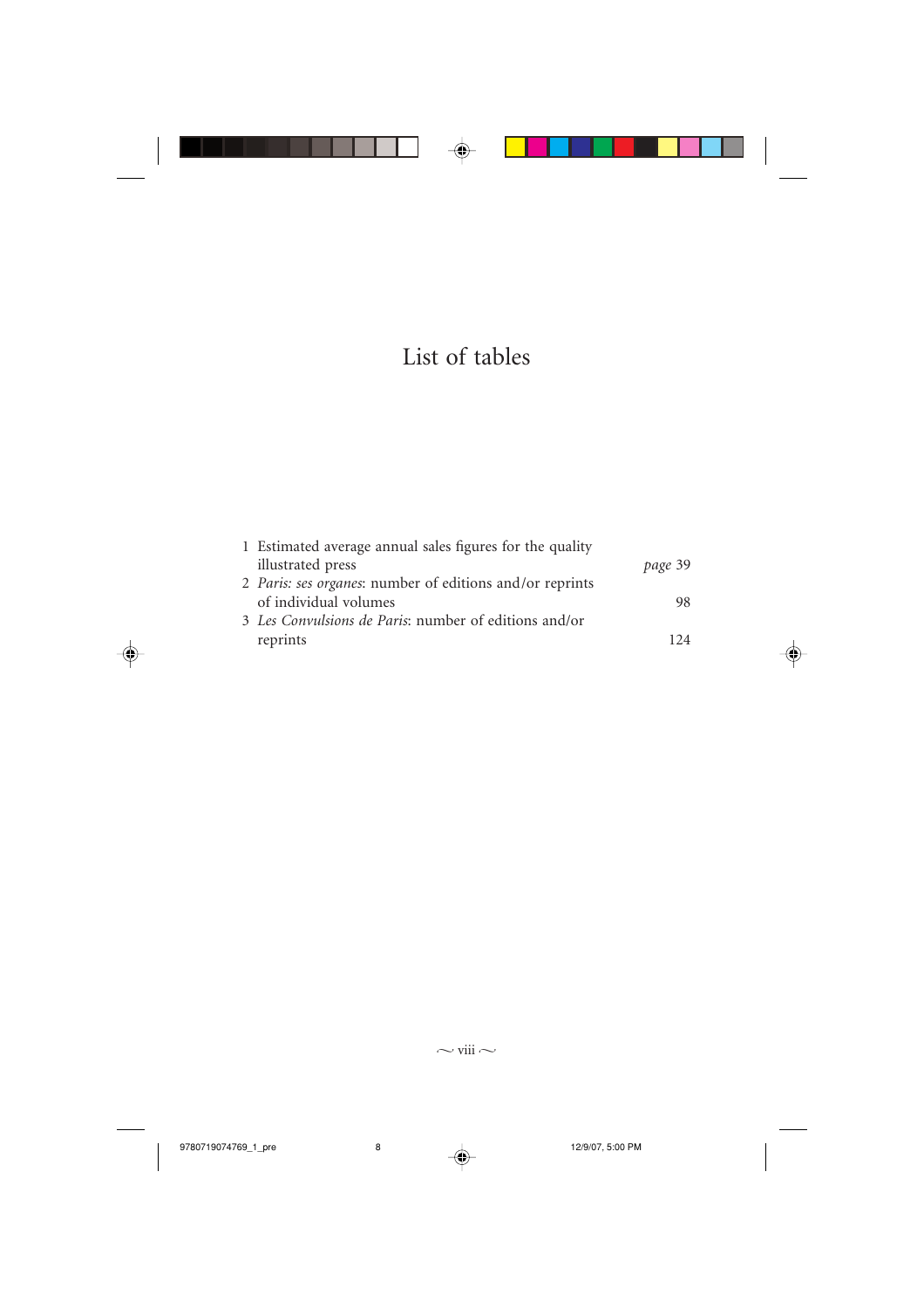

### Acknowledgements

This book is based on the research I carried out while a doctoral student at Royal Holloway College and I would like to take the opportunity to express my gratitude both to the College and to the AHRC for their financial support, to Robert Lethbridge for supervising the original thesis, and especially to Ana Carden-Coyne, Alison Welsby, Emma Brennan and the anonymous readers at Manchester University Press for all their hard work on my behalf to bring this book to publication. Very special thanks are due in addition to my colleagues at the Institute of Germanic and Romance Studies, particularly Naomi Segal and Martin Liebscher for their advice on aspects of the book, and Gill Rye for giving me the opportunity to test out my ideas by teaching a unit on the Commune on the MA in Cultural Memory, and I shall always be grateful to my students for their enthusiastic participation in my seminars. I would also like to thank the editors and reviewers of *Les Cahiers naturalistes*, *French Studies*, *Romance Studies*, the *Journal of European Studies* and *The 2001 Group*, who published early versions of some of the chapter sections. *Romance Studies* and the Institute of Germanic and Romance Studies also kindly contributed to the cost of acquiring copies of some of the illustrations.

I have presented aspects of my research at various conferences and seminars and I am very grateful to the scholars I met at these events for their questions and comments as well as to the many colleagues and friends who in their various ways helped me or facilitated my research, including: Aimée Boutin, Andrew Bowie, Alison Finch, Michael Freeman, Anne Green, Tom Gretton, Catherine Guy-Murrell, Alec Hargreaves, Susan Harrow, Alec Honey, Susan Hopkins, John House, Edward Hughes, Debra Kelly, Bill Kidd, Rachael Langford, John O'Brien, Alain Pagès, Pamela Pilbeam, Keith Reader, Adrian Rifkin, Helen Roberts, Hugh Roberts, Michael Sheringham, Penny Sewell, Rebecca Spang, Nick White and Geoff Woollen, as well as the staff at the Bibliothèque historique de la Ville de Paris, the Bibliothèque nationale de France, the British Library, the Institut

 $\sim$ ix $\sim$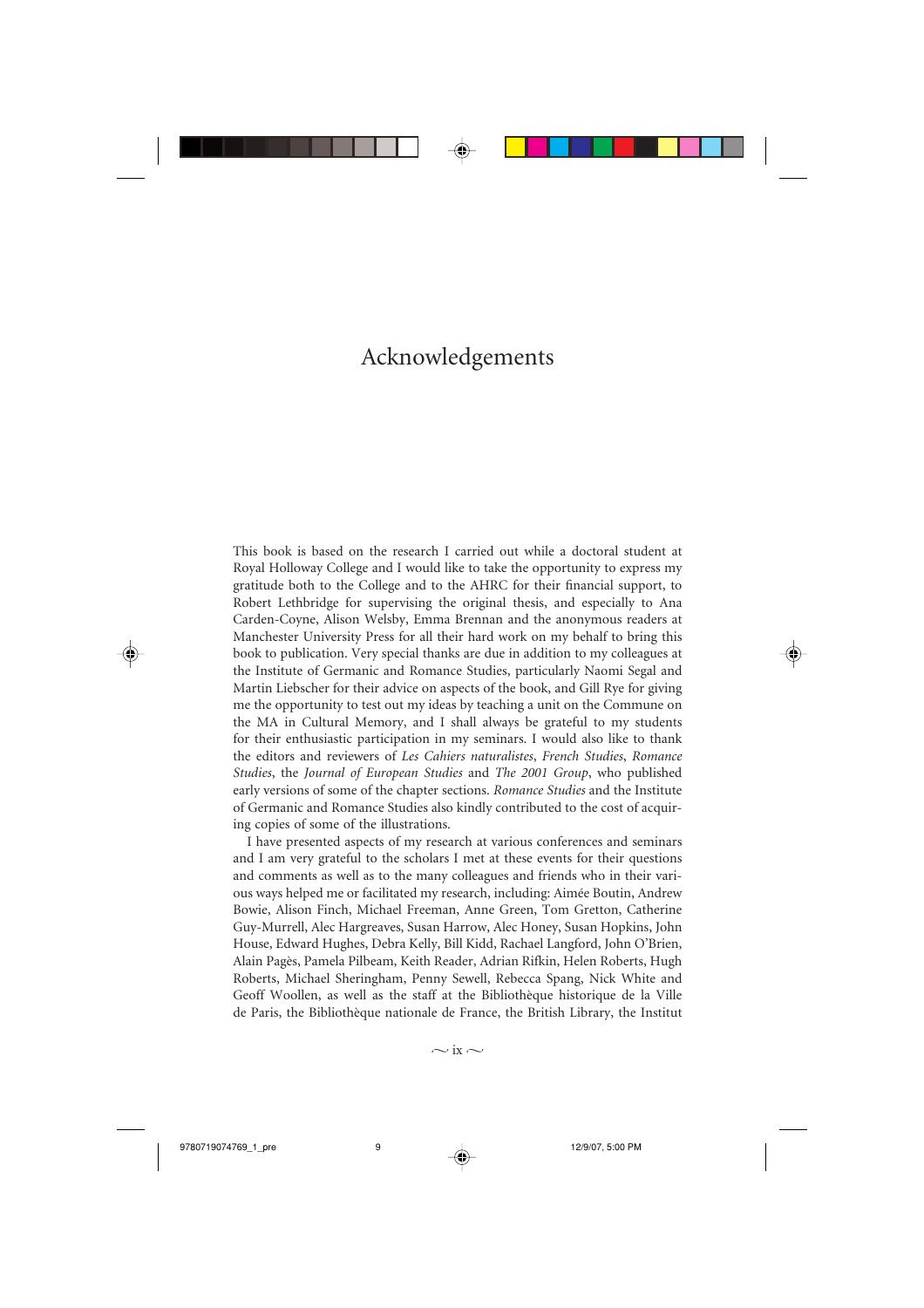

#### *Acknowledgements*

de France, the Institut français in London, the Musée Carnavalet (Catherine Tambrun and Christiane Dole), the Musée d'Art et d'histoire at Saint-Denis (Sylvie Gonzales and Laurence Goux), the Musée d'Orsay (Quentin Bajac), the National Museum of Photography, and the Victoria and Albert Museum (Martin Barnes, Mark Haworth-Booth, Ulrich Lehmann and Rosie Miles). Finally, the writing of this book would have been an almost impossible task without the unfailing support and encouragement of my husband Alasdair. This is one of many reasons that I dedicate this book to him.

 $\sim$  x  $\sim$ 

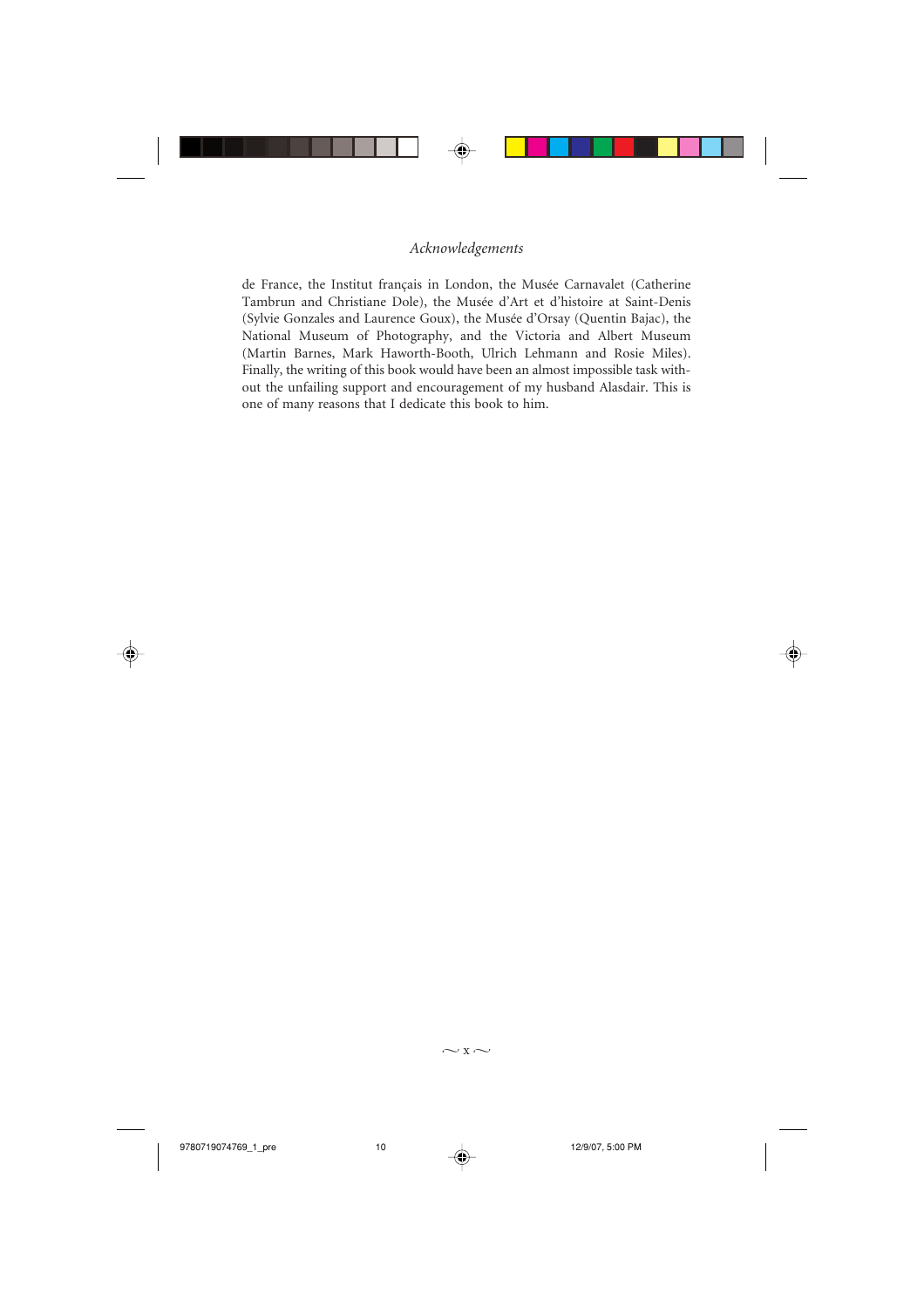

I dedicate this book to Alasdair





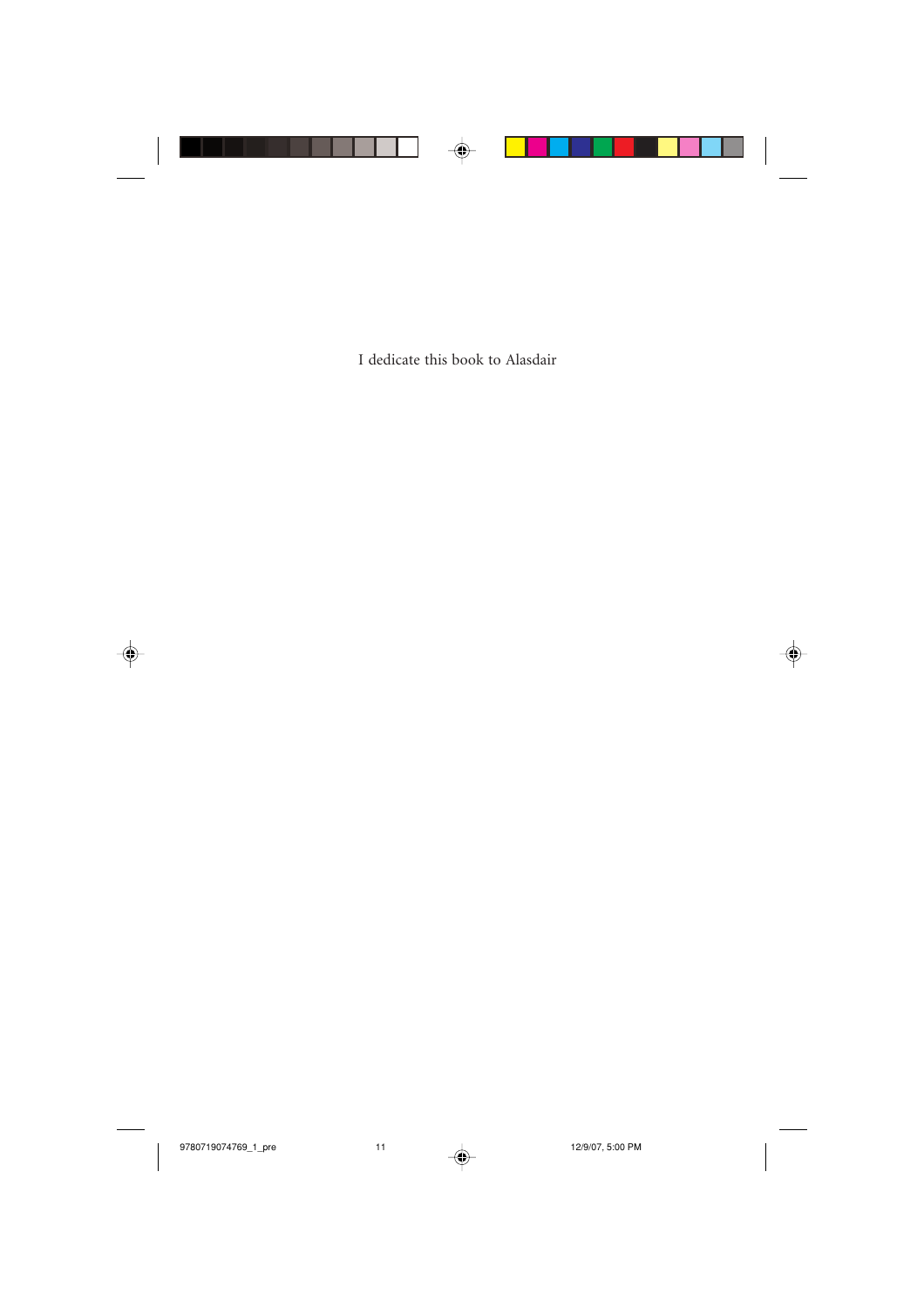

### Chronology of key events 1870–80

| 1870 | July         | War with Prussia.                             |  |  |
|------|--------------|-----------------------------------------------|--|--|
|      | August       | Invasion of France.                           |  |  |
|      | 1 September  | Napoleon III surrenders at Sedan.             |  |  |
|      | 4 September  | Republic declared. Government of National     |  |  |
|      |              | Defence.                                      |  |  |
|      | 19 September | Paris besieged by Prussians                   |  |  |
|      | October      | Insurrection in Paris and failed attempts to  |  |  |
|      |              | launch the Commune.                           |  |  |
| 1871 | 28 January   | Armistice.                                    |  |  |
|      | 8 February   | Election of National Assembly.<br>Theirs      |  |  |
|      |              | government.                                   |  |  |
|      | 18 March     | Government troops attempt and fail to         |  |  |
|      |              | capture city cannon in Montmartre. Popular    |  |  |
|      |              | uprising. Insurgents capture and execute gen- |  |  |
|      |              | erals Thomas and Lecomte. Revolutionary       |  |  |
|      |              | crowd descends on the Hôtel de Ville (City    |  |  |
|      |              | Hall).                                        |  |  |
|      | 26 March     | Election of new municipal council, the        |  |  |
|      |              | Central Committee of the<br>National          |  |  |
|      |              | Guard.                                        |  |  |
|      | 28 March     | Commune proclaimed.                           |  |  |
|      | April        | Government troops (Versaillais) bombard       |  |  |
|      |              | Neuilly and Courbevoie.                       |  |  |
|      | 16 May       | Commune pull down Vendôme Column.             |  |  |
|      | $21-8$ May   | La Semaine sanglant (Bloody Week) in Paris.   |  |  |
|      |              |                                               |  |  |
|      |              | Communards and Versaillais burn parts of      |  |  |

 $\sim$ xii $\sim$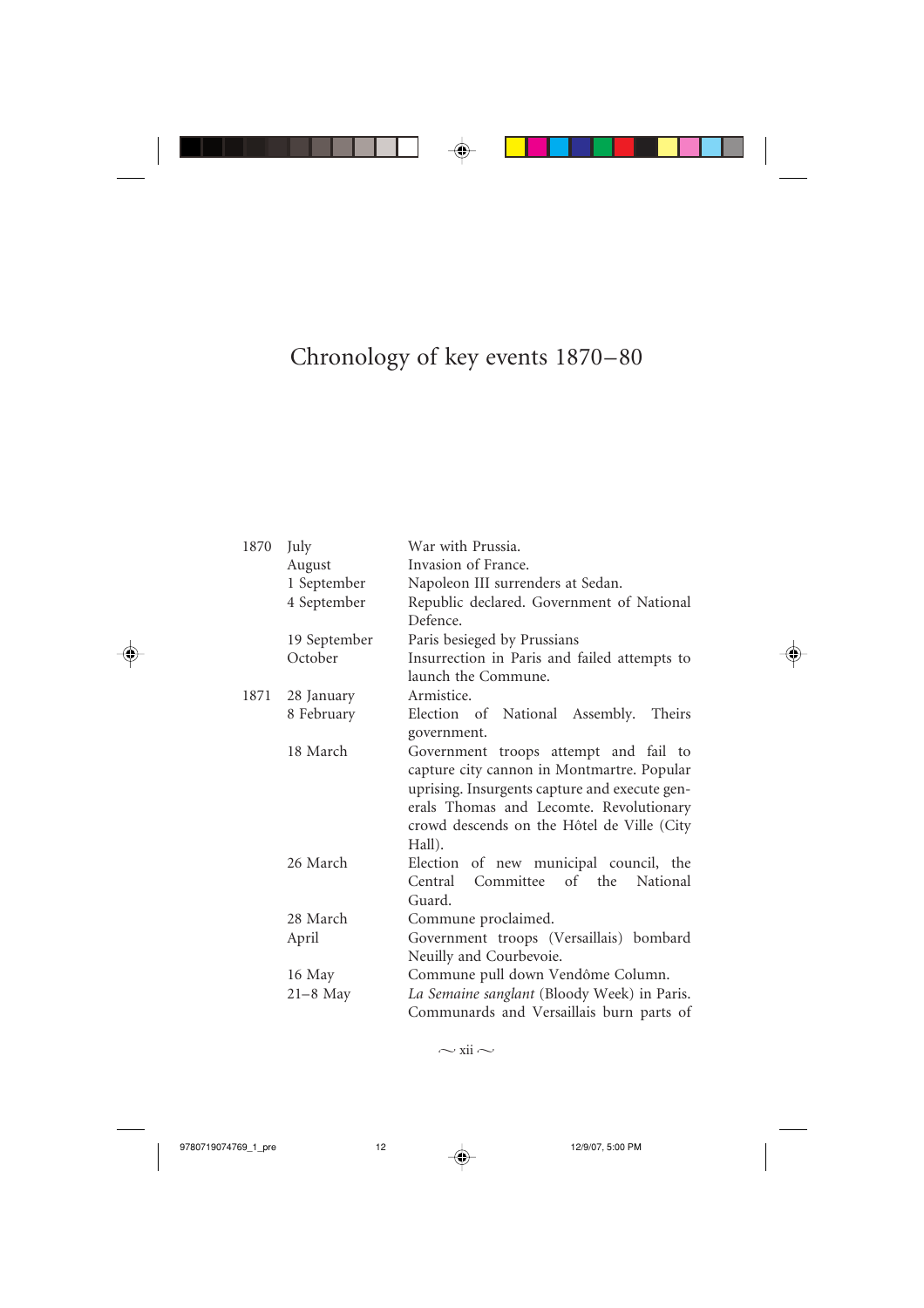

#### *Chronology*

|      |                 | the city. Communards execute members of      |
|------|-----------------|----------------------------------------------|
|      |                 | the clergy and other hostages.               |
|      | 28 May          | End of Commune. Executions, trials, deporta- |
|      |                 | tions continue until 1875.                   |
| 1873 | May             | Thiers resigns. Succeeded by MacMahon and    |
|      |                 | l'Ordre moral.                               |
| 1876 | February, March | Republican electoral victories in Chamber    |
|      |                 | of Deputies.                                 |
| 1877 | 16 May          | MacMahon's attempted coup d'état ('la crise  |
|      |                 | du 16 mai). Further republican electoral     |
|      |                 | victory.                                     |
| 1878 | May             | Opening of Exposition universelle (World     |
|      |                 | Fair).                                       |
|      | 30 June         | National holiday (La Fête du 30 juin).       |
| 1879 | 30 January      | Mac Mahon resigns. Grévy elected President   |
|      |                 | of the Republic.                             |
|      | 31 January      | Gambetta elected President of the Chamber    |
|      |                 | of Deputies.                                 |
| 1880 | 11 July         | Amnesty granted to ex-Communards             |
|      | 14 July         | Annual national holiday established.         |



 $\sim$ xiii $\sim$ 

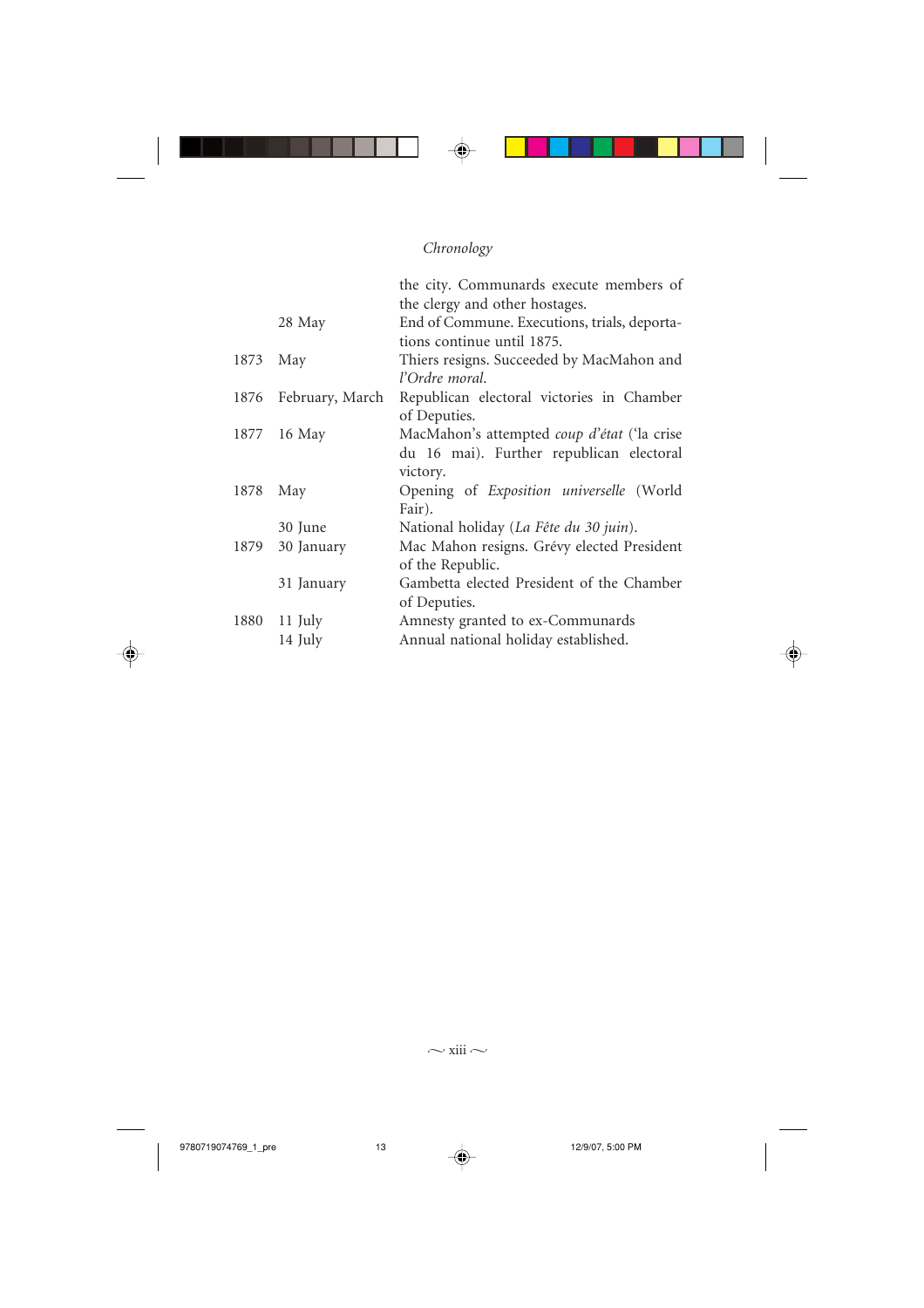9780719074769\_1\_pre 14 14 12/9/07, 5:00 PM

 $\Rightarrow$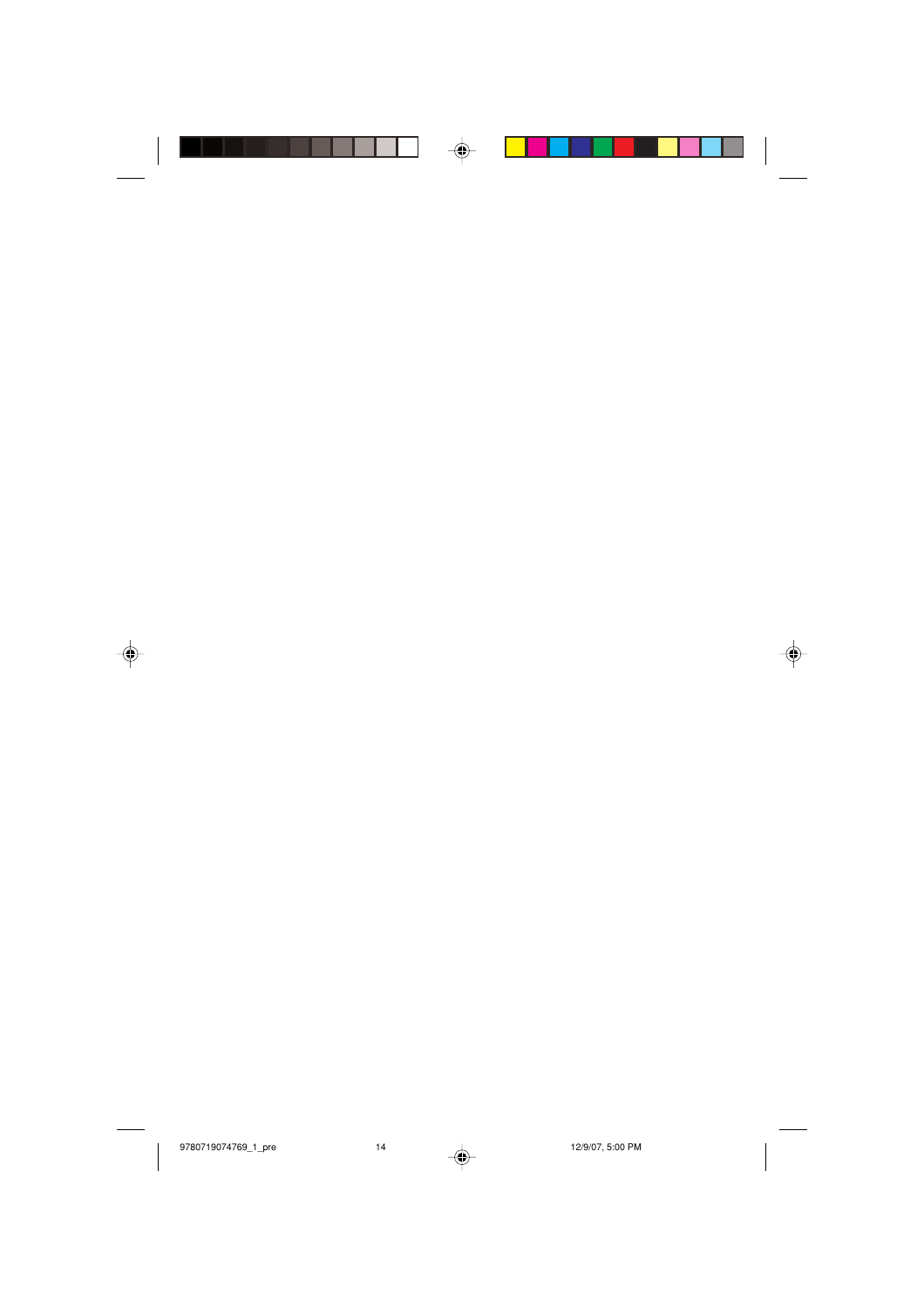

 $\sim$ 

You must close the book on these last ten years, you must place the tombstone of oblivion over the crimes and vestiges of the Commune, and you must tell everyone – those whose absence we deplore and those whose contrary views and disagreements we sometimes regret, that there is but one France and one Republic.

(Léon Gambetta, 21 June 1880)<sup>1</sup>

On 21 June 1880, Léon Gambetta, the recently appointed President of the Chamber of Deputies, and *de facto* 'Republican party' leader, stood up to make what would prove to be a landmark speech in favour of granting all ex-Communards amnesty. With his renowned eloquence, he exhorted his fellow members of the government, regardless of their political affiliation (Legitimist, Orléanist, Bonapartist or republican) to put aside their differences and to 'place the tombstone of oblivion' over the previous ten years in order to unite the nation and consolidate the Republic.<sup>2</sup> The process of state obliteration of the memory of the Commune, however, had arguably begun much earlier, straight after the final, bloody repression of the city at the end of May 1871 when some 20,000 (perhaps many more) men, women and children were killed by the 'regular' troops of the French army in just the final week of the conflict, which became known as *la Semaine sanglante* (Bloody Week). Some 43,500 people were taken prisoner, and the trials, executions and deportations continued until 1875–76. It has been estimated that Paris lost approximately 100,000 of its workers – one-seventh of its adult male working population – and the electoral registers after the conflict recorded a loss of some 90,000 voters, all male since women did not have the vote.<sup>3</sup> Of all the fratricidal conflicts of the nineteenth

 $\sim$  1  $\sim$ 

9780719074769\_4\_001 1 12/9/07, 5:01 PM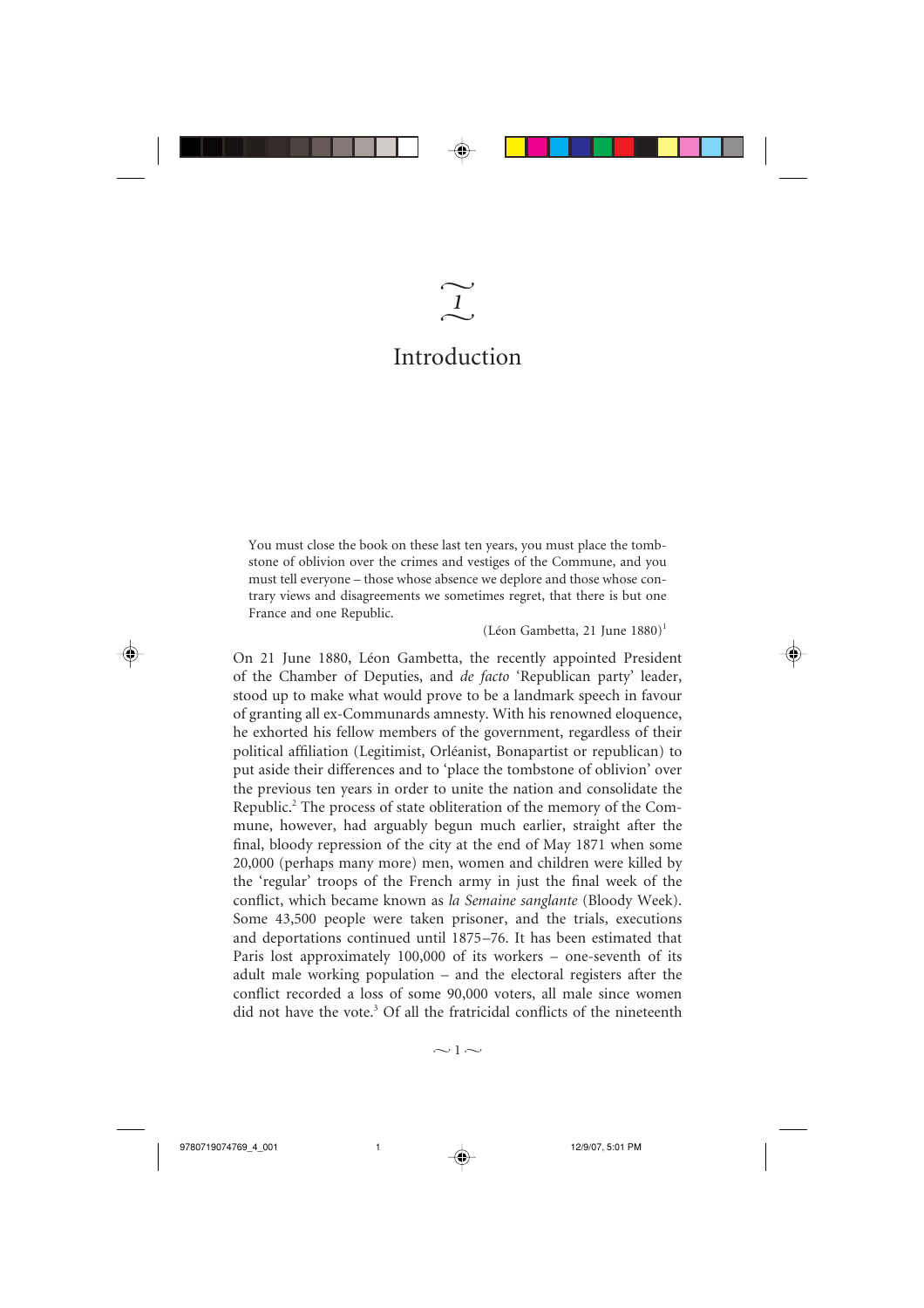

century, the repression of the Commune was by far the bloodiest in Europe and second only perhaps to that of the American Civil War (1861–65), which just predated it, and during which 620,000 people lost their lives.<sup>4</sup> In the twentieth century, the Commune was to find its echo in the Russian Revolution (1917), the Spanish Civil War (1936–39), the Franco-Algerian conflict (1954–62), and the genocides in the former Yugoslavia and Rwanda in the 1990s. The Commune, like all of these wars, and so many others down the centuries, continues to be shrouded in myths, conflicting memories, and taboos.

In the following chapters I wish to demonstrate two things: firstly, how the governments of the early Third Republic attempted to efface the memory of May 1871 by means of strict censorship in all matters concerning the Commune and through the reinvention of Paris as a modern, healthy, hygienic and regenerated metropolis during the 1878 *Exposition universelle* (World Fair) and the *Fête du 30 juin* (Festival of 30 June); and, secondly, how close readings of a number of representative case studies reveal that, while writers, artists and photographers were often apparently willing to conform to the officially promoted view of the city, the memory of the recent past could not be so easily erased. In so doing, however, it is my aim, when assessing the memorialist aspects of the Paris Commune, to counter the tendency in French literary and cultural studies to concentrate on writers and artists who were either Communards themselves, such as Jules Vallès and Gustave Courbet, or at least sympathetic to the Communard cause, such as Arthur Rimbaud and Edouard Manet.<sup>5</sup> The focus will instead be on the ways in which broadly conservative, counter-revolutionary and reactionary collective memories and myths of this traumatic period in French history manifested themselves in a wide range of cultural production drawn from the illustrated press, socio-historical texts, memoirs, literary fiction and photography.

It has often been necessary in the analyses that follow to assume a certain amount of prior knowledge on the part of readers about the circumstances surrounding the outbreak of the Franco-Prussian War, the fall of the Second Empire, the rise and fall of the Commune and the complex political machinations of the early Third Republic. It may be useful therefore to begin by giving a very brief account of this turbulent period in French history. Readers may also wish to refer to the chronology on pp. xii–xiii and to the special section of the Bibliography, which lists a number of texts on the history, representation and interpretation of the Commune.

 $-2$   $\sim$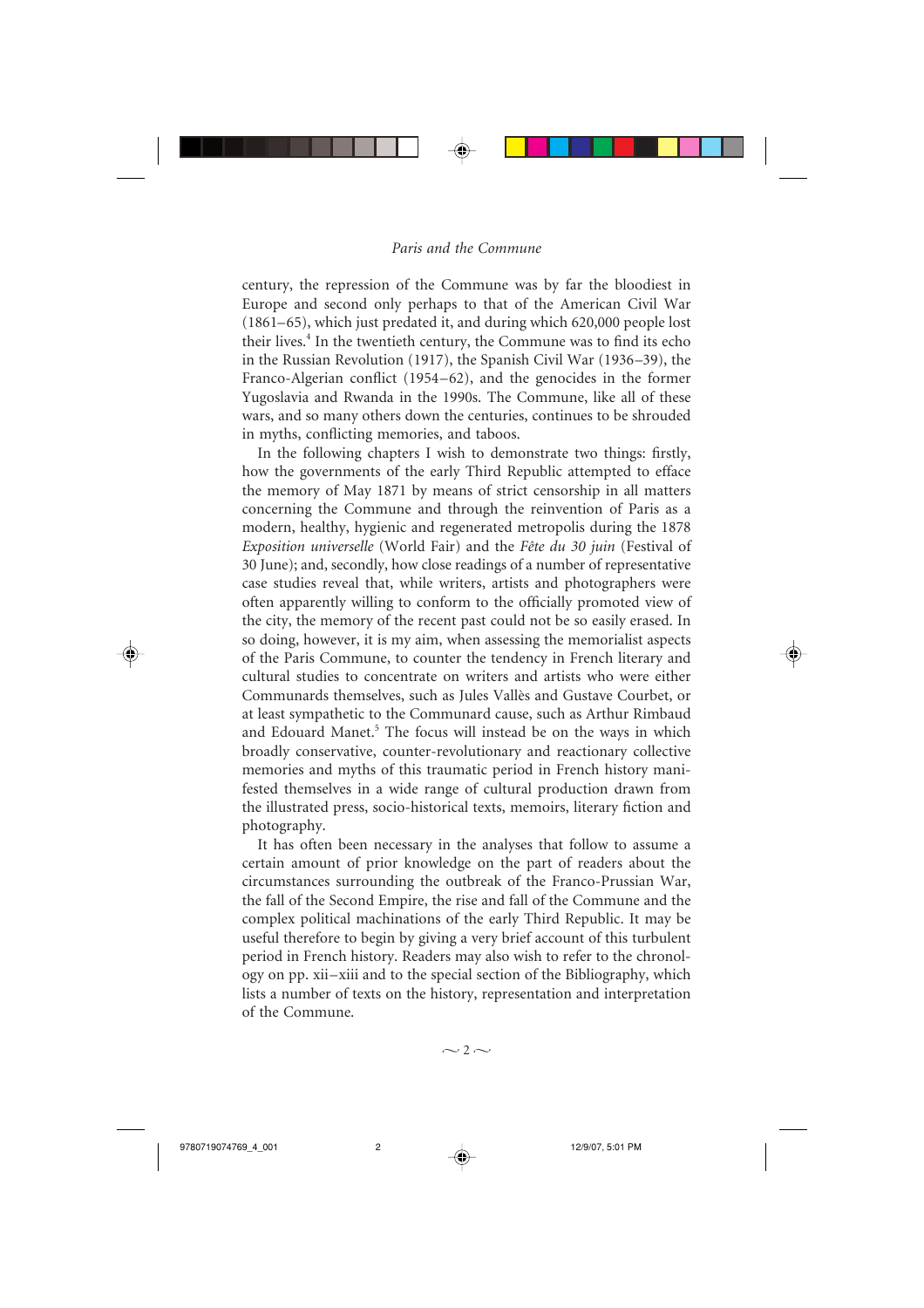

#### **The Paris Commune 1871**

The Paris Commune of 1871 refers to the revolutionary government that was established by the people of Paris to administer their own city following the end of the Franco-Prussian War (1870–71). The Commune lasted only 72 days, from 18 March to 28 May 1871. It was not a planned or organized revolution and it had no one clear leader. The causes of the revolt that led to its establishment can partly be attributed to the anger and exasperation felt by many Parisians to the humiliating capitulation of the city to the Prussians on 28 January 1871, by the veteran politician Adolphe Thiers and the newly formed Third Republic, and partly to a number of unresolved social and political grievances dating back to the previous revolutions of 1830 and 1848 and which intensified during the Second Empire under Napoleon III.<sup>6</sup>

The Second Empire lasted from 2 December 1852 until 4 September 1870, when Napoleon III was forced to abdicate following his defeat by the Prussians at Sedan in north-east France. On 4 September 1870 the republicans effected a bloodless revolution in Paris, setting up a Government of National Defence with the aim of continuing the war against Prussia. It is important to note at this point, however, that those I have labelled 'republicans' were not a united political faction. While there were many in France at the time who believed in the re-establishment of a republican form of government, there was by no means any consensus as to exactly how such a government should be constituted. These republicans consisted of a mixture of conservatives, progressives, centrists or centre-Left moderates, and a number of utopian socialist radicals, who mostly renounced violence as a way of effecting change, as well as a few revolutionary republicans and extremists.<sup>7</sup> Many conservatives, led by Thiers, wished to bring the disastrous war against Prussia to an end as quickly as possible. To complicate matters further the monarchists, themselves a mixture of absolutists (Legitimists) and constitutionalists (Orléanists), hoped, in vain as it would turn out, that Thiers would help them bring the absolutist pretender the Comte de Chambord to the throne, to be succeeded in due course by the Orléanist Comte de Paris. The republican moderates on the centre-Left, led by Léon Gambetta, on the other hand, wished to continue the war in order to restore France's honour and promptly set about mobilizing the halfmillion or more troops at their disposal into the city's National Guard in anticipation of an imminent Prussian attack on the capital. Many on the far Left also wished to continue the war but, in addition, were very

 $\sim$ 3 $\sim$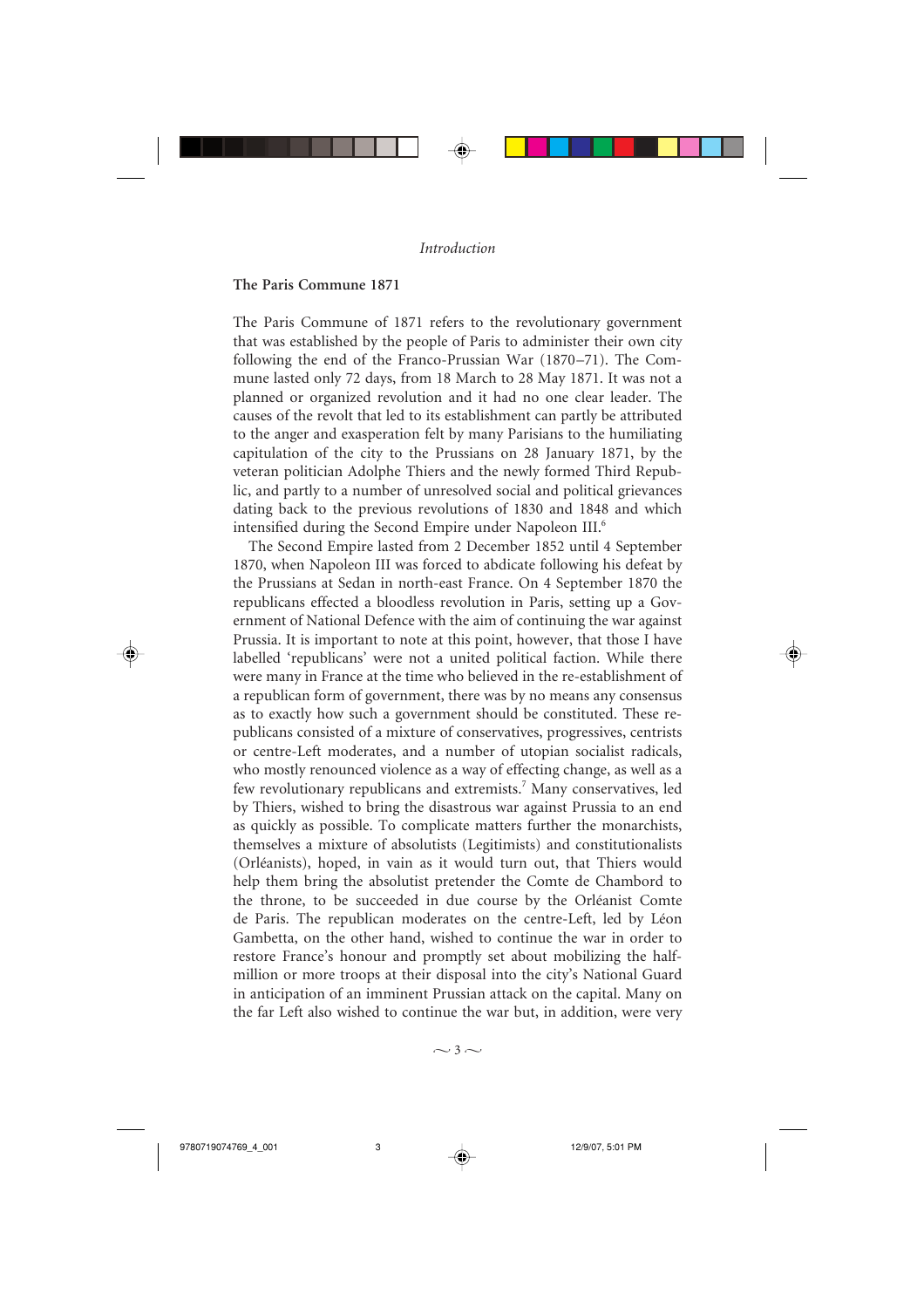

eager to take the opportunity of Napoleon III's fall to establish a whole new social order. There was, however, little clear idea or agreement among them on exactly how this might be achieved in practice.

As the Prussians reached the outskirts of Paris and began to lay siege to the city on 19 September, the Government of National Defence opened negotiations with the enemy but refused their proposed conditions, which included the loss of the north-eastern provinces of Alsace and Lorraine. The National Guard, meanwhile, began to move further to the Left politically as some of its more moderate leaders were replaced by revolutionary republicans, men like Gustave Flourens whose life, as I will discuss later in Chapter 4, would inspire Emile Zola's portrayal of the utopian revolutionary Florent in *Le Ventre de Paris*. On 5 October, Flourens and other radicals marched on the Hôtel de Ville (City Hall) in a bid to force the government into continuing the fight against the Prussians. On 7 October, Gambetta, head of the Ministry of the Interior, controversially also assumed the role of Minister of War and left Paris to take charge of the provinces, all the time seeking to relieve the city and to continue the war to the bitter end.<sup>8</sup> Then on 31 October, after news finally reached Paris that the army had surrendered at Metz, Flourens, the veteran revolutionary Auguste Blanqui, and others marched once more on Paris in a further attempt to establish a new government for the city, but this early attempt to launch the Commune was quickly foiled and a negotiated settlement put an end to the insurrection.

By early November, all men between the ages of twenty and forty had been mobilized and the Parisian National Guard reorganized into active units, as the Prussians continued to shell the walls and outskirts of city. Those Parisians who were obliged to stay in the city suffered starvation and terrible hardship aggravated by an exceptionally harsh winter. Then, after a siege that had lasted four months, Thiers's government finally agreed, on 28 January 1871, to an armistice for all but the east of the country and to the capitulation of Paris with a provision for an immediate war indemnity of 200 million francs to be paid for by the city itself. The general election held on 8 February resulted in a monarchist majority in the National Assembly in favour of peace at any price. This was not a surprising outcome given that, save for radical cities like Lyons, Toulouse and Marseilles, the provinces remained deeply conservative. On his election as leader of the National Assembly, but significantly not President of the Republic, Thiers agreed to the annexation by Prussia of Alsace and Lorraine, with the attendant loss of that region's valuable coal, iron and salt mines, and to an indemnity of 5,000 million francs.

 $\sim$  4  $\sim$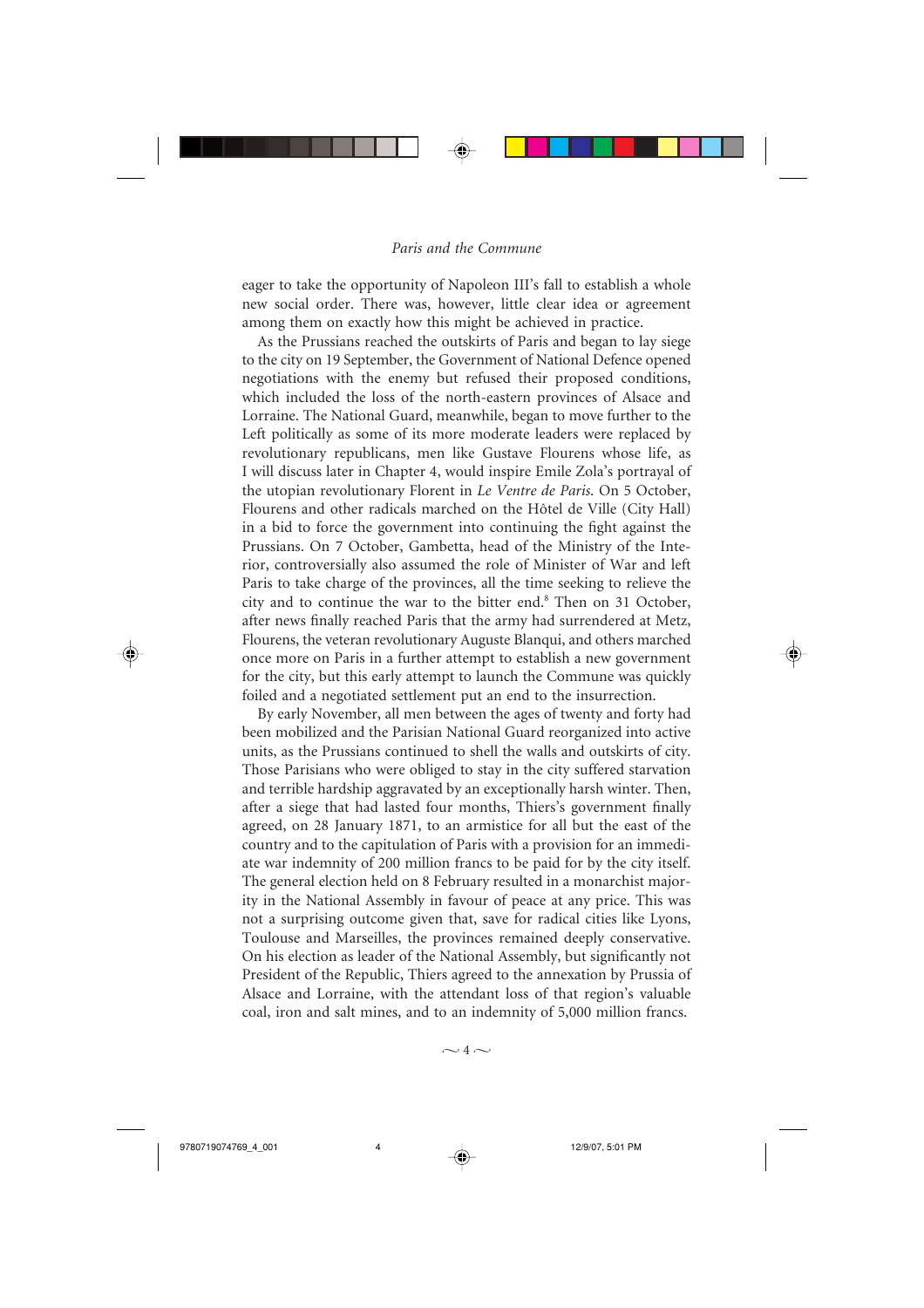

The restoration of the monarchy was now a real possibility. This fact, coupled with Thiers's acceptance of the punitive peace terms and his bungled attempt, on 18 March 1871, to disarm the National Guard by sending in troops to recapture the city cannon stationed on the Butte Montmartre (the hilltop working-class district in the north of the city), proved to be the final straw for the people of Paris, resulting in a spontaneous popular uprising against the national government. The initially peaceful protest saw the women of Montmartre preventing the soldiers from taking control of the cannon and pleading with them to join in their common cause against a government they regarded as cowardly, treacherous and unpatriotic. Many of the soldiers, themselves Parisians, fraternized with the crowd that quickly gathered about them. Events then took on a violent turn as some of the soldiers, egged on by the crowd, turned on their own officers, capturing and executing two unpopular generals, Clément Thomas and Claude Lecomte. The crowd then proceeded to march to the Hôtel de Ville.

A proletarian government was established for the city shortly afterwards and on 26 March a new municipal council, the Central Committee of the National Guard, was duly elected. Two days later the Commune, named in memory of the Commune of 10 August 1792, was inaugurated outside the Hôtel de Ville. Thiers, who had recalled the government troops back to Versailles, where the National Assembly had moved during the last stages of the war with Prussia, abandoned the city to its fate. The choice of Versailles as the nation's new capital was deeply symbolic, given the town's royalist associations. It is estimated that some 300,000 men and women supported the Commune, but there were plenty of other Parisians who were either indifferent or even hostile to it and, as the revolution progressed, many more would also turn against it.<sup>9</sup>

The seventy-nine elected members of the Commune consisted of veterans who had fought during the 1848 Revolution, labour militants, a few radical intellectuals, writers and journalists, and several National Guardsmen or *fédérés* as they became known, again in memory of 1792. The Commune also numbered among its supporters the writers and feminists Louise Michel, Paule Mink, Elizabeth Dmitrieff and André Léo. A few women like Michel also took up arms and fought on the barricades while thousands of others came out in support of the *fédérés*, providing food and first aid for them.<sup>10</sup> For many of their detractors, all Communards were considered to be the 'descendants' of the revolutionaries of Robespierre's 'Reign of Terror' (1792–93), when tens of thousands of people opposed to his dictatorship were executed, but it

 $\sim$  5  $\sim$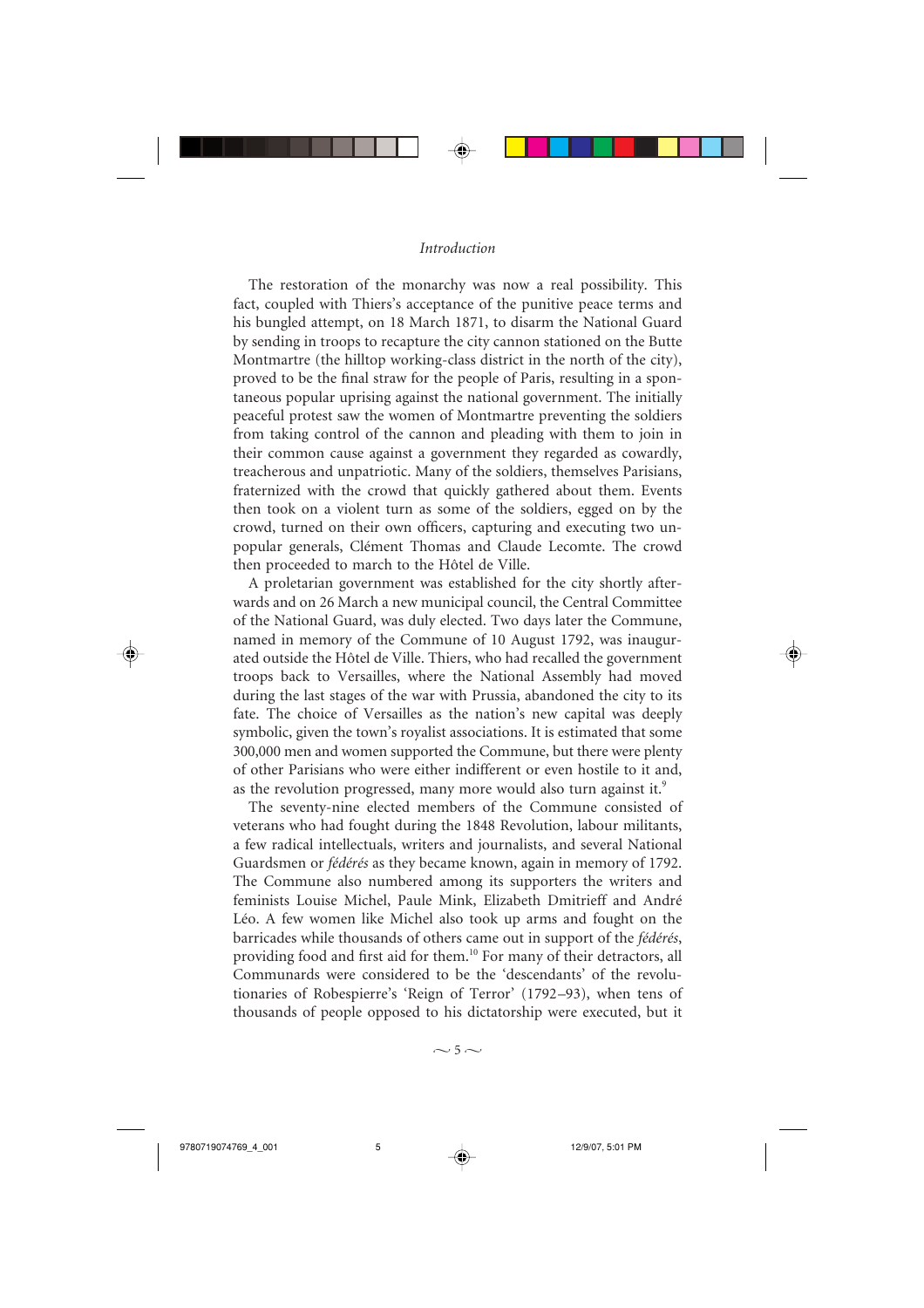

was the women in particular who were demonized by the right-wing press and in government propaganda, which represented them as savage whores and inebriated *pétroleuses* (female incendiaries) setting the city alight during the *Semaine sanglante*. Hundreds of women were shot or deported to the penal colonies in Cayenne and New Caledonia, many for simply being out in the street poorly dressed or for carrying a milk bottle thought to be filled with paraffin.<sup>11</sup> The image of the *pétroleuse* so captured the bourgeois imagination that the Commune itself came to be thought of metaphorically as a diseased prostitute, an aspect that I shall explore further in chapter 3.

While many workers had become politicized in the 1830s and 1840s and had supported the 1848 Revolution, the majority of the Commune's supporters were not activists but ordinary working-class men and women who had suffered the effects of economic growth and recession for years and who had bravely undergone all the privations of the Prussian war and siege while proudly defending their city against the foreign invader. And, for a short while at least, before Thiers finally sent in the government troops (the Versaillais) to recapture the city, an atmosphere of relief, jollity and carnival prevailed. With Paris cut off from the rest of the country, it felt as if the city was living in a time outside of ordinary time, it was 'Le Temps des cerises' (Cherry time), after a popular song written by Jean-Baptiste Clément in 1867.<sup>12</sup>

Because of its importance as the nation's capital, Paris had traditionally been administered by the national government and, regardless of the political regime in power during the nineteenth century, the city had consistently been denied any form of municipal government of its own.<sup>13</sup> The Commune has typically been seen, therefore, as the first real attempt by the people of Paris to reclaim their city after many had been forced out of the city centre into the urban wastelands on the periphery as a result of Baron Haussmann's building schemes of the 1850s and 1860s.<sup>14</sup> The general assumption that the Communards were all Parisians returning to the city centre to reclaim 'their space', however, has been challenged by Robert Tombs, who argues that there is little hard evidence to suggest that Communards from the *faubourgs* actually were returning exiles. There is reason to believe that some were just visiting sightseers, while most *fédérés* were in fact migrants to the city with little or no memory of pre-Haussmann Paris.<sup>15</sup> William Serman also draws attention to the fact that only fourteen of the seventy-nine elected members of the Commune were actually born in Paris.<sup>16</sup> It is perhaps not surprising that in Zola's novel *L'Assommoir* (also to be discussed in

 $\sim$  6  $\sim$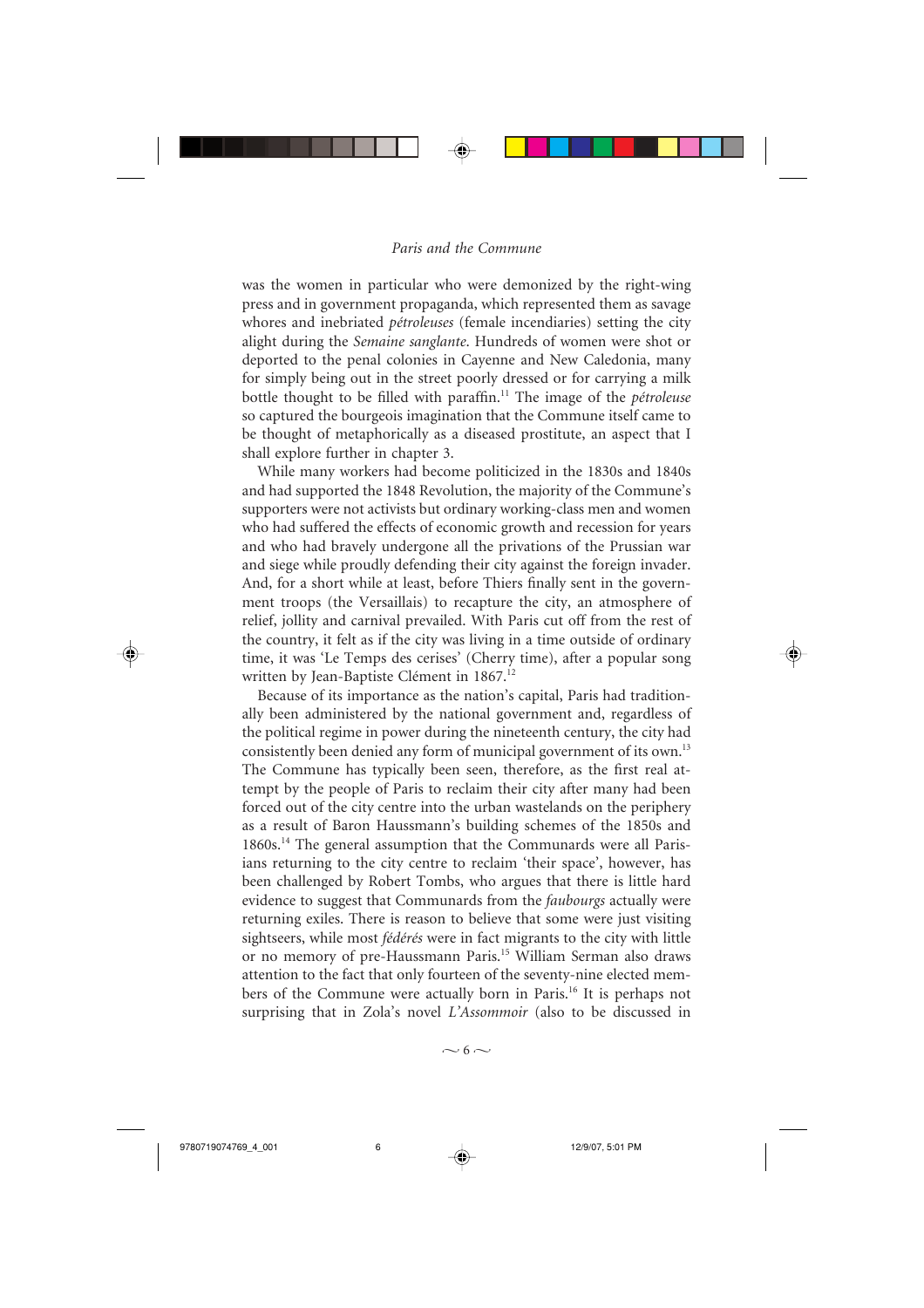

Chapter 4), only two people among the rowdy, carnivaleque wedding party that descends on the city centre from the heights of Montmartre, in what turns out to be a coded parody of the Commune, have ever been to the centre of Paris before; the bridegroom Coupeau and his neighbour Madinier. The only times the bride and heroine, Gervaise, a 'naturalized' Parisian originally from Provence, leaves her *quartier* are on her wedding day and, many years later, to visit Coupeau at the hospital at Sainte-Anne. From the point of view of the social history of the period, this is consistent with the habits of many working-class Parisians, the majority of whom lived, worked, and sought their entertainment almost exclusively within their own neighbourhood.<sup>17</sup>

Nevertheless, whether the *fédérés* were, strictly speaking, returning Parisians or not, there is still much to be said for Henri Lefebvre's contention that the Commune cannot be explained merely in sociohistorical terms as the result of the patriotism of the urban masses and an apparently corresponding unpatriotic reaction on the part of the ruling class. Haussmannization did indeed result in the segregation of social groups and it did mark the contrast between the bourgeois city centre and its working-class periphery. As Lefebvre has argued, urban space is far from geographically and geometrically neutral; it is a setting for confrontation where competing social and political strategies are deployed and played out.<sup>18</sup> Haussmann's demolition of many slum areas may have opened up the city and turned the west, and particularly the centre, of Paris into a new bourgeois residential and entertainment space but, as David Harvey suggests, the more city space was opened up physically, the more it had to be partitioned and closed off through social practice.<sup>19</sup> For example, in *L'Assommoir* again, much is made of the social and cultural difference between the working-class characters and the smart bourgeois Parisians they encounter on their way into the city. And, as we shall see in Chapter 2, some of the articles and illustrations which appeared in the illustrated weekly journal *Le Monde illustré* during the Commune highlight the fact that the Parisian bourgeoisie were greatly angered by, and fearful of, the invasion of 'their' city by what they considered to be working-class undesirables. The consequences of such policies and attitudes to the partitioning of urban space can be seen to persist into the twenty-first century, as evidenced by the riots that erupted in the Parisian *banlieues* in 2005–6.

The Commune, therefore, can be interpreted as an attempt to break down existing hierarchies and social barriers and to improve the lot of the working classes. Once in power, its leaders proceeded to propose a

 $-7$   $\sim$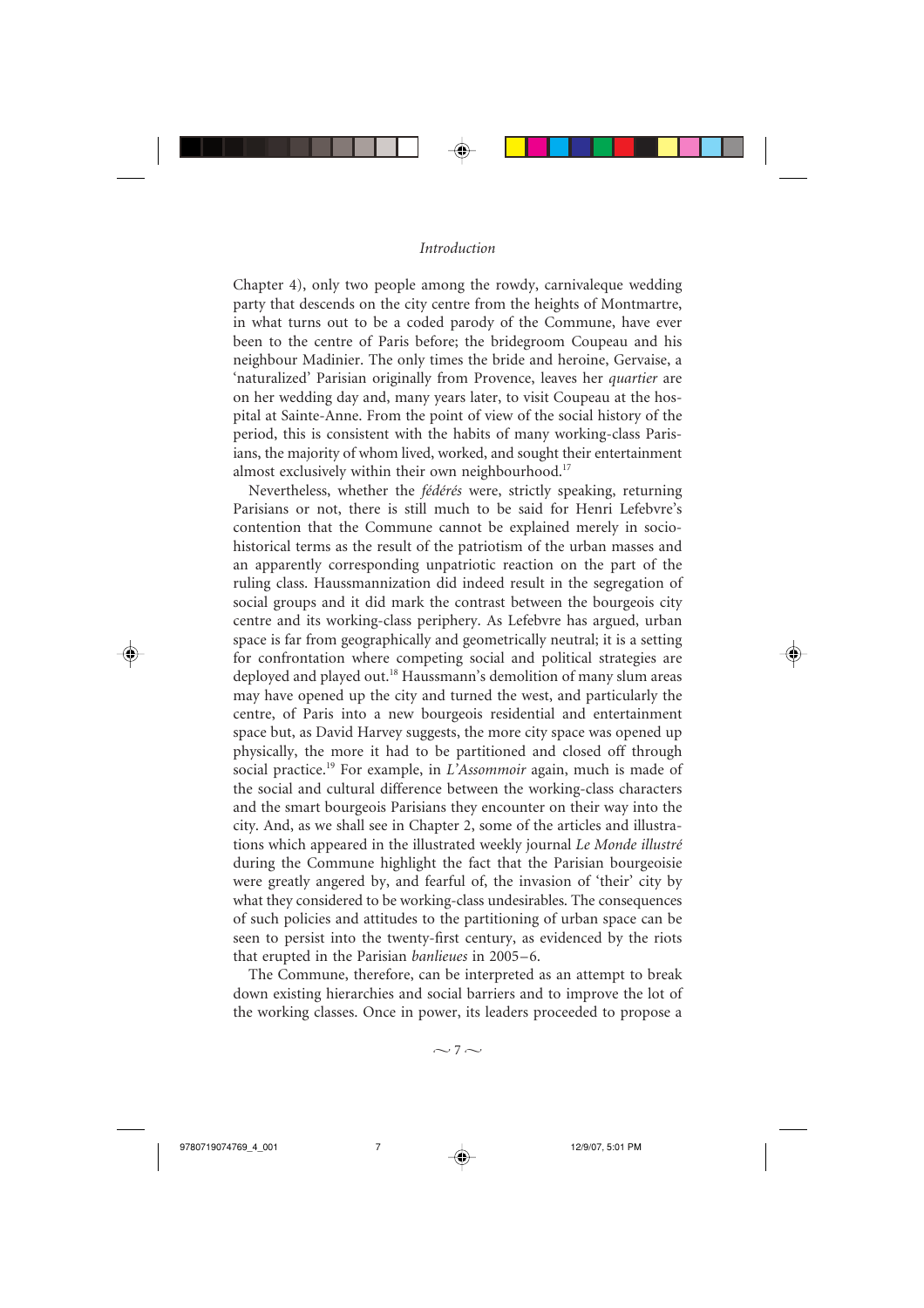

number of measures for the benefit of the Parisian workforce, including, for example: the reimbursement of debts; the free return of pawned goods; the promotion of workers' co-operatives; financial support for orphans and all women, whether married or not, whose partners had been killed fighting for the National Guard and the defence of Paris; the provision of a state education for women and children; and the separation of church and state. Before many of these measures could be brought into effect, however, Thiers decided the time was right to suppress the revolt. For six weeks, starting on 2 April, Paris was bombarded yet again, this time by the Versaillais. The city's defences were finally breached in early May 1871 and from 21 to 28 May, *la Semaine sanglante*, the Versaillais repression became increasingly savage. Before being beaten into submission, the retreating Communards burned parts of the city and some public buildings, including two Renaissance gems: the Tuileries Palace, the city residence of kings and emperors, and the Hôtel de Ville. They also executed some 150 members of the clergy whom they had taken hostage, including Darboy, the Archbishop of Paris. These killings, together with those earlier of the generals Thomas and Lecomte, and the destruction of the city including the ritualized demolition of the Vendôme Column and Thiers's own house, were to form the basis of the justification of the repression, with writers such as Maxime Du Camp ready to cast the blame for all the slaughter on to the Communards themselves. Thus was born the so-called 'bourgeois' memory and myth of the Commune. The term 'bourgeois' was used by Communards at the time to describe anyone who opposed them, whatever their political affiliation – Legitimist, Orléanist, Bonapartist or republican – and is still used today by members of Les Amis de la Commune, the organization founded in 1882 by those Communards who returned to France from exile after the amnesty of 1880.<sup>20</sup>

The period that followed *la Semaine sanglante* was one of unmitigated political, social, cultural and artistic repression and censorship. The trials, deportations and executions of the Communards, and anyone else suspected of having supported them, continued under Marshal MacMahon's government of Moral Order (*l'Ordre moral*), which took over in 1873 after Thiers was forced to resign from office, having lost the support of the monarchists. The monarchists, however, though still in the majority in the National Assembly, had become a spent force by 1874, having made themselves increasingly unpopular with the general population on several counts.<sup>21</sup> There was, firstly, their campaign in favour of the absolutist Comte de Chambord, who refused to accept the

 $\sim 8$   $\sim$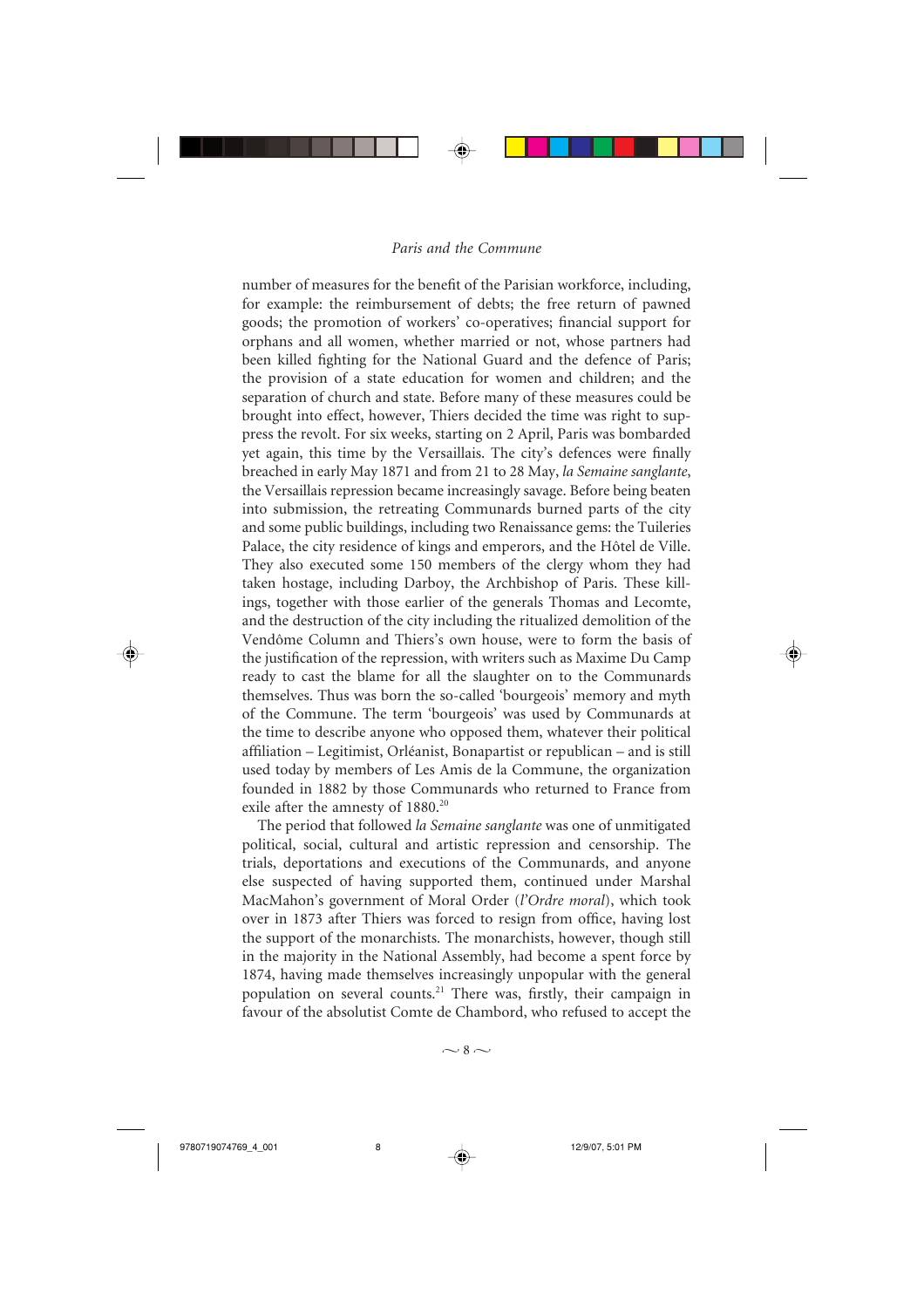

*tricolore* flag and insisted instead on the royal *fleur de lys* as the nation's emblem; secondly, their close identification with the Catholic Church; and, finally, their worrying talk of declaring war on Italy in order to restore papal control. MacMahon therefore found himself losing ground to the Bonapartists, who were growing in number in the National Assembly and, with a potential new leader in the Prince Imperial, Napoleon III's son, were emerging as a potential right-wing alternative to *l'Ordre moral*, going on to enjoy a certain amount of electoral success in 1874 and 1875. Despite passing a number of measures to counter both the Bonapartist and republican threats, the monarchists were further weakened by the republican victories in the election of Deputies in 1876. MacMahon's *coup d'état* on 16 May 1877 ('la crise du 16 mai'), a desperate bid to ensure that only those Deputies who supported him would be returned to office in that year's elections, nevertheless still resulted in a further victory for the republicans, after which they came to be recognized as potentially capable of uniting and leading the country. With the differences between all political factions, and within the divided republican camp itself, temporarily put to one side during the successful staging of the *Exposition universelle* and the *Fête du 30 juin* in 1878, thousands of Parisians came out on to the streets to show their overwhelming support for the Republic.

Now surrounded by republicans, and perhaps fearing impeachment following the fallout from his failed *coup d'état*, MacMahon took the decision not to see out his full seven-year term in office and tendered his resignation on 30 January 1879. The Senate duly elected the moderate republican Jules Grévy as President of the Republic. Gambetta's election as President of the Chamber of Deputies took place the next day, 31 January. On 10 February 1879, the republican daily newspaper *Le Siècle* triumphantly announced the return of the National Assembly to Paris, the harsh winter of 1878–79 having dealt a fatal blow to the provincial capital of Versailles ('Le retour [du gouvernement] à Paris est décidé. L'hiver 1878–1879, avec ses neiges et ses frimas, a porté le coup mortel à la capitale rurale.')

The inauguration of the 'republican' Republic following the demise of *l'Ordre moral* thus brings us back full-circle to Gambetta's speech of reconciliation and forgetting on 21 June 1880. His oratory finally convinced the Chamber of Deputies to approve the amnesty bill, which was eventually passed on 11 July 1880 after the Senate had insisted on an amendment denying amnesty to anyone found guilty of arson or assassination.<sup>22</sup> The official adoption in 1879 of *La Marseillaise* as the national

 $-9-$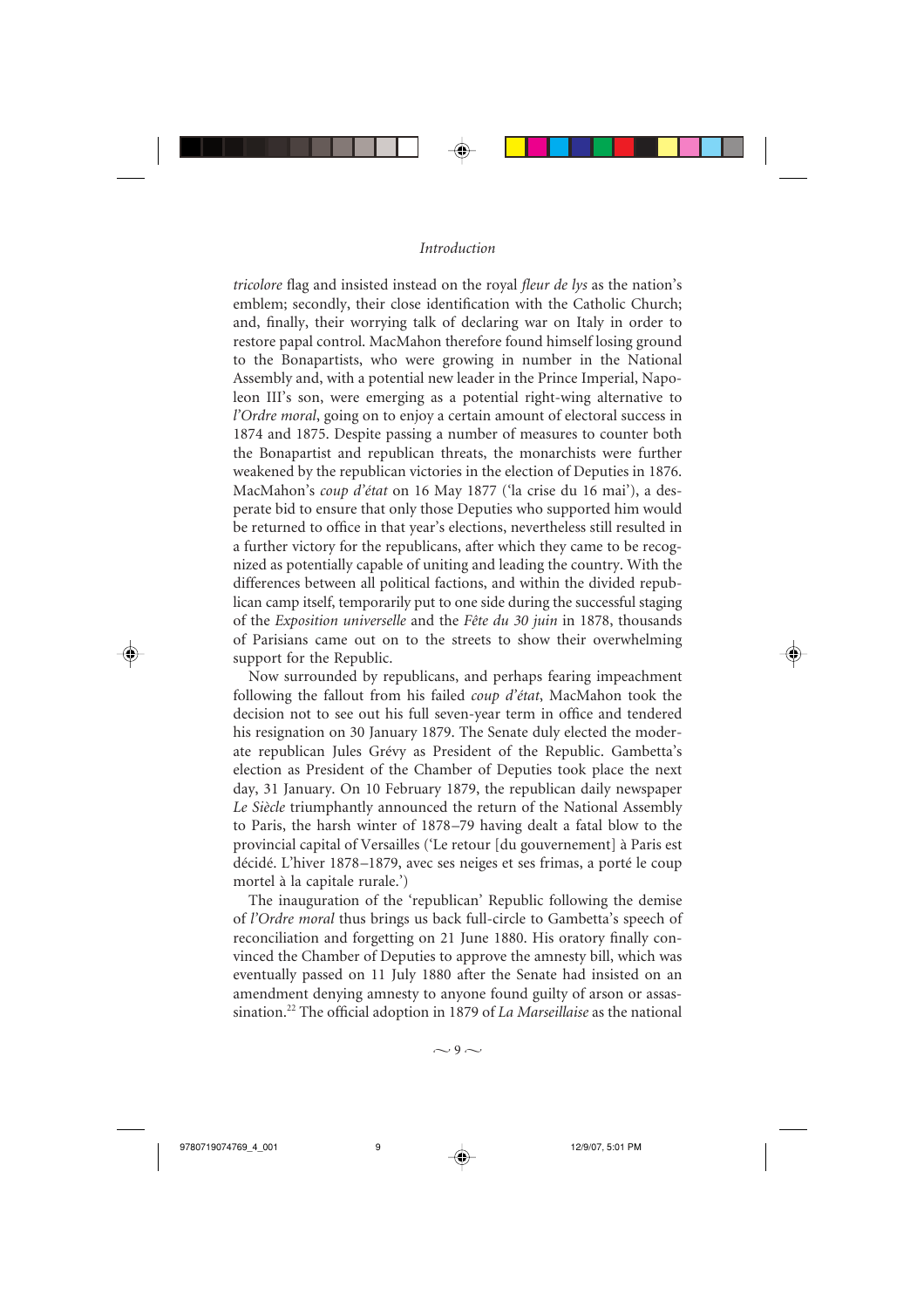

anthem followed, in 1880, by the Communard amnesty, the adoption of the *tricolore* flag as the national emblem, and the inauguration of the 14 July (Bastille Day) as an annual national holiday, together put the final seal on the new Third Republic but, in the process, condemned the memory of the Commune to oblivion.<sup>23</sup>

#### **Remembering and forgetting the Commune**

Since the 1980s and the rise in Holocaust studies in particular, much critical attention has focused on the problematic relationship between the past and the present. $24$  In the 1990s there then followed what has been described by Susannah Radstone as 'an explosion of interest in memory studies' across a wide range of disciplines as commentators tried to understand how memory is *produced* or *(re)constructed* by both individuals and societies; how memory is continually open to contestation; how there are always a multiplicity of 'memories' of events; how the importance or usefulness of different versions of memory shift and change over time; and how sometimes it is perhaps better just to forget and let go of the past.<sup>25</sup> This book was born out of this persisting and widening interest in social or cultural memory studies and finds its basis in such debates.

As I embarked on my research and proceeded to analyse a range of cultural production to discover the ways in which 'bourgeois' (anti-Communard) memories of Paris and the Commune were constructed, transmitted, remembered and, over time, discarded or obliterated, I soon realized that it was important to begin by considering the main nineteenth-century theories of memory. It was a common belief during this period that the experiences and memories acquired by an individual are somehow inscribed within or on the surface of his or her body in the same way that, for example, a monument can be physically inscribed. Such theories of so-called 'organic memory' (advanced, for example, by Jean Baptiste Lamarck, Théodule Ribot and Valentin Magnan) also suggest that acquired experiences can be 'inherited' by future generations just like physical and behavioural characteristics and that as a consequence, there can be a transfer of collective human memory and history from one generation to the next.<sup>26</sup> An understanding of the pervasive importance of 'organic', 'generational' or 'inherited' memory theories is central to any analysis of the reaction of the contemporary dominant classes in France to the people and events of the Commune. Such theories formed an integral part of the language and rhetoric of all

 $\sim$  10  $\sim$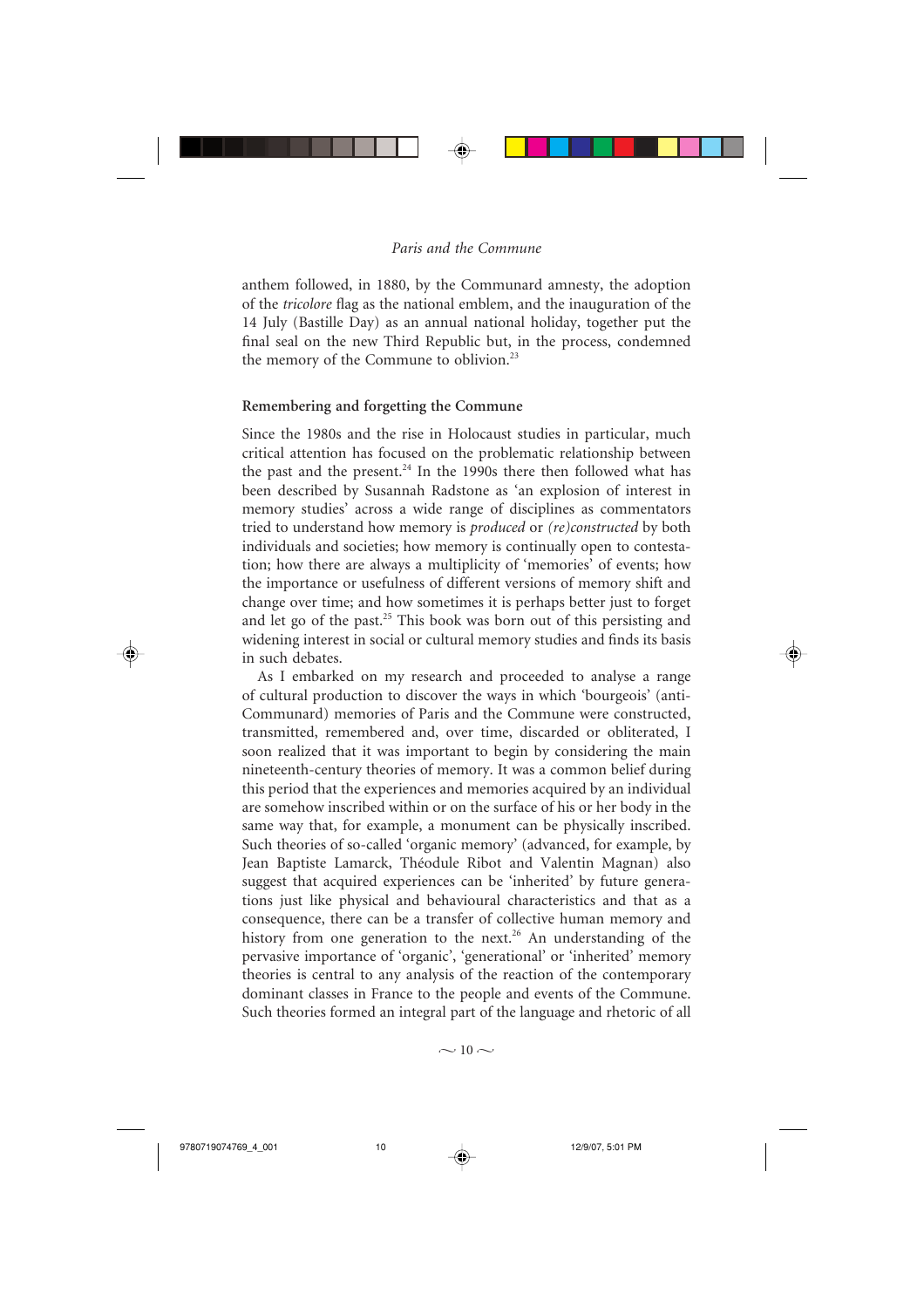

sorts of texts, not just medical treaties but also novels and articles in popular newspapers, reflecting the widespread preoccupation with the perceived degeneration and decadence of the human race.<sup>27</sup> Nineteenthcentury theories of organic memory, therefore, go some way to help explain why the majority of bourgeois Parisians appeared so ready to accept the Versaillais repression of the Commune, for the insurgents and their supporters were routinely perceived as the inheritors of the 'revolutionary temperament' of their putative ancestors, the men and women of the Terror.

It is Nietzsche, however, who, perhaps better than any other contemporary commentator, encapsulates the political, historical, philosophical and physiological aspects of memory and forgetting in the wake of the Franco-Prussian War (in which he himself participated) and the Paris Commune.<sup>28</sup> Marc Sautet, for example, has shown how Nietzsche was influenced by both these events in his early work, *The Birth of Tragedy*. 29 Sautet argues that Nietzsche's hostility to the Commune was based on a pre-existing fear of, and general hostility towards, worker emancipation and a belief in a feudal, aristocratic system where slavery and exploitation of those on the bottom rungs of society was the mark of a civilized society (pp. 14–17). Though not born out of any corresponding support for bourgeois capitalism on his part, Nietzsche's condemnation of the Commune on the grounds that it represented a terrible, barbarous threat to the established order resonates throughout anti-Communard discourse. Nietzsche's assessment of the Judeo-Christian view of justice and punishment and the way this manifests itself in the form of cruelty, torture, spectacle and theatricality also provides a theoretical context for the hostile representation of Paris and the Commune. His argument in favour of the deliberate forgetting of those elements of an individual's or a nation's past that are deemed contrary to the interests of the present and what he calls the 'hygiene of life', meanwhile, provides an intellectual framework for interpreting the reconstruction and reinvention of Paris during the 1878 *Exposition universelle*, and echoes also Gambetta's Amnesty speech of 1880.<sup>30</sup> It is thus not my intention to discuss Nietzsche at a philological level in this book, but instead to historicize him and to use him as a model for understanding the post-Commune universe inhabited by Zola, Maxime Du Camp and their contemporaries.

Nietzsche contends that the ability to forget is an active phenomenon that is necessary to the proper functioning of the body; what is required in human beings as well as in nations is a '*tabula rasa* of consciousness, making room for the new', for without such 'active forgetfulness' there

 $\sim$  11  $\sim$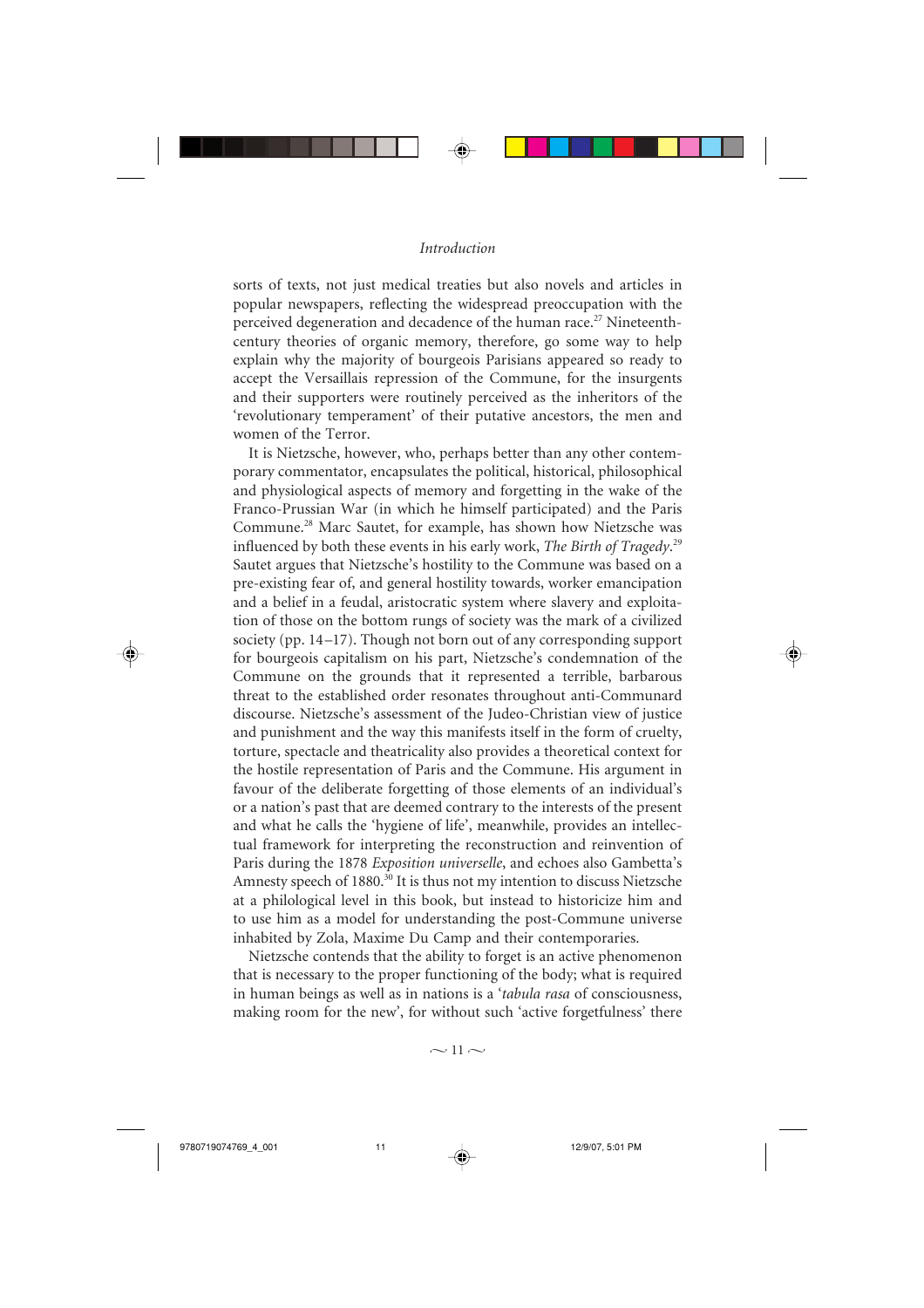

can be no present.<sup>31</sup> However, he also states that humans, unlike the 'beasts in the field', are psychologically incapable of forgetting and are forever chained to the past: 'however far and fast [Man] may run, this chain runs with him.'<sup>32</sup> For Nietzsche, this inherent human propensity for memory is the result of 'an active will not to let go', and there is, he claims, 'perhaps nothing more frightening and more sinister in the whole prehistory of man than his *technique for remembering things*<sup>33</sup>.<sup>33</sup> In terms that find their sinister echo in the Versaillais repression of the Commune and its long-drawn-out aftermath under *l'Ordre moral*, as well as in the fundamentalism of the Roman Catholic revival of the period, Nietzsche describes how, historically and psychologically, human beings have been conditioned to remember by means of the infliction of physical and mental pain:

'Something is branded in, so that it stays in the memory: only that which *hurts* incessantly is remembered' . . . Things never proceeded without blood, torture, and victims, when man thought it necessary to forge a memory for himself. The most horrifying sacrifices and offerings . . . the most repulsive mutilations . . . , the cruellest rituals of all religious cults (and all religions are at their deepest foundations systems of cruelty) – all these things originate from that instinct which guessed that the most powerful aid to memory was pain. (pp. 42–3)

This passage exemplifies the paradox of life under the early Third Republic. On the one hand, the reprisals against the Communards and the working-class people of Paris were so terrible that no one who experienced or witnessed them could possibly forget them and, therefore, would be actively discouraged from fomenting revolution ever again. Thus, the repression ensured that the memory was not only inscribed in stone in the form of the Sacré-Cœur Basilica, built specifically to expiate the 'sins' of the nation, but that it was also branded into the minds, and often on to the bodies, of those who had supported, or been suspected of supporting, the Commune. Such a memory of events could then be passed on to future generations. On the other hand, the Republic after 1879 practised a form of 'active forgetfulness' where the material city – and, by extension, the consciousness of the nation itself – was indeed turned into a *tabula rasa* for the physical and moral good health of all. This process was facilitated by the *Exposition universelle* in 1878 and, as I will argue in Chapter 5, found its sublime expression in Charles Marville's photographic exhibition, *Travaux* (Public Works). Both Du Camp and Zola, however, as we shall see in Chapters 3 and 4,

 $\sim$  12  $\sim$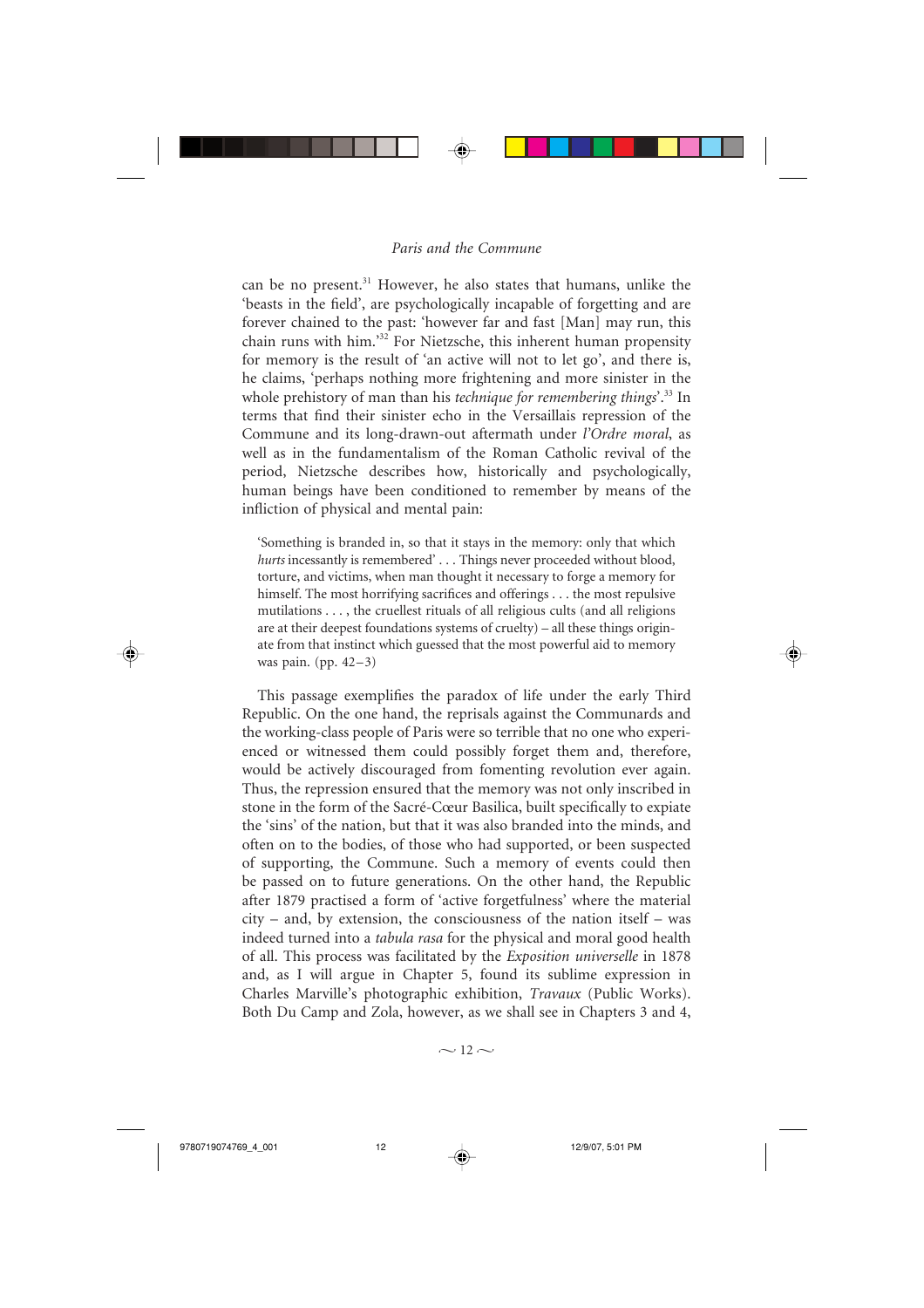

are unwilling to, or incapable of shaking off the chains that bind them to the past. At the same time, however, certainly in Zola's case generally and in aspects of Du Camp's *Paris: Ses organes, ses fonctions et sa vie dans la seconde moitié du dix-neuvième siècle* (1875), a brave effort is nevertheless often made to try to forget the past and move on.

The Du Camp of *Les Convulsions de Paris* (1878–80), by contrast, epitomizes the desire on the part of the reactionaries of *l'Ordre moral* to remember the Commune 'out of anger at harm done' to society (to borrow Nietzsche's words), a crime for which those who are held to be responsible must be made to repay their debt to society (p. 45). This helps to explain why the granting of amnesty to ex-Communards was so completely out of the question for Du Camp and many others. As Nietzsche goes on to observe, again with relevance to the reactionary governments of Thiers and MacMahon, 'each weakening and deeper endangering of the community brings the return of harsher forms' (p. 53).

In order to explain fully how counter-revolutionary memories of Paris and the Commune were initially constructed, however, we need to take account also of theories that see memory as an external, material and socially based phenomenon. This tradition goes back to Aristotle by way of Saint Augustine, Spinoza, Montesquieu, Leibniz, Auguste Comte, Nietzsche (again) and Emile Durkheim, finding its modern expression in the writings on memory by the French social scientist Maurice Halbwachs.<sup>34</sup>

Halbwachs, like his teacher Durkheim, maintains that all memory has a social foundation. All memories, recent or distant, are thus evoked through the use of a stable structural mechanism which he calls the 'cadres sociaux de la mémoire' (social frameworks of memory). These frameworks are situated in *collective* time and space, and subject to *present circumstances*, and they conform to a given social group's own internal logic and vision of the world.<sup>35</sup> They serve to unify certain general patterns of thought, beliefs and core values and are representative of how the group perceives its own past (pp. 141–2). For Halbwachs, it follows that these social frameworks on which memory depends are representative only of the memory of the dominant social class. Furthermore, the dominant class only assimilates, and thus 'remembers', what it considers to be relevant and useful to itself within the context of the present. In this respect, therefore, Halbwachs's theories recall those of Nietzsche on active forgetting and the 'usefulness' of history for present generations. The passage of time and rapidly changing circumstances inevitably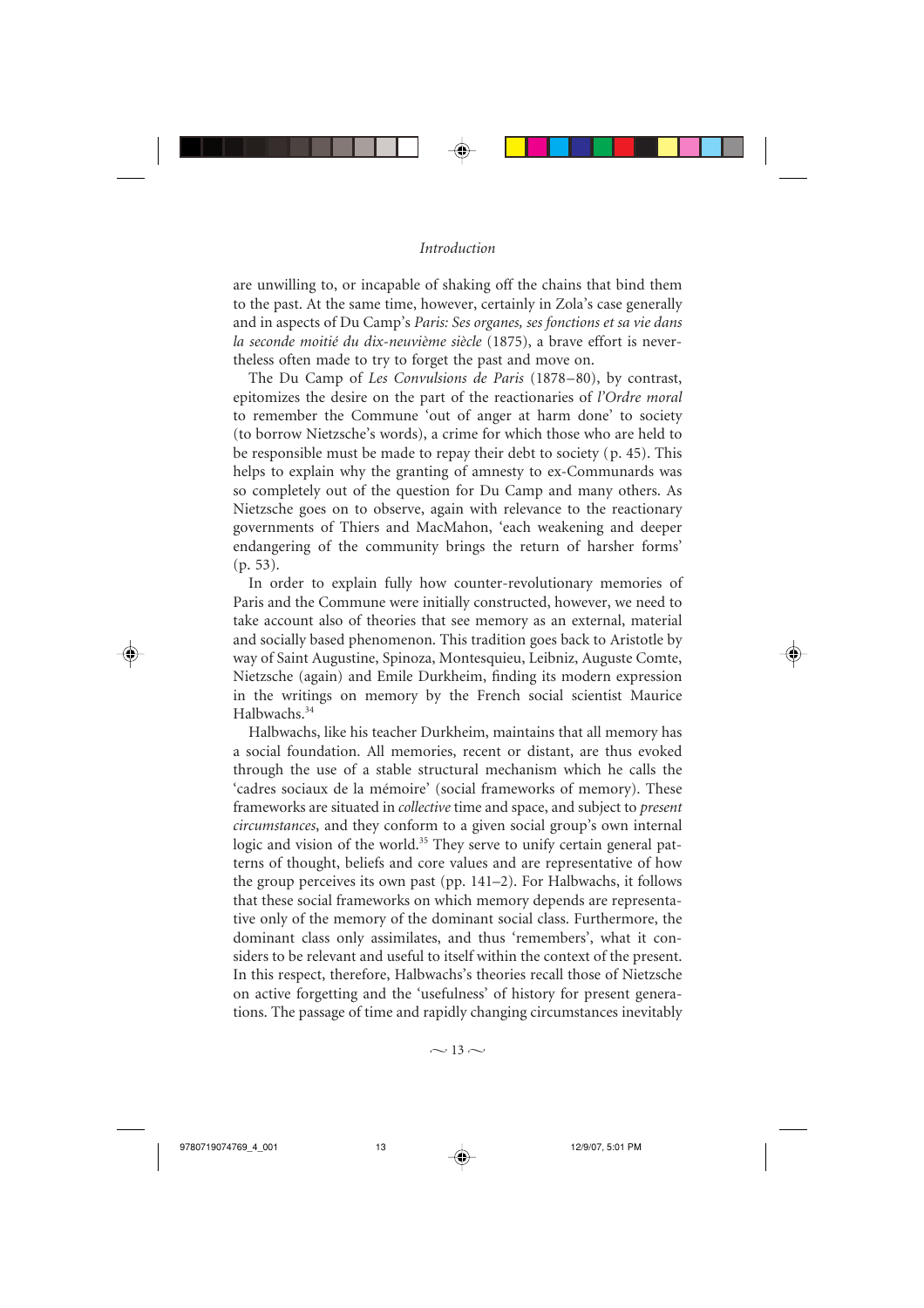

consign much of the past to oblivion. Individuals, however, according to Halbwachs, are still able to reconstruct the past by 'borrowing' material and cultural data from the present; in other words, from other people, the social milieu, language, objects, artefacts and, with particular relevance to the focus of this book, from place (*le lieu*). This concept is further developed in Pierre Nora's vast project on the construction of French collective memory and identity, *Les Lieux de mémoire*. 36

Halbwachs is not concerned, like those believers in organic memory, with actually *locating* memory in the brain or indeed anywhere else in the body: nor, like his contemporary Henri Bergson, does he hold that memory is a 're-living' of images from the past that lie buried within the individual. $37$  On the contrary, he rejects Bergson's view of memory as subject to a Cartesian mind/body distinction and instead posits that memory is at once image *and* reason. Memory for Halbwachs is always a rational, if involuntary, reconstruction of the past based on those elements and mechanisms that are to be found within the consciousness of the social group, to which every individual is in some way connected. For Halbwachs, much like his other contemporary Marcel Proust, memory can be aroused by a material object or, more precisely, by the involuntary sensation that the object arouses.<sup>38</sup> But whereas Bergson and Proust are primarily concerned with the memory of the individual, Halbwachs takes account of the reconstruction of memory by both the individual and the whole social group, since he believes that it is through their interaction with others that individuals acquire their memories, remember them, and locate them.<sup>39</sup>

The term 'mémoire collective' (collective memory) was first coined by Halbwachs in *Les Cadres sociaux de la mémoire* but its full definition appears in his later work *La Mémoire collective*. Halbwachs argues that collective memory is not the same as history. Whereas history only needs to be recorded when tradition ends and the social memory is fading or breaking up, collective memory manifests itself as a continuous current of thought that remains in the consciousness of a given group and is, by definition, only of relevance to that group. So long as there are people within that group to whom such memories are significant in some way, then those memories will continue to be preserved. Once they are no longer deemed worthy of remembrance, because they are no longer considered relevant or useful to present-day life, they will be forgotten.<sup>40</sup> The other key difference between history and the collective memory identified by Halbwachs is that history is unitary, whereas there are multiple collective memories (p. 137). For Halbwachs, the sort of

 $\sim$  14  $\sim$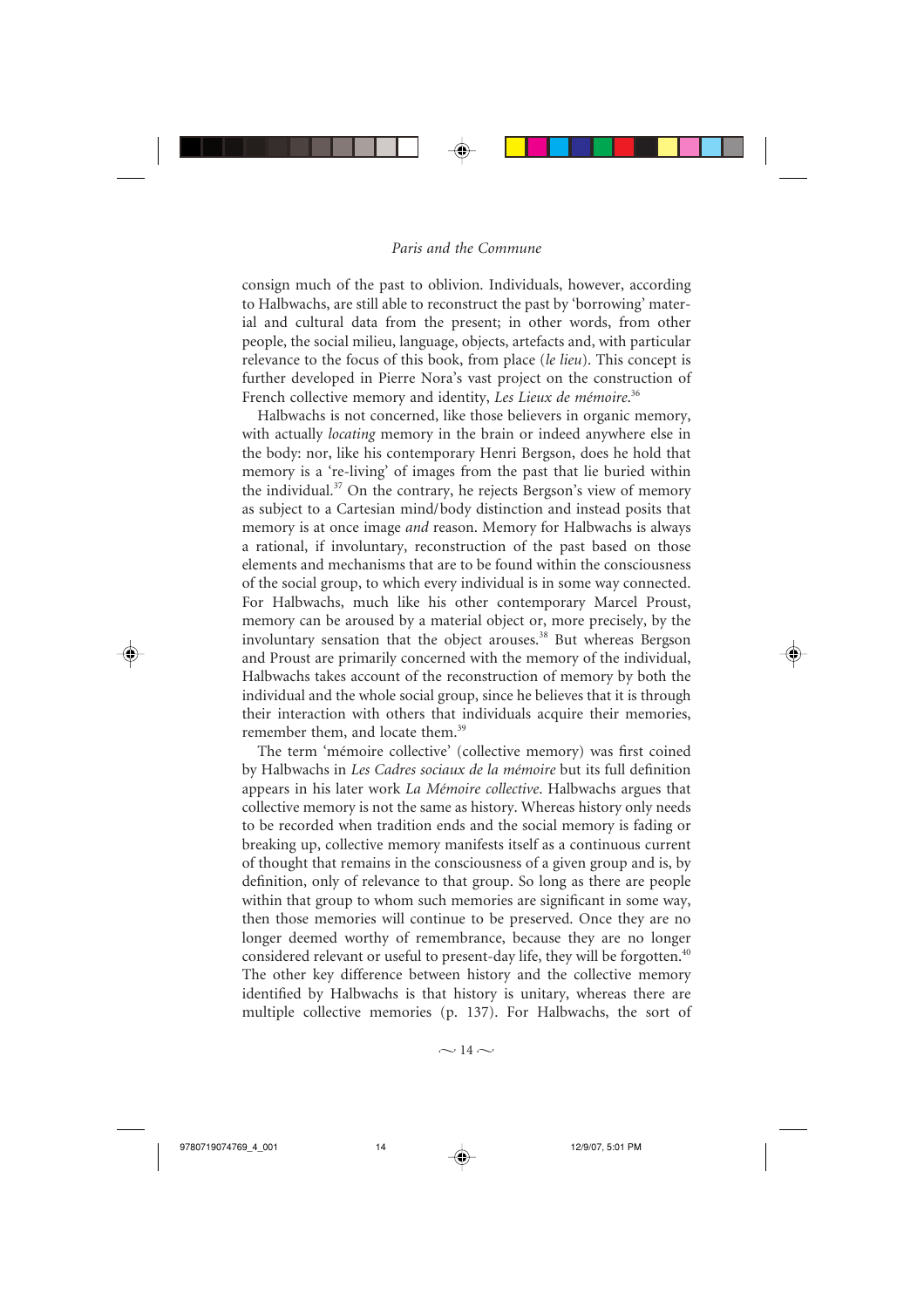

history which is recorded in history books is an external, artificial construct that is a function of the ruling class's representation of events and which, therefore, stands in opposition to history as it is interpreted by the working class.

Halbwachs himself, growing up in the decades following the Commune, had personal experience of the effects of the deliberate denial of working-class memories of the Commune in favour of an alternative, overriding history created by the ruling class. While preparing the fourth manuscript of *La Mémoire collective* between 1943 and 1944, he was also living in Paris under the German occupation, and thus whereas in *Les Cadres sociaux de la mémoire* the socialist and republican Halbwachs argues in favour of one unifying collective memory which embraces all classes, in the later work he becomes acutely aware of the dangers of the establishment of one universal history, and argues instead for the preservation of the past in spite of the present, and for the right to the existence of multiple collective memories. Halbwachs's recognition, under a totalitarian regime, of the importance of the preservation of multiple collective memories has its obvious parallels with the denial of pro-Commune memory in the 1870s by Thiers, MacMahon and Gambetta, each according to his own political agenda. It is this recognition of the need for multiple collective memories that ensures that Halbwachs's work continues to resonate.<sup>41</sup> For, as Paul Connerton also reminds us, 'the mental enslavement of the subjects of a totalitarian regime begins when their memories are taken away'.<sup>42</sup>

While certainly retaining a keen awareness of the existence and importance of the multiple collective memories, myths and interpretations of the Commune, my concern in this book is with those of the dominant social group of the 1870s, the anti-Communard bourgeoisie. For it was this group's 'memory' of Paris and the Commune which was to crystallize into the accepted 'history' of this event as exemplified by Du Camp's *Les Convulsions de Paris*, and which was to have the longestlasting influence on how the French establishment continued to perceive this period well into the twentieth century, with the result that, even today, the subject remains contentious.<sup>43</sup> And, most importantly, it was this dominant group that was responsible for the reconstruction of Paris in a concerted effort to efface all material traces of the Commune. So effective was this effacement that – with the notable exception of the *Mur des fédérés* with its simple plaque erected in 1909 and inscribed 'Aux morts de la Commune 21–28 mai 1871' ('To the dead of the Commune 21–28 May 1871') and now the Place de la Commune inaugurated

 $\sim$  15  $\sim$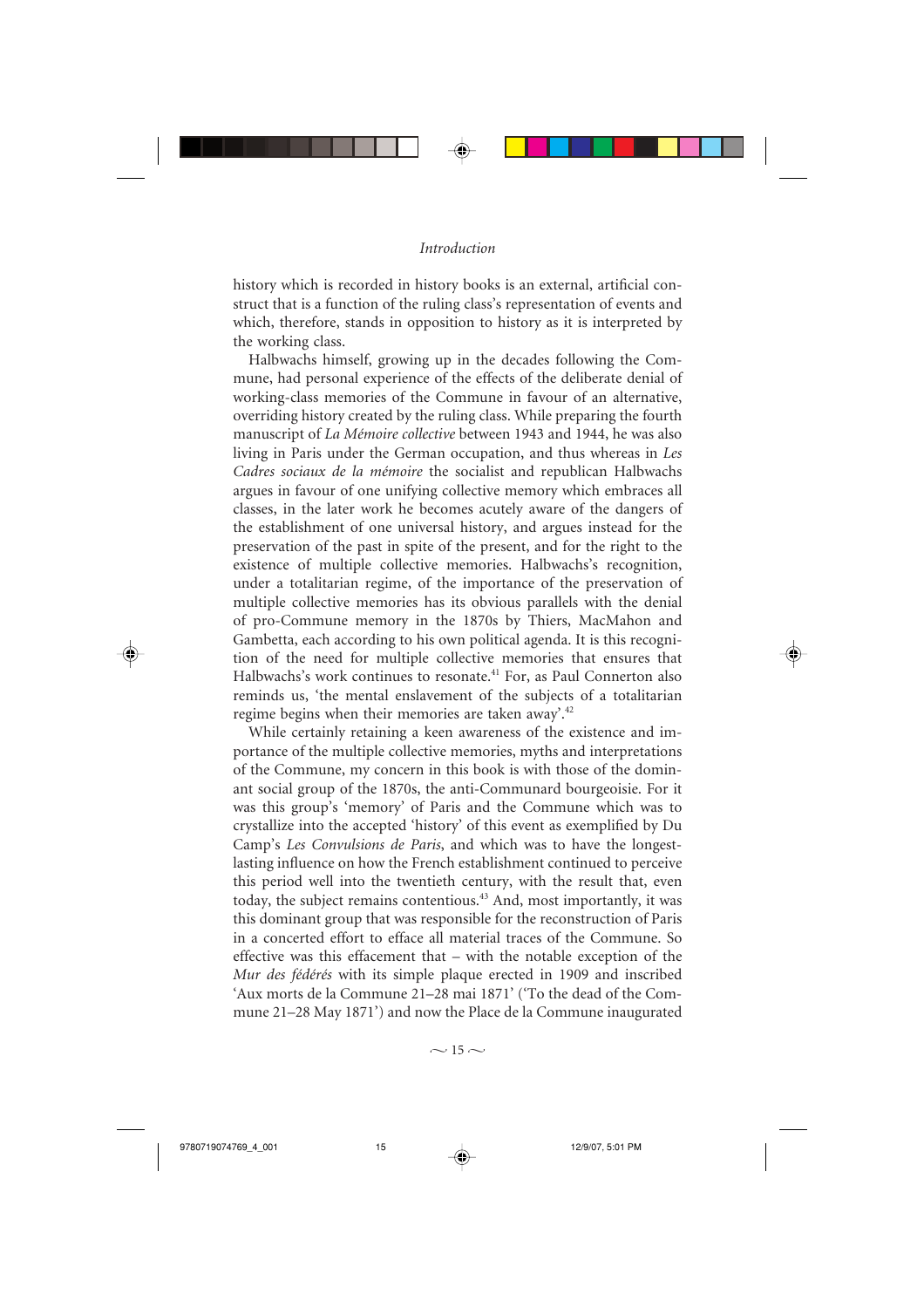

in 2000 in the Butte aux Cailles, and the Square Louise Michel opposite the Sacré-Cœur in 2004 – the city centre's topography displays virtually no trace of what took place there between 18 March and 28 May 1871, at least for the uninitiated.<sup>44</sup>

#### **The case studies**

Choosing case studies and using them to interpret historical events is always problematic. In making my selection, I asked myself several questions. For example, are these texts and images exemplary of conservative and reactionary thought in the aftermath of the Commune, or are they only isolated instances, or indeed are they actually only the tip of a very large iceberg? How is it possible, for example, to assess something as vast as the press, or even just one illustrated weekly newspaper? Clearly, this was an impossibly large project for one person to undertake. Each year, for example, just one edition of *Le Monde illustré* comprised about 500 illustrations and double or treble that amount of texts of various kinds, figures that would need to be multiplied over and over again to cover all the years from 1871 to 1878. Obviously, decisions had to be made in relation to the years and months studied and the specific editions, articles and illustrations to be included for detailed examination. Choices had to be made too regarding the fictional and historical texts and photographs to include over and above my initial decision to concentrate on broadly conservative, anti-Communard texts and images. Which writers appeared best to represent the conservative or reactionary position and, of those writers, which of their texts were the most appropriate?

As far as the photographic representation of the Commune was concerned, again I had to be selective but in focusing on images of the city, rather than on portraits, the choice was immediately narrowed down. In opting to analyse only certain photographers and by focusing on the years 1871 to 1878, the choice was narrowed down still further. Nevertheless, as in all undertakings of this kind, limits had to be set and reset throughout my research.

The representative cross-section of cultural production on which I finally settled comprises: *Le Monde illustré*, an ostensibly non-political, conservative, and family-orientated weekly illustrated journal; Maxime Du Camp's monumental *Paris: Ses organes, ses fonctions et sa vie dans la seconde moitié du dix-neuvième siècle* (1869–75) and his reactionary history of the Commune, *Les Convulsions de Paris* (1878–80);<sup>45</sup> three novels

 $\sim$  16  $\sim$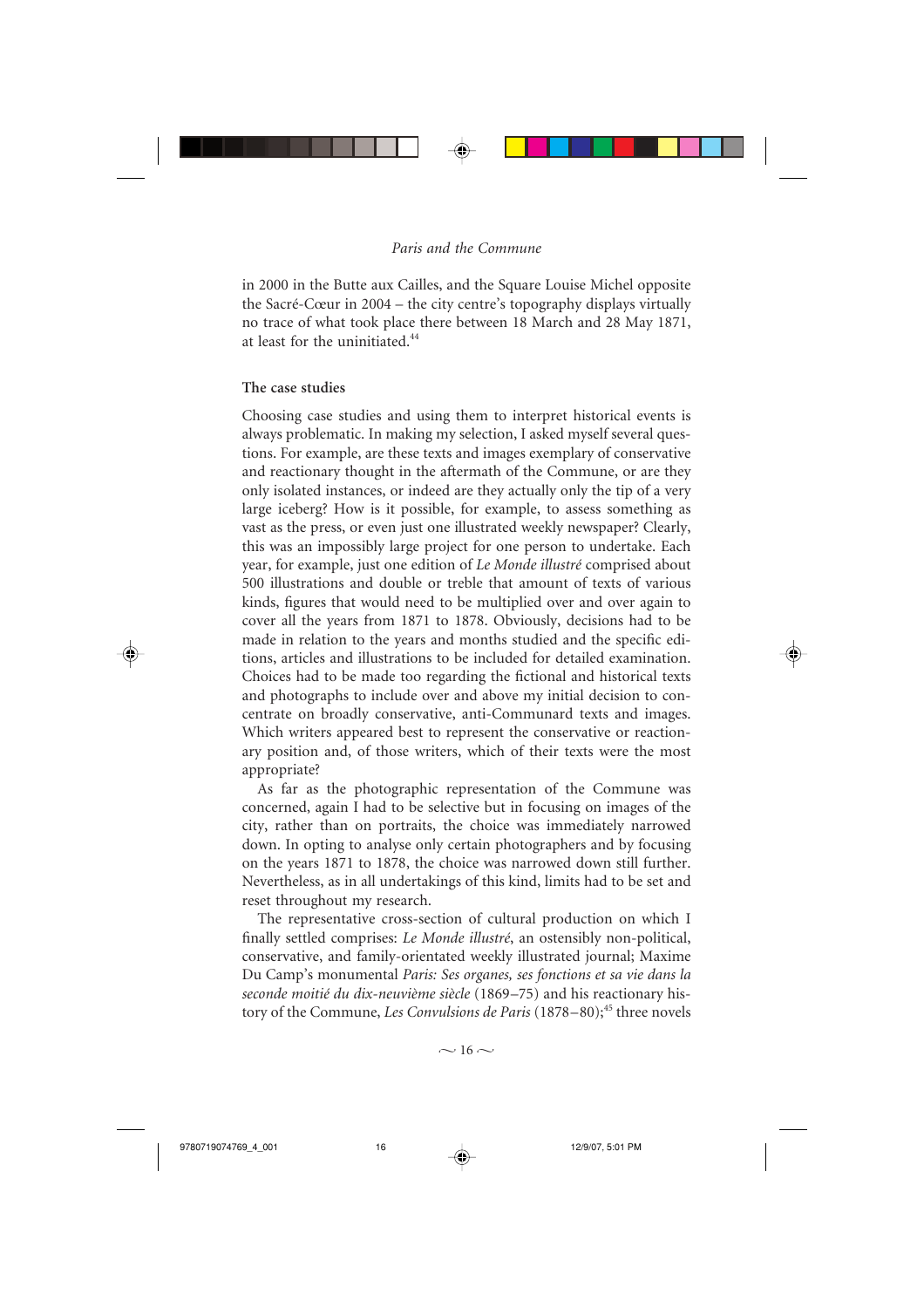

by Emile Zola, *Le Ventre de Paris* (1873), *L'Assommoir* (1877) and *Une page d'amour* (1878);<sup>46</sup> and selected images from four photographic collections, Charles Soulier's *Paris incendié: mai 1871* (1871), Edouard-Denis Baldus's album of heliogravures, *Les Principaux Monuments de France* (1875), and Charles Marville's *Album du vieux Paris* and *Travaux*, which were displayed at the *Exposition universelle* in 1878.

Perhaps the best way to describe my project is to take a cue from Du Camp, Zola and the rest, and to employ a medical metaphor. I like to think of all these individual texts, illustrations and photographs as akin to the multiple pictures or 'slices' of a body taken from all angles by a magnetic resonance imaging (MRI) scanner. Such slices, when assembled together by a computer program, create a three-dimensional screen image of the body under examination that can be rotated in all directions to reveal the organs and soft tissues contained within it. Like the results of an MRI scan, an analysis of these case studies similarly reveals a picture that is greater than the sum of its parts.

The inclusion of a newspaper, especially an illustrated journal, is relevant because of the prime role of the press in the nineteenth century in the dispersal of news and information, the promulgation of official propaganda, and the reflection of readers' opinions, all of which contributed to the creation and transference of public memories and gave rise to what Matt Matsuda calls a 'typographic memory of events'.<sup>47</sup> For many people in the nineteenth century, the newspaper was their education. Improvements in paper production, composition and printing techniques, as well as advances in telecommunications and transportation, had rendered newspapers relatively cheap and widely available. Newspapers thus helped many people to learn to read and to form their view of the world. This is the case, for example, with several of Zola's working-class characters: for example, Lantier in *L'Assommoir* and his son, Etienne, in the later novel *Germinal*. Marcel Proust (at first sight perhaps an unlikely commentator in this respect), writing with specific reference to the Third Republic, and significantly after the implementation of the freedom of the press laws and educational reforms of 1881, goes further and suggests not only that newspapers were more influential than the education system, but that they were also even more important than the Church in their insidious promulgation of official ideology.<sup>48</sup> Maurice Mouillaud goes further still and suggests that there exists a tripartite relationship evoked by the name of a given newspaper, which acts as an inspirational touchstone for the reader or an all-seeing eye placed on high surveying all that is said in its name: that of its

 $\sim$  17  $\sim$ 

9780719074769\_4\_001 17 12/9/07, 5:01 PM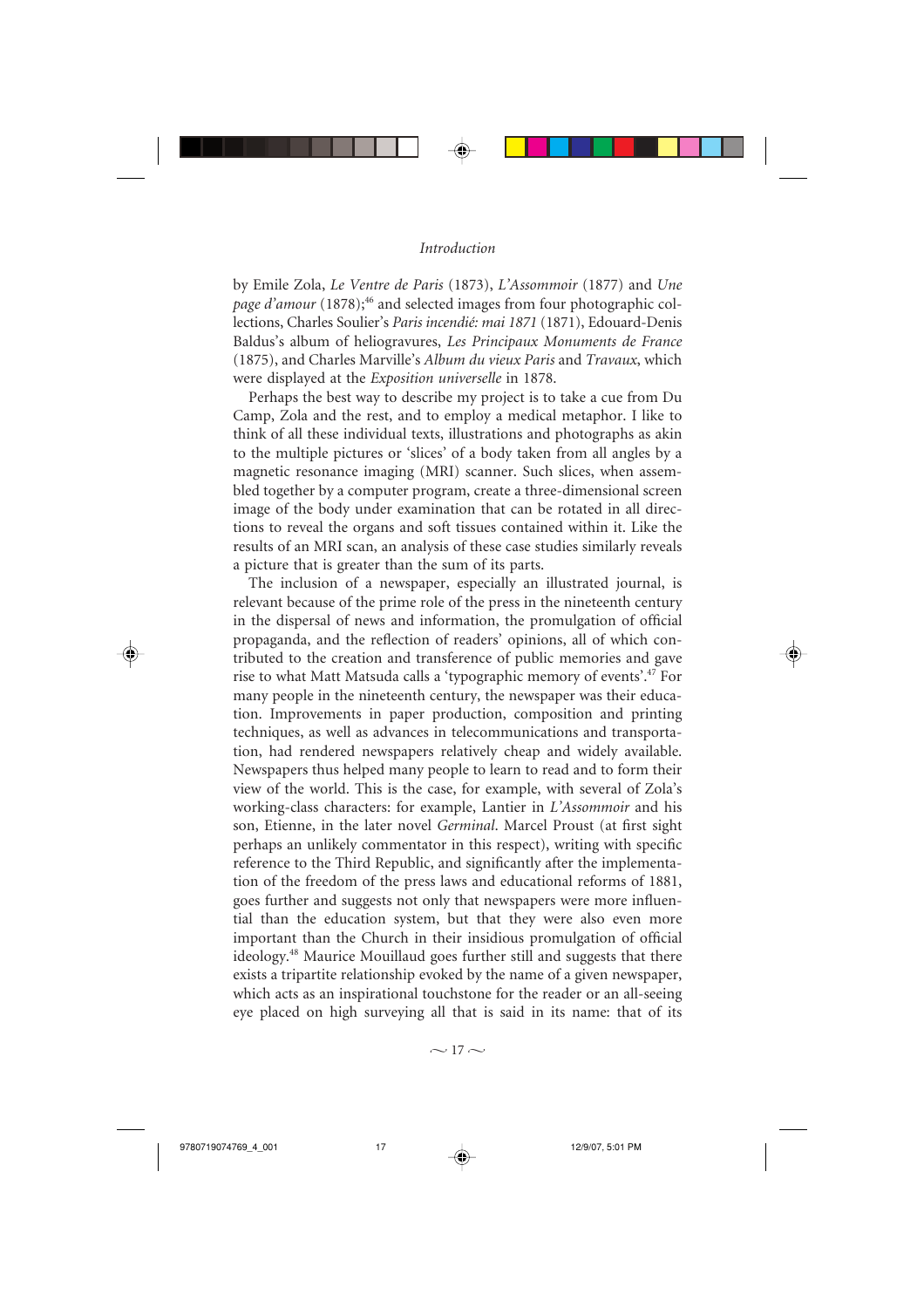

founder (God the Father), its director or editor-in-chief (Christ the Son), and the 'person' of the paper itself (the Holy Ghost).<sup>49</sup> For Mouillaud, it is through this all-seeing 'eye', which after the Revolution of 1789 is deemed to be the 'eye of Reason' (rather than of God), that the reader is made to see and interpret the world.

Du Camp, writing in 1855, was perhaps one of the first to recognize the modern reader's preference for the newspaper over the novel which, he claimed, was no longer capable of offering anything new and original, just boring reworkings of outworn ideas and useless nonsense, whereas the newspaper could offer everything and anything from the morning's headline news to tales of the previous night's back-street murders.<sup>50</sup> The reading public, according to Du Camp, is neither ungrateful nor indifferent, it simply asks to be informed and entertained.

The art historian Tom Gretton also compares newspapers to cities, pointing out that they have a topography and that they invite the reader, like the *flâneur*, to indulge in random encounters, take numerous different pathways, and leaf his or her way through fragments gathered from the outside world.<sup>51</sup> For Mouillaud, the newspaper is thus even more Bakhtinian than the novel, reflecting a world which has lost its central unifying core, if it ever possessed one in the first place.<sup>52</sup> It is this inherently random, unstable, fragmentary, polyphonic and polymorphous nature of the newspaper which in the nineteenth-century is the key difference between the newspaper and the novel.<sup>53</sup> This not only helps to explain the popularity and proliferation of newspapers and journals in this period but also the ambiguities and conflicts of interest or point of view that surface over and over again in their coverage of events.

There are several reasons for deciding to focus on *Le Monde illustré* rather than one of the other popular illustrated journals of the period. As part of the Paul Dalloz empire, which also owned *Le Moniteur universel*, the government's quasi-official newspaper, *Le Monde illustré*, can be taken as a good barometer of the establishment view but unlike *L'Illustration*, its major rival in the conservative quality press, however, *Le Monde illustré* was not officially classified as a political journal, a fact that, as we shall see in Chapter 2, did not prevent its contributors from engaging with political issues. As a consequence of its 'apolitical' status, and much to the annoyance of *L'Illustration*, *Le Monde illustré* was spared the payment of the special government levy applied to the political press, thus enabling the journal to keep its cover charge relatively low.<sup>54</sup> In 1871 *Le Monde illustré* sold for 35 centimes per copy in Paris and 40 centimes at railway stations, rising to 50 centimes by 1878. *L'Illustration*,

 $\sim$  18  $\sim$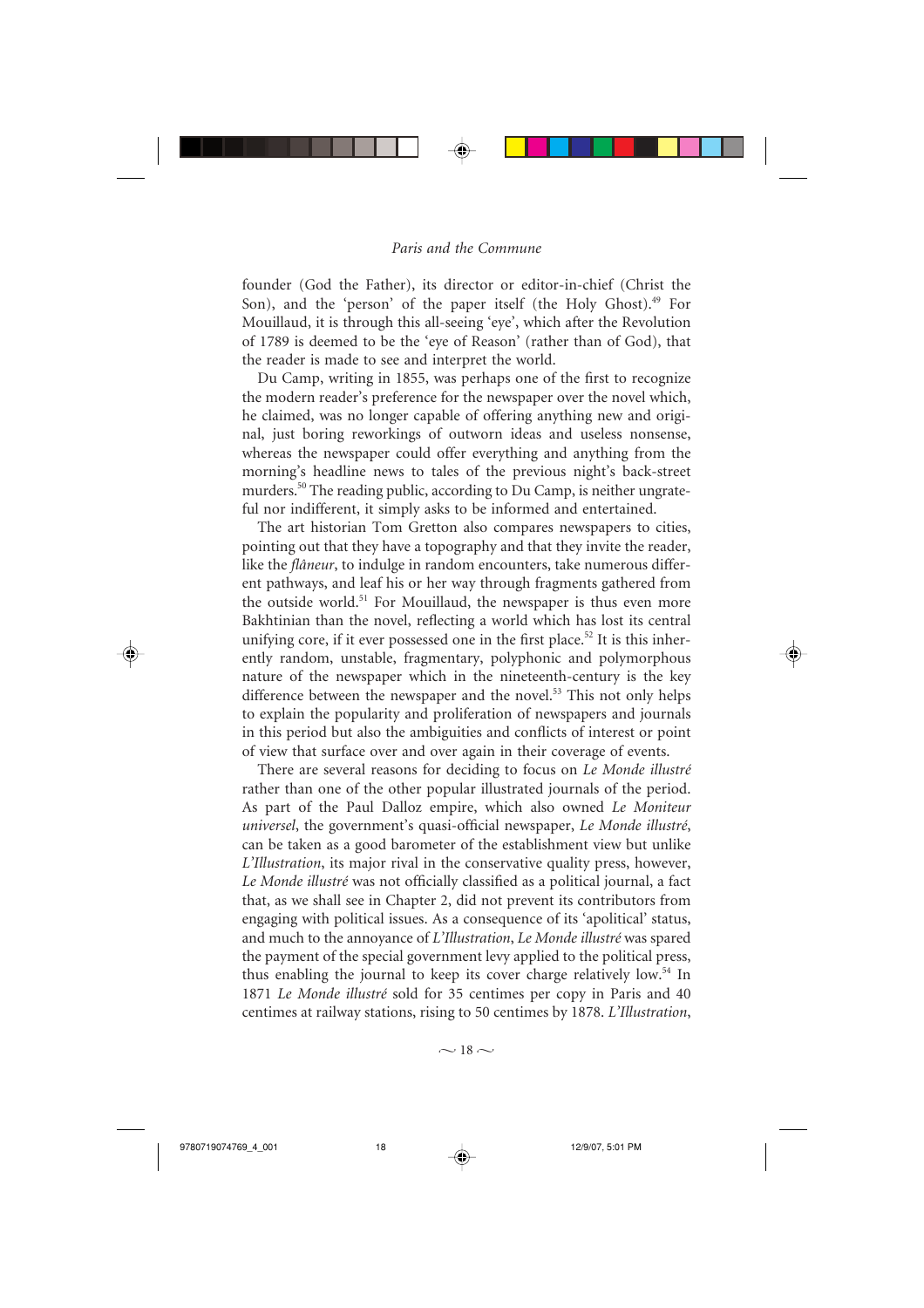

however, was obliged to charge 75 centimes per copy during the same period. Quality daily broadsheets without any illustrations sold for between 10 and 20 centimes, and the satirical *Le Charivari*, which typically carried only one illustration, charged 25 centimes while, at the other end of the scale, the 'canards' or penny-dreadfuls sold for 5 centimes a copy. To put this apparently low sum into its period context, 5 centimes already represented some 12.5 per cent of the price of a kilo of bread, or 17 per cent of the price of a litre of milk. Thus newspapers were a relative luxury for some and usually shared between readers or, more commonly, rented by the hour in the *cabinets de lecture* where they reached a far wider and socially diverse audience.<sup>55</sup>

Surprisingly, given the fact that the illustrations that appeared in the *Le Monde illustré* form part of a well-known general corpus of Franco-Prussian-War and Commune imagery, commentators have invariably divorced these images from their accompanying texts, thus overlooking the potential for further interpretative analysis.<sup>56</sup> Indeed, neither *Le Monde illustré* nor any other French illustrated newspaper has yet been the subject of a detailed analysis, or at least not within the context of the representation of Paris and the collective memory of the Commune. The majority of both contemporary and modern scholars who have taken an interest in the press of the Third Republic have tended, on the whole, to produce general histories, or else have concentrated on the Communard, the reactionary right wing or the satirical press.<sup>57</sup>

Tom Gretton is perhaps the only commentator to have focused specifically on text and image relations in the illustrated weekly press, taking *Le Monde illustré* as a model, but he has done so in order to position the illustrated weekly as a genre within the hierarchy of the visual arts, and not to examine the political or memorialist implications of the articles and illustrations published by the journal.<sup>58</sup> Even Paul Lidsky's dissection of the hostile reaction of many French writers to the events of 1871 stops short of analysing the work of jobbing journalists, preferring instead to focus mainly on canonical names.<sup>59</sup> The historian J.M. Roberts, whilst he examines how the Right has mythologized the Commune, does not nevertheless discuss the role of the conservative illustrated press in perpetuating these same myths.<sup>60</sup> Adrian Rifkin, on the other hand, certainly does acknowledge the importance of popular prints and the press as an influence on, and reflection of, public opinion, but limits his analysis mainly to the Second Empire and the period of the Commune itself.<sup>61</sup> Matsuda, meanwhile, highlights the importance of the press and the function of the written text in general as a key factor in the creation

 $\sim$  19  $\sim$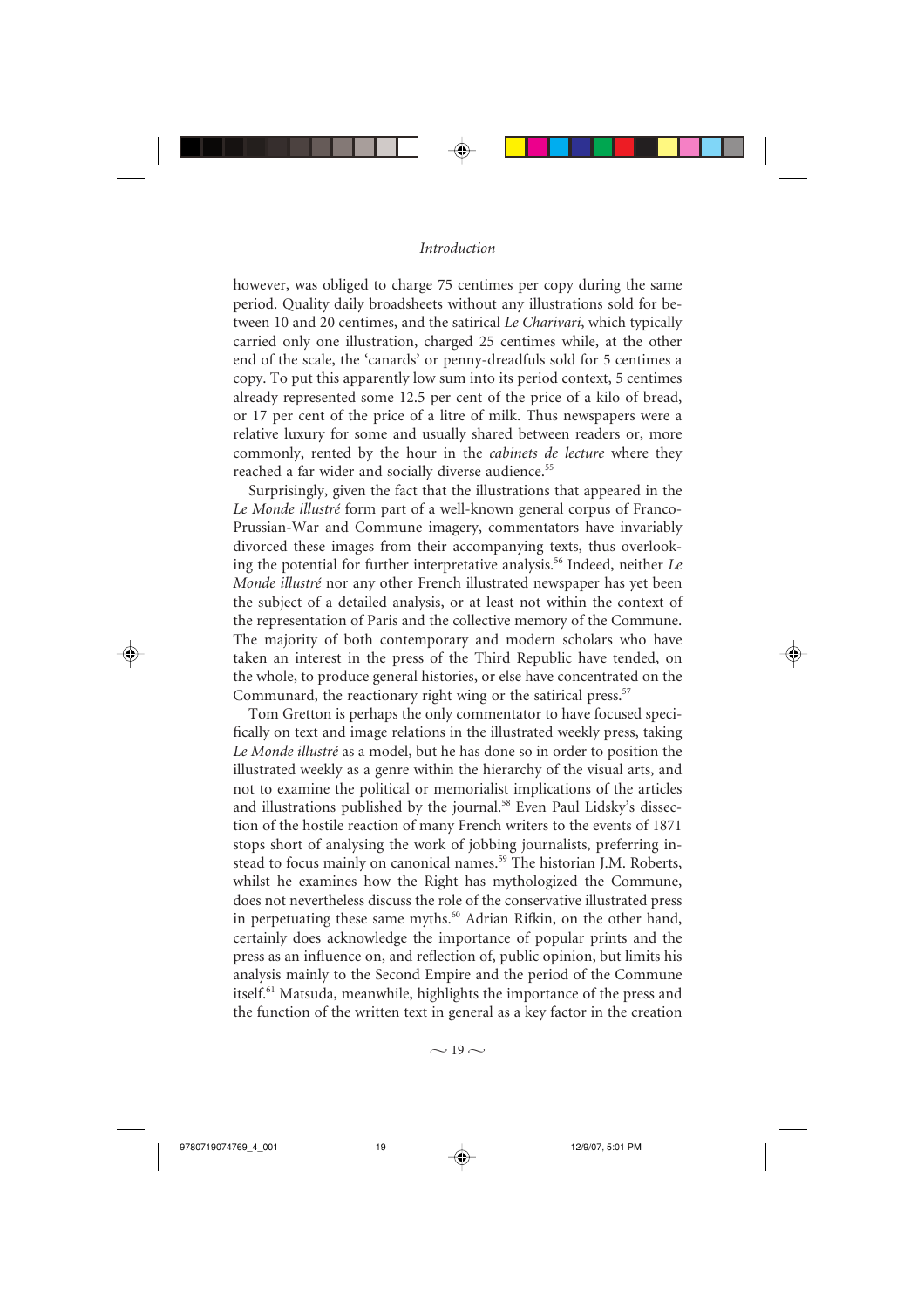

and transference of public memories, but again does not go on to analyse the actual contribution of press articles to the transference of memory in the early Third Republic.<sup>62</sup> Chapter 2, therefore, aims to provide the fullest analysis to date of the relationship between text and image in a contemporary newspaper. The choice of key texts and illustrations is taken from a selection that appeared in *Le Monde illustré* in the months following the *Semaine sanglante*. These posthumous articles on the Commune and early responses to its demise are then compared and contrasted with a representative selection of texts and illustrations appearing in the journal during the *Exposition universelle*, *Fête du 30 juin*, and other festivities hosted by the city in 1878. In so doing, I seek to demonstrate how, by drawing on the shared cultural heritage of its intended bourgeois readers, *Le Monde illustré* was very well placed to help lay the foundations, along with anti-Communard histories such as that by Du Camp, of the collective memory and myth of the events of Paris and the Commune.

Du Camp's extensive body of work, though often cited, has not to date commanded much critical attention in its own right either. And yet, while his friend Gustave Flaubert was still struggling to make a name for himself, Du Camp was already a very well-known and popular poet, novelist and journalist before then going on to undertake, among many other projects, a series of social-historical studies of Paris and its institutions, an account of the Commune, and a number of volumes of literary history and memoirs.<sup>63</sup> Modern scholars are typically apt to accuse him of being envious of Flaubert and to dismiss him as being a mendacious, malicious, upper-class reactionary who was deeply hostile to the Commune, a view which even the revival of interest in his work as a pioneering photographer of Egypt in the 1840s and Gérard de Senneville's highly sympathetic biography have done little to change.<sup>64</sup>

For Lidsky, Du Camp is an *arriviste* and *Les Convulsions de Paris* are 'la bible de la littérature anticommunarde' (the 'Bible' of anti-Communard literature).<sup>65</sup> There is certainly no disputing the fact that *Les Convulsions* exemplifies the reaction against the Commune and was a key text in the construction and promulgation of the reactionary memory of the Commune. In fact, the work was so in tune with the conservative establishment's conception of the Commune that Du Camp was elected to the Académie française in December 1880 on the strength of it. As further proof of Du Camp's contemporary popularity, both *Paris: ses organes* and *Les Convulsions* remained in print until 1905 and later accounts of the Commune, such as those by Lucien Nass (1914)

 $\sim$  20  $\sim$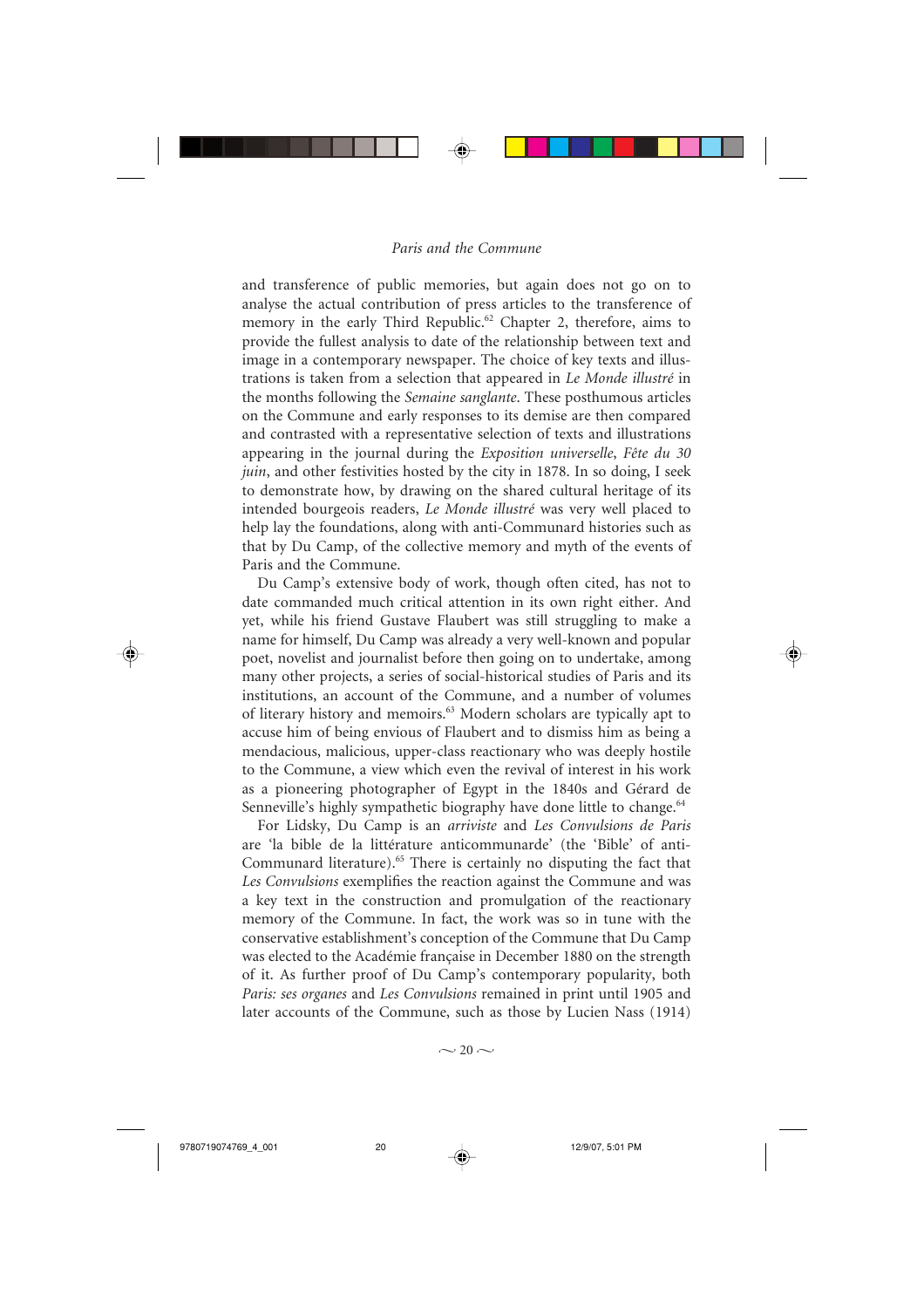

and Henri D'Alméras (1927), clearly owe a debt to his tendentious interpretation of events.<sup>66</sup> Writing from a different political perspective in 1936, and significantly during the Spanish Civil War, Frank Jellinek describes *Les Convulsions de Paris* as one of the most important reactionary histories of the Commune and warns his readers that it 'must be used with extreme caution'.<sup>67</sup>

Rather than just dismiss Du Camp as the archetypal reactionary and enemy of the Commune, therefore, I would like instead to re-evaluate *Les Convulsions*, as well as his earlier *Paris: ses organes* – a work which is too often read merely as a nostalgic evocation of 'le vieux Paris' (bygone Paris) – as part of a much wider political, historical and memorialist discourse on the Commune and its aftermath. In so doing, my focus will be specifically on reinterpreting the definitive 1876 edition of *Paris: ses organes*, and volume VI in particular, as a potentially politically subversive text which on the one hand attempts to reconstitute the textual and topographical archive of pre-Communard Paris and to preserve the memory of the Second Empire but which, on the other hand, also provides an unexpectedly ironic commentary on *l'Ordre moral* and the political preoccupations of the period. Taken together, *Paris: ses organes* and *Les Convulsions* provide a useful touchstone for the reinterpretation of Zola's literary representations of Paris and their Commune subtext.

The most obvious of Zola's novels to examine in a book on the memory of the Commune would have been *La Débâcle* (1892), the penultimate volume of the *Rougon-Macquart* and effectively the cycle's conclusion in terms of its great social and political themes.<sup>68</sup> However, apart from the fact that *La Débâcle* was written outside of the selfimposed timeframe of this book, the choice of this novel would have been too limiting. Better, I thought, to select novels that on the surface at least do not purport to engage with the memory of 1871 and to see how the themes and imagery that characterize the later novel were in fact already covertly present in Zola's Paris-set novels of the 1870s. The three novels I chose to examine were selected primarily because each one was written and published at a significant moment in the city's history; the immediate aftermath of the Commune in *Le Ventre de Paris*, the period when *l'Ordre moral* was unravelling in *L'Assommoir*, and during the 1878 festivities in *Une page d'amour*.

The initial serializations of Zola's novels in influential, though lowcirculation, newspapers guaranteed him a degree of notoriety but, as has often been noted, it was *L'Assommoir* that placed him on the best-seller list (*RM*, II, 1534–5, 1558–68). This success did much to stimulate sales

 $\sim$  21  $\sim$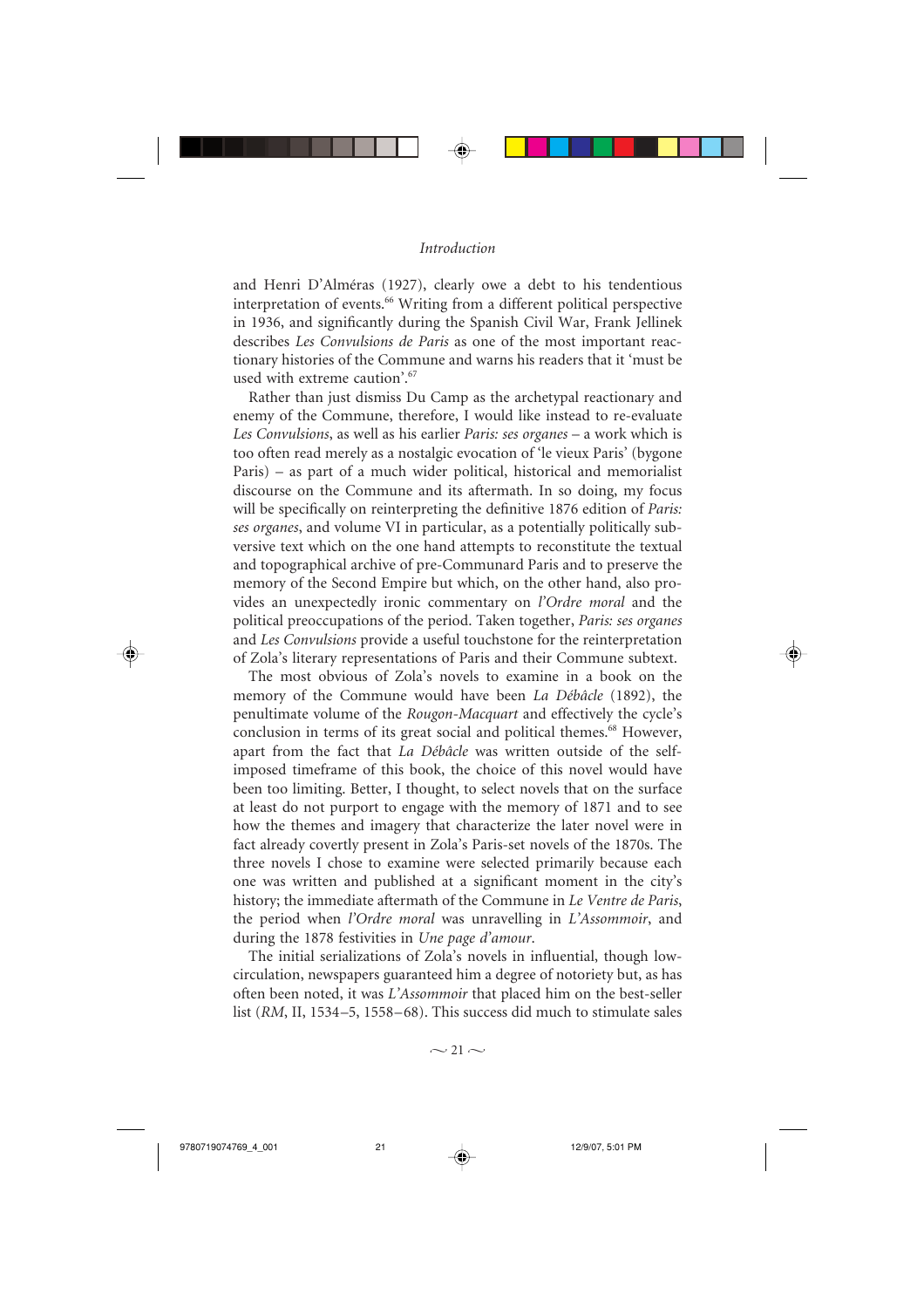

of his earlier novels and created an eager audience for the future volumes of *Les Rougon-Macquart*. However, despite the undoubted popularity of the serializations, which no doubt broadened his audience base, there is strong evidence to suggest that Zola was not much read by the working and lower middle classes, and even less so by women in these groups.<sup>69</sup> The core of his readership in the 1870s consisted primarily of other writers and intellectuals and, importantly, the bourgeoisie; people who had the education, money and spare time required to read novels.<sup>70</sup> This is not to deny Zola's later popularity among some sections of the working classes and the members of the Socialist and Communist parties, and the success of *Germinal* in particular among these groups but, as Anne-Marie Thiesse shows in her study of the reading of popular literature during the Belle Epoque, it was *bourgeois* rather than workingclass readers of the period who appear to have been the more profoundly influenced by the novels they read in terms of their own personal development and in the adoption of their ideological stance (p. 55). An appreciation of the importance of Zola's influence on his middle-class readers, particularly in his depiction of the working classes, therefore, is of some importance. As Nelly Wolf argues, so successful was Zola's mid-nineteenth-century bourgeois conception of the working class in *L'Assommoir* and *Germinal* as alcohol-sodden, violent, degenerate, exhausted and starving, that it greatly influenced many other writers after him.<sup>71</sup> A careful reading of his novels of the 1870s, particularly those which are not overtly political such as *L'Assommoir* and *Une page d'amour*, therefore, not only enhances our understanding of Zola's own reaction to the events of May 1871 but also highlights the ways in which he was both influenced by, and a promulgator of, collective memories of Paris during the Commune. Zola was certainly not alone among writers in his adoption of the Commune as an intertext, but the unique blending in his novels of the pedagogical with the 'lisible' (readerly) and the 'scriptible' (writerly), to borrow the terms coined by Roland Barthes, $72$ ensured that they endured the test of time whereas the literary fiction of most of his counter-revolutionary contemporaries such as Pierre Zaccone, Pierre Bion, and Elémir Bourges, for example, did not.<sup>73</sup>

In Chapter 5, I go on to trace how some of the same themes and images discussed in relation to *Le Monde illustré* and the Du Camp and Zola texts were interpreted through the medium of contemporary photography. The thousands of photographs taken in the aftermath of the Commune only became the focus of serious critical analysis during the 1970s. Jean-Claude Gautrand's analysis, written not long after May 1968

 $\sim$  22  $\sim$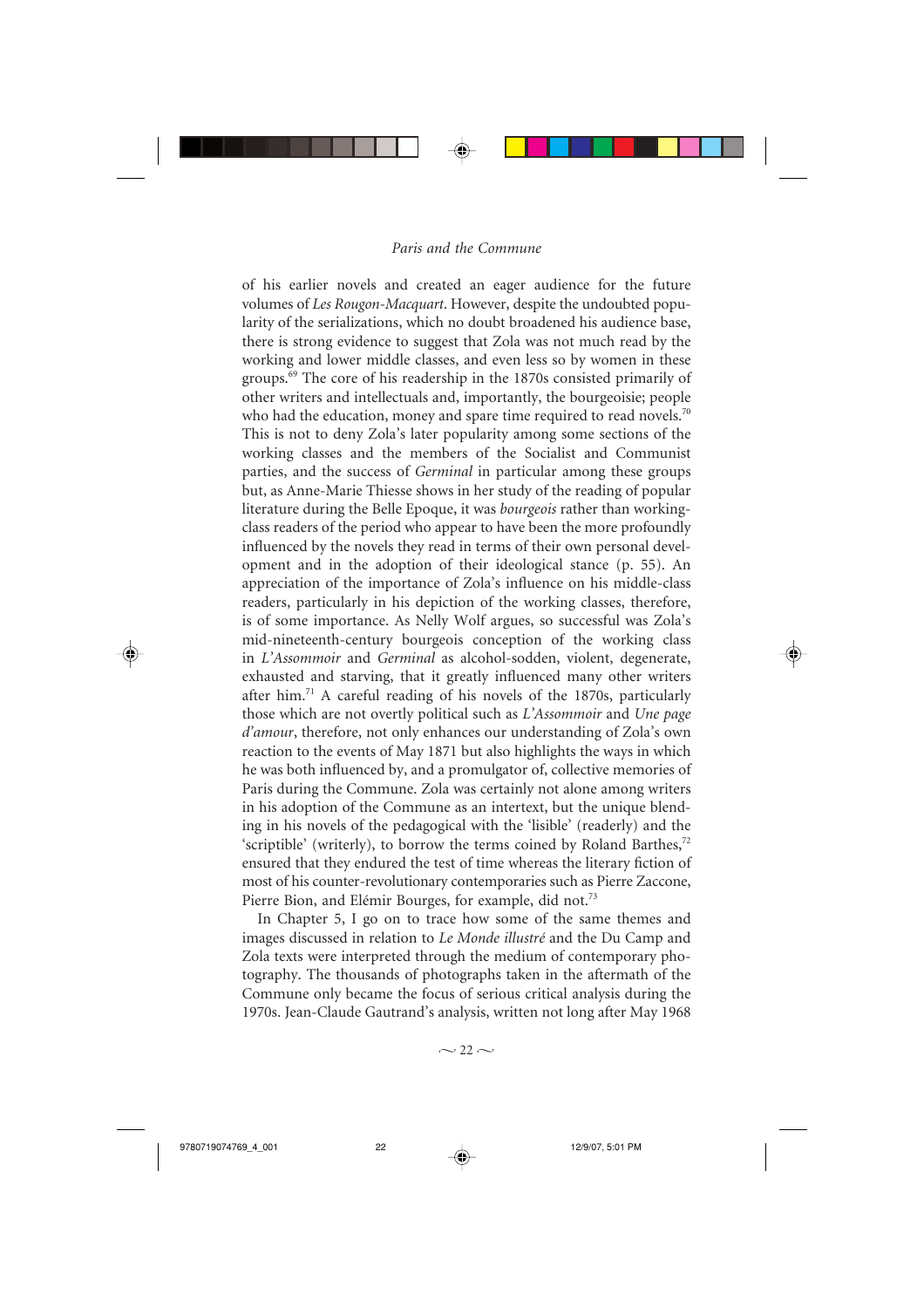

and the centenary of the Commune (and very much of its time), was perhaps the first real attempt to identify and discuss the subject in any detail; though his somewhat uncritical assessment of the photographer Bruno Braquehais as pro-Communard, on the basis that he produced several close-up shots of Communards posing alongside the Vendôme Column or on barricades, has subsequently been challenged by Linda Nochlin, who points out that Braquehais also photographed Versaillais soldiers.<sup>74</sup>

Building on Gautrand's early work, Donald English's perceptive 1981 study remains the best introduction yet to the whole subject of photography and the Commune, since it draws particular attention to the wider political, social, commercial, cultural and aesthetic contexts in which these photographs were produced and circulated.<sup>75</sup> Christine Lapostolle has also attempted to classify photographs taken during the Commune and its aftermath according to subject matter and ideological viewpoint (pro- or anti-Communard). In so doing, she questions the received opinion that Ernest Eugène Appert's photomontages, for example, were just anti-Communard propaganda and argues, convincingly, that such images should be reinterpreted within the context of contemporary notions of photography and 'reality' and what was deemed acceptable as a 'historical document'.<sup>76</sup> Elsewhere, Lapostolle has also highlighted the extensive use of the ruin as a photographic theme in line with contemporary political and literary discourse.<sup>77</sup> Alisa Luxenberg has taken up and developed this line of argument, citing Jules Claretie's descriptions in *L'Illustration* and Théophile Gautier's *Tableaux de sièges: Paris, 1870– 1871* (1871) as the textual equivalents of Jules Andrieu's album 'Désastres de guerre'.<sup>78</sup> Luxenberg, however, like English and Lapostolle, stops short of any detailed comparative analysis between the photographic image of the ruin and contemporary discourse. My aim, therefore, is to focus on Charles Soulier's representation of the Tuileries Palace ruins, in order to explore the full ideological, symbolic, cultural and aesthetic purchase of the ruin at this particularly significant historical moment.

To date, commentators have tended to focus on the images produced by Braquehais, Andrieu, Appert, and Alphonse Justin Liébert. By contrast, the albums and collections produced in the 1870s by Soulier, Edouard-Denis Baldus and Charles Marville, all recognized as important Second Empire photographers, have escaped full analysis within the context of the production and consumption of images of Paris after the Commune. My aim is to redress the balance by looking at some of the political and memorialist implications of their images and to argue

 $\sim$  23  $\sim$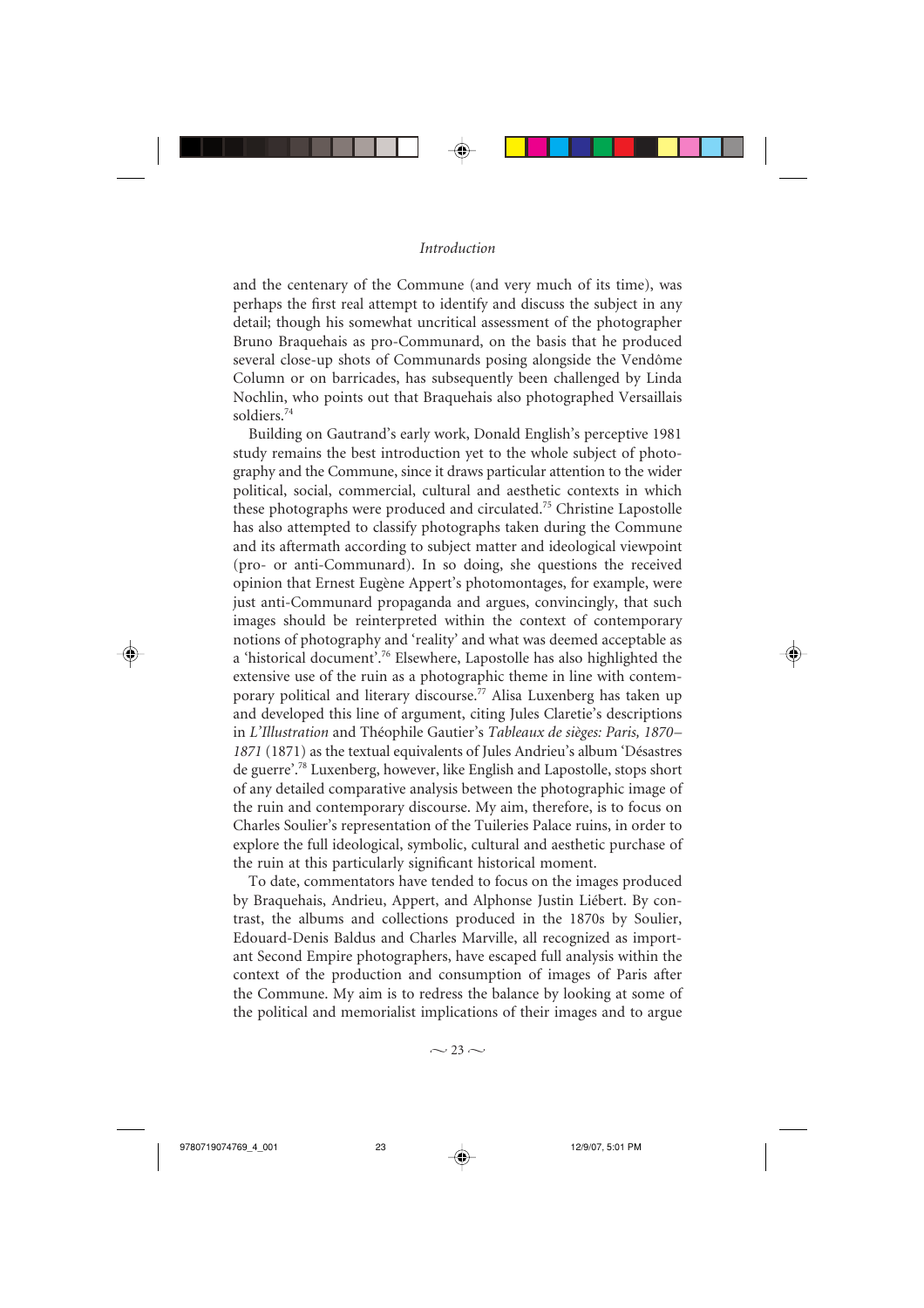

that their representations of Paris, each in their own way, in fact exemplify the collective political and aesthetic response of the conservative bourgeoisie – the intended purchasers of their photographs – to the demise of the Second Empire and the repression of Commune. Contrary to received opinion, Baldus's post-Commune vision of Paris, for example, is far from free of political or ideological bias, as the analysis in Chapter 5 will show.<sup>79</sup>

The full political implications of Marville's officially commissioned displays of photographs depicting the old, pre-Haussmann Paris set alongside the new Paris of the early Third Republic for the 1878 *Exposition universelle* have similarly not been much discussed by commentators. This exhibit, as I will demonstrate, effectively created a new photographic 'art of memory' designed to reflect the healthy and hygienic Paris of the new Republic, a Paris which had been suitably purged of both its Second Empire and Communard past. While Marie de Thézy draws attention to the inclusion of Marville's photographs in the 1878 *Exposition*, and while she sheds much light on his contribution to the documentation of the building projects of the Third Republic, she tends to see these projects as a straightforward continuation of Second Empire Haussmannization. In her comprehensive catalogue of Marville's œuvre, Thézy makes only a passing reference to the Commune and no mention at all of the ideological and political agenda that underpinned the reconstruction of the city during the Third Republic.<sup>80</sup> The same holds true of a piece which appeared in the journal *Foncier mensuel*. Marville's photographs of the reconstruction of the Vendôme Column are seen featured alongside interviews with Thézy and the photographer Tom Drahos about his own series of photographs entitled 'La Colonne Vendôme', but the political and memorialist significance of this monument are again left unexplored.<sup>81</sup> Instead, it is left to Jean-Pierre Dufreigne, in his review of Thézy's book on Marville, to politicize the photographer's work of the 1870s. For Dufreigne, Marville depicts the bourgeois, absolutist 'Paris du Thiers-Etat' (a quibble on the Third Estate (Government) and the name of its leader, Adolphe Thiers).<sup>82</sup> Dufreigne, however, goes no further with this provocative line of argument. A reappraisal of Marville's work within the context of post-Commune Paris and the 1878 *Exposition* would therefore seem to be overdue.

Necessarily limited as this choice of case studies is, it did however reveal to me a number of memorialist constructs based on a consistent set of cultural values and assumptions on behalf of the writers, artists and photographers in question. Many of the materials studied, for

 $\sim$  24  $\sim$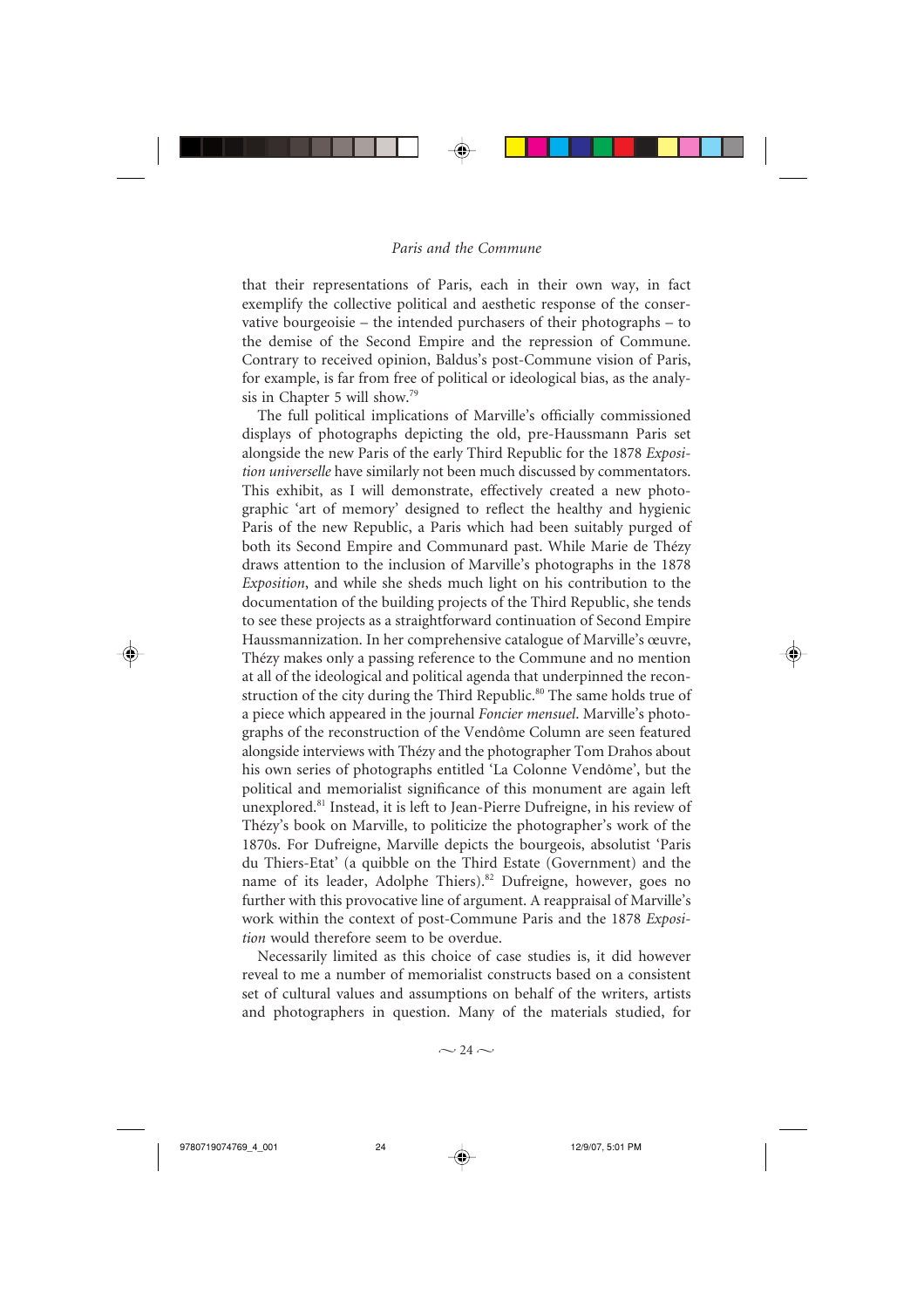

example, share the same obsession with decadence and attempt to explain the destruction of the city as a form of divine retribution. There is dependence also on a shared literary canon consisting principally of the Bible, Shakespeare, Corneille, Voltaire, and Victor Hugo, all of which are plundered in order to find ways to come to terms with the horror of the *Semaine sanglante* and to describe events deemed to be indescribable. The shared imagery, language, rhetoric, and narrative form are all put to work in order to rationalize and excuse or at least legitimize the repression of the Commune and to suppress the cruelty of the Versaillais and the suffering of their victims.

Now that I have outlined the aims and scope of this book, it is perhaps useful to end this general introduction by noting briefly what I have specifically *not* aimed to do. It has not been my intention to write another history of the Commune and the early Third Republic or to offer another history of nineteenth-century photography or the 'golden age' of the French press. Also, it has not been my intention to provide a further analysis of Zola's politics or another general study of Paris within *Les Rougon-Macquart*. Still less have I aimed to provide a critical philosophical or theoretical assessment of memory theory. What I have tried to do throughout, however, is to remain very closely focused on a selection of case studies in order to explore the ways in which memories of Paris and the Commune were constructed and repressed in the 1870s. In drawing comparisons between different forms and genres of texts and images I have tried to shed new light on our understanding of a particular flashpoint in French history.

#### **Notes**

- 1 Extract from the speech delivered to the French National Assembly translated by J.P.T. Bury in *Gambetta's Final Years: 'The Era of Difficulties' 1877–1882* (London and New York: Longman, 1982), p. 167. Throughout this book all translations into English, unless otherwise attributed, are my own, and reference is given to the original text. Further references to a cited text will appear in brackets after quotations; passages without page reference are from the last-cited page. Unless otherwise noted, all italics are the author's and all ellipses mine.
- 2 For a comprehensive account of the political machinations surrounding the granting of the amnesty and Gambetta's involvement see Bury, *Gambetta's Final Years*, ch. 8, and Jean T. Joughin, 'The Paris Commune in French Politics 1871–1880', *The Johns Hopkins University Studies in Historical and Political Science*, 73: 1 (1955).

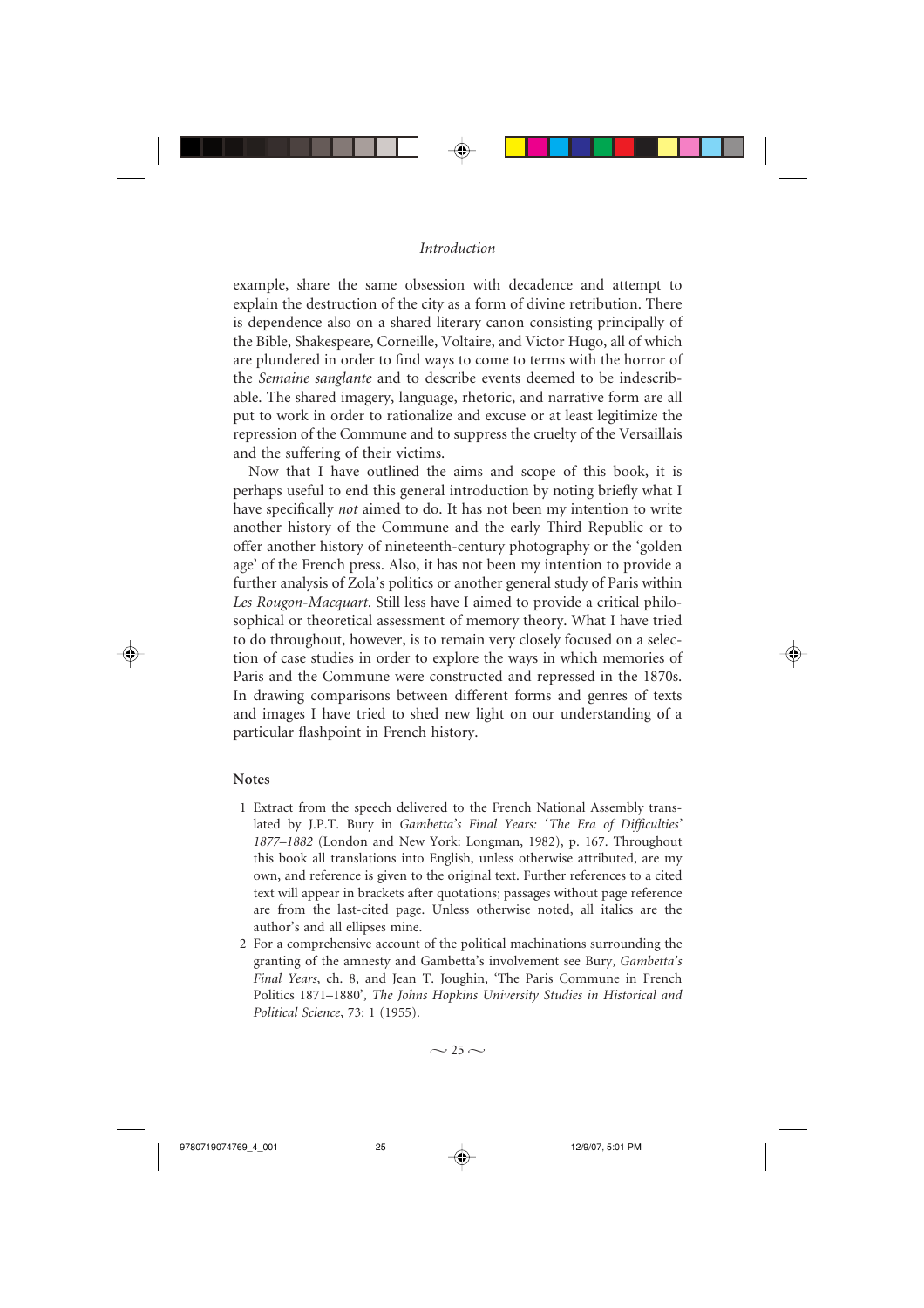- 3 Jacques Rougerie, *La Commune de 1871* (Paris: Presses universitaires de France, 1988), pp. 117–19.
- 4 Robert Cook, *Civil War America: Making a Nation 1848–1877* (London: Pearson Longman, 2003), p. 114. On the parallels between the two conflicts see Wolfgang Schivelbusche, *The Culture of Defeat: On National Trauma, Mourning, and Recovery*, trans. by Jefferson Chase (London: Granta Books, 2003).
- 5 For example: Walter Redfern, *Feet First: Jules Vallès* (Glasgow: University of Glasgow French and German Publications, 1992); Rachael Langford, *Jules Vallès and the Narration of History: Contesting the French Third Republic in the 'Jacques Vingtras' Trilogy* (Bern: Lang, 1999); Kristin Ross, *The Emergence of Social Space: Rimbaud and the Paris Commune* (Minneapolis: University of Minnesota Press, 1988); Jane Mayo Roos, 'Within the "Zone of Silence": Monet and Manet in 1878', *Art History*, 11: 3 (September 1988), 374–407 and *Early Impressionism and the French State (1866–1874)* (Cambridge and New York: Cambridge University Press, 1996), chs 9, 10; Jacquelynn Baas, 'Edouard Manet and *Civil War*', and Ronda Kasl, 'Edouard Manet's "Rue Mosnier": Le pauvre-a-t-il une patrie?', in *Art Journal*, 45: 1 (spring, 1985), 36–42 and 49–58; Jean Péridier, *La Commune et les artistes: Pottier-Courbet-Vallès-J.-B. Clément* (Paris: Nouvelles éditions latines, 1980); Albert Boime, *Art and the French Commune: Imagining Paris after War and Revolution* (Princeton, NJ: Princeton University Press, 1995); and John House, *Impressionism, Paint and Politics* (New Haven, CT, and London: Yale University Press, 2004). A notable exception is Paul Lidsky's *Les Ecrivains contre la Commune*, 2nd edn (Paris: La Découverte, 1999), but even he concentrates mainly on canonical names. See also J.M. Roberts, 'La Commune considérée par la droite: dimensions d'une mythologie', *Revue d'histoire moderne et contemporaine*, 19 (1972), 187–205.
- 6 See David A. Shafer, *The Paris Commune: French Politics, Culture, and Society at the Crossroads of the Revolutionary Tradition and Revolutionary Socialism* (New York and Basingstoke: Palgrave Macmillan, 2005), chs 1–2.
- 7 See Pamela M. Pilbeam, *Republicanism in Nineteenth-Century France* (London: Macmillan, 1995), p. 19, for an analysis of the different republican factions and the often blurred distinctions between conservative republicans and liberal monarchists.
- 8 See J.P.T. Bury, *Gambetta and the Making of the Third Republic* (London: Longman, 1973), p. 7.
- 9 William Serman, *La Commune de Paris (1871)* (Paris: Fayard, 1986), p. 281; Rougerie, *La Commune de 1871*, p. 62.
- 10 See Edith Thomas, *Les Pétroleuses* (Paris: Gallimard, 1963); Gay L. Gullickson, *Unruly Women of Paris: Images of the Commune* (Ithaca, NY, and London: Cornell University Press, 1996); and Carolyn J. Eichner, *Surmounting the Barricades: Women in the Paris Commune* (Bloomington: Indiana University Press, 2004).

#### $\sim$  26  $\sim$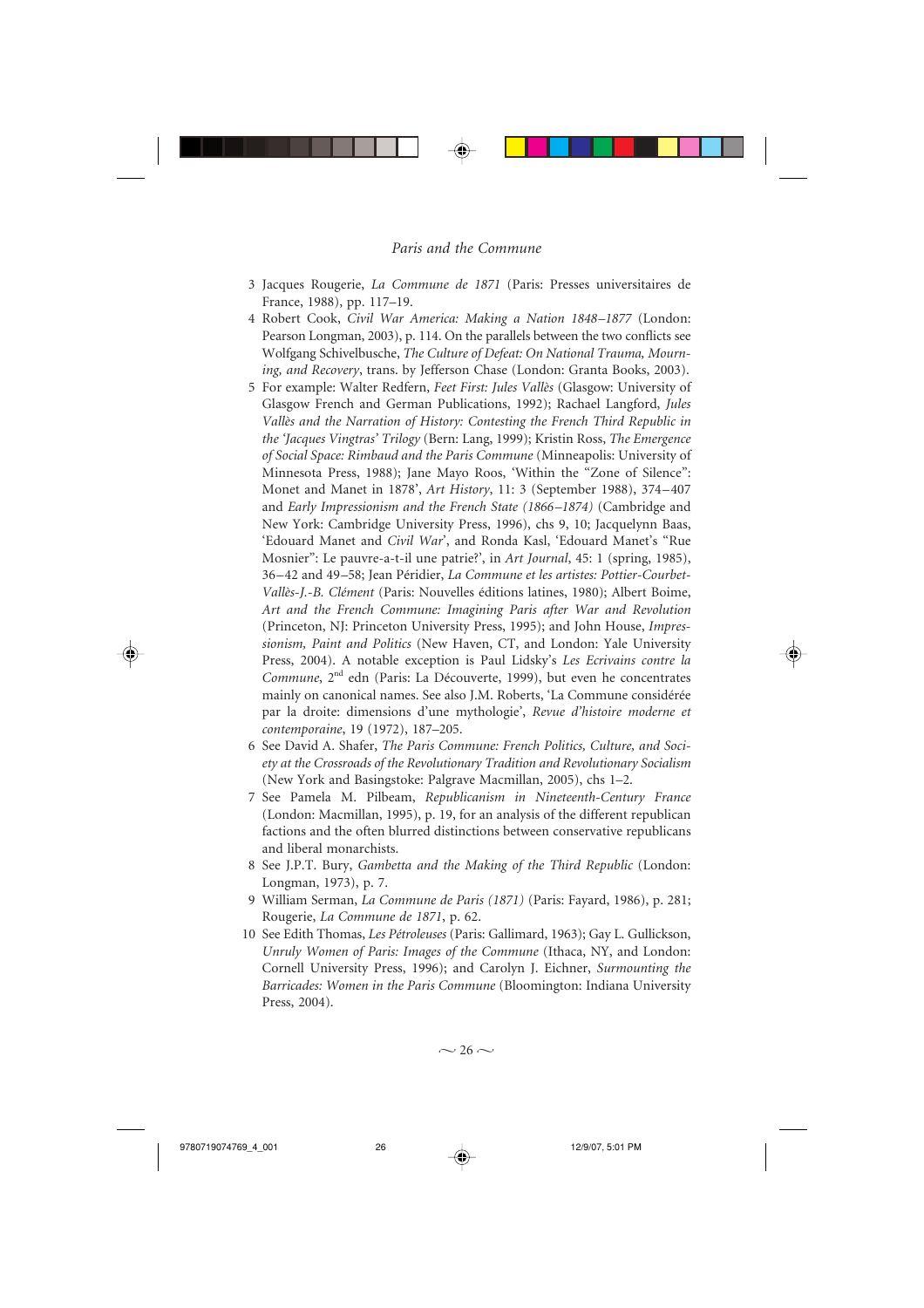- 11 Maxime Du Camp, *Paris: ses organes*, *ses fonctions et sa vie dans la seconde moitié du XIXe siècle*, 6 vols (Paris: Hachette, 1884–95), VI, p. 318.
- 12 Henri Lefebvre, *La Proclamation de la Commune* (Paris: Gallimard, 1965), p. 133.
- 13 David Harvey, *Consciousness and the Urban Experience* (Oxford: Blackwell, 1985), pp. 205–29.
- 14 See Lefebvre, *La Proclamation de la Commune*, p. 133.
- 15 Robert Tombs, *The Paris Commune, 1871* (London: Longman, 2000), p. 106.
- 16 Serman, p. 277.
- 17 David H. Pinkney, *Napoleon III and the Rebuilding of Paris* (Princeton, NJ: Princeton University Press, 1958), p. 17.
- 18 Lefebvre, 'La Classe ouvrière et l'espace' (1972), in *Espace et politique*, 2nd edn (Paris: Anthropos, 2000), pp. 168–9. Lefebvre develops this theme in greater detail in *La Production de l'espace* (Paris: Anthropos, 1974).
- 19 Harvey, pp. 205–29.
- 20 For details of the campaigning activities and documentation provided by Les Amis de la Commune, visit the group's website at < http://lacomune.club.fr> [accessed 7 April 2006].
- 21 For a concise history of this period see Keith Randell, *France: The Third Republic 1870–1914* (London: Edward Arnold, 1986), pp. 27–34.
- 22 See Bury, *Gambetta's Final Years*, p. 167.
- 23 See Stéphane Gacon, 'L'Oubli institutionnel', in *Oublier nos crimes: L'Amnésie nationale: une spécificité française?*, ed. by Dimitri Nicolaïdis (Paris: Editions Autrement, 1994), pp. 98 –111 (p. 105).
- 24 See, for example, Fredric Jameson, *The Political Unconscious: Narrative as a Socially Symbolic Act* (Ithaca, NY: Cornell University Press, 1981); Pierre Nora, ed., *Les Lieux de mémoire*, 3 vols (Paris: Gallimard, 1984–93); Andreas Huyssen, *Twilight Memories: Marking time in a Culture of Amnesia* (New York and London: Routledge, 1995) and *Present Pasts: Urban Palimpsests and the Politics of Memory* (Stanford, CA: Stanford University Press, 2003); and Edward S. Casey, *Remembering: A Phenomenological Study*, 2<sup>nd</sup> edn (Bloomington and Indianapolis: Indiana University Press, 2000). For an introduction to the whole subject of cultural memory see Susannah Radstone, ed., *Memory and Methodology* (Oxford: Berg, 2000); Susannah Radstone and Katherine Hodgkin, eds, *Regimes of Memory* (London: Routledge, 2003); Noel Packard and Christopher Chen, 'From Medieval Mnemonics to a Social Construction of Memory', *American Behavioral Scientist*, 48: 10 (June 2005), 1297–319; and J. Candau, *Anthropologie de la mémoire* (Paris: Presses universitaires de France, 1996).
- 25 Radstone, *Memory and Methodology*, p. 1.
- 26 For a discussion of Lamark's *Recherches sur l'organisation des corps vivants* (1802), Ribot's *L'Hérédité: Etude psychologique sur ses phénomènes, ses lois, ses causes, ses conséquences* (1873), and *Les Maladies de la mémoire* (1881),

 $\sim$  27  $\sim$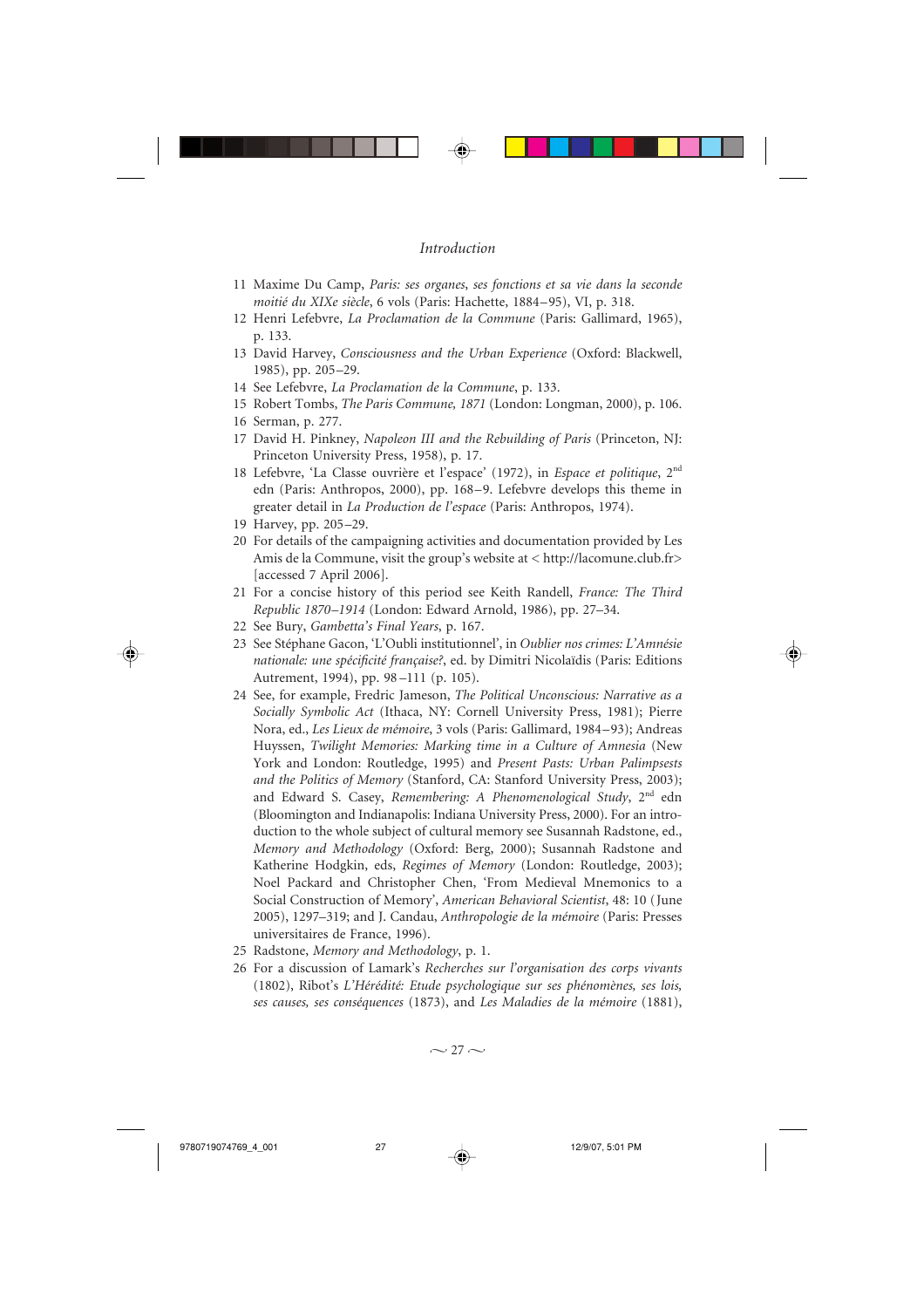

and for an introduction to the whole concept of organic memory theory, see Laura Otis, *Organic Memory: History and the Body in the Late Nineteenth and Early Twentieth Century* (Lincoln, NE, and London: University of Nebraska Press, 1994).

- 27 Matt Matsuda, *The Memory of the Modern* (New York: Oxford University Press, 1996), pp. 9–10.
- 28 The seminal texts are Nietzsche, 'On the Uses and Disadvantages of History for Life', in *Untimely Meditations* (1874), ed. by J.P. Stern and trans. by R.J. Hollingdale (Cambridge: Cambridge University Press, 1983) and *On the Genealogy of Morals* (1887), ed. and trans. by Douglas Smith (Oxford and New York: Oxford University Press, 1996), essays 1 and 2.
- 29 Marc Sautet, *Nietzsche et la Commune* (Paris: Le Sycomore, 1981).
- 30 See Nietzsche, 'On the Uses and Disadvantages of History for Life', and *On the Genealogy of Morals*, essays 1 and 2.
- 31 Nietzsche, *On the Genealogy of Morals*, p. 39.
- 32 Nietzsche, 'On the Uses and Disadvantages of History for Life', pp. 60–1.
- 33 Nietzsche, *On the Genealogy of Morals*, pp. 40, 42.
- 34 The seminal texts are Maurice Halbwachs, *Les Cadres sociaux de la mémoire* (1925), ed. by Gérard Namer (Paris: Albin Michel, 1997), and *La Mémoire collective* (1950), ed. by Gérard Namer (Paris: Albin Michel, 1997).
- 35 Halbwachs, *Les Cadres*, p. vi.
- 36 'Les lieux de mémoire ne sont pas *ce* dont on se souvient, mais *là* où la mémoire travaille; non la tradition elle-même, mais son laboratoire'. Nora, *Les Lieux de mémoire*, vol. 2. (1986), *La Nation*, I, vii–x. The concept of the 'lieu de mémoire' (site/locus of memory) – which holds that memory is spatially created and can be ascribed to, or inscribed on, a space or place – goes back to antiquity. See Frances Yates, *The Art of Memory* (London: Routledge & Paul Kegan, 1966).
- 37 Henri Bergson, *Matière et mémoire: essaie sur la relation du corps à l'esprit* (Paris: Quadrige/Presses universitaires de France, 1997).
- 38 Halbwachs, *La Mémoire collective*, p. 244. For an account of the development of Halbwachs's thought see also Namer's 'Postface' to *Les Cadres*; Laurent Mucchielli, 'Pour une psychologie collective: l'héritage durkheimien d'Halbwachs et sa rivalité avec Blondel durant l'entre-deux guerres', *Revue d'histoire des sciences humaines*, 1 (1999), pp. 103–41; and one of Halbwachs's own source texts, Emile Durkheim, 'Représentations individuelles et représentations collectives', in *Sociologie et philosophie* (Paris: Presses universitaires de France, 1967), pp. 1–38.
- 39 Halbwachs, *Les Cadres*, p. vi.
- 40 Halbwachs, *La Mémoire collective*, pp. 131–2.
- 41 Halbwachs, *Les Cadres*, pp. 300, 367.
- 42 Paul Connerton, *How Societies Remember* (Cambridge: Cambridge University Press, 1989), p. 14.

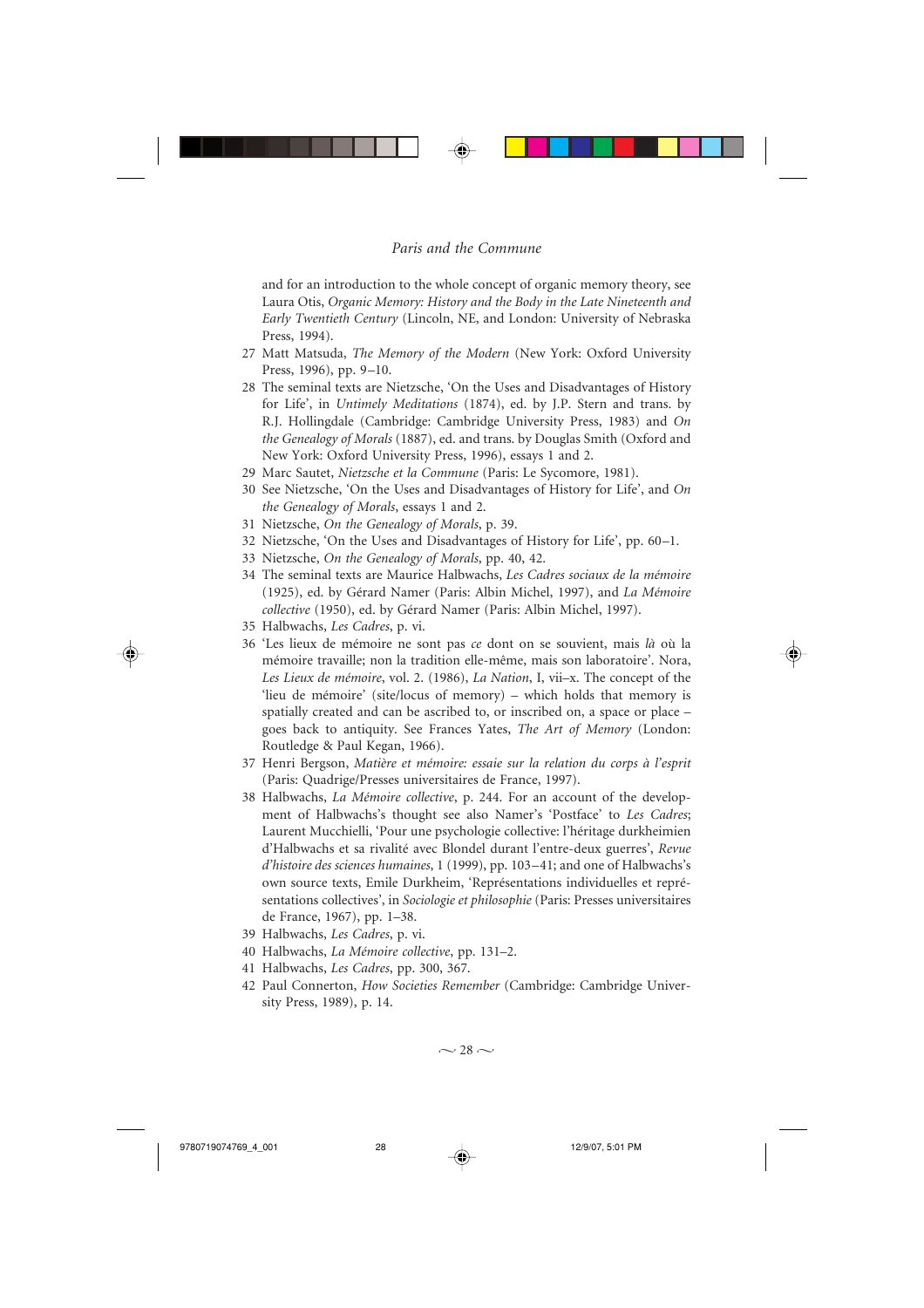

- 43 See Gacon, for example. Evidence of the Commune's continuing capacity to provoke strong feelings was provided by the controversy that surrounded the showing on French television of the film *La Commune* (1999) by the British filmmaker Peter Watkins. See his website <www.mnsi.net/~pwatkins> [accessed 7 April, 2006]. See also Shafer, p. 186.
- 44 Other official references to the Commune include the metro station 'Louise Michel' (originally called Vallier and renamed on 1 May 1946) and a number of streets named after other Commune leaders between 1882 and 1930. For a complete list of these see Jean Braire, *Sur les traces des Communards: Enquête dans les rues de Paris d'aujourd'hui* (Paris: Editions Amis de la Commune, 1988), p. 224. Braire (p. 182) also highlights the fact that the bas-relief by Paul Moreau-Vauthier entitled 'Aux Victimes des Révolutions' and situated in the Square Gambetta adjacent to Père Lachaise, and often mistaken for the *Mur des fédérés*, is in fact an inclusive memorial which pays tribute not only to the Parisians who died during the Commune but equally to the hundred or so Versaillais who also died in the combat. On the mythology of the *Mur* see Tombs, *The Paris Commune*, p. 195, and Madeleine Rebérioux, 'Le Mur des fédérés' in Nora, *Les Lieux de mémoire*, vol. 1 (1984), *La République*, pp. 619–49.
- 45 Hereafter referred to in the body of the text as *Paris: ses organes* and *Les Convulsions* respectively. All interpolated references giving volume and page number are abbreviated to *PSO* and *LC* and unless otherwise stated are taken from *Paris: ses organes, ses fonctions et sa vie dans la seconde moitié du XIXe siècle*, 6 vols (Paris: Hachette, 1884–95), I (1893), II (1883), III (1895), IV (1894), V (1884), VI (1884), and *Les Convulsions de Paris*, 4 vols, 5<sup>th</sup> edn (Paris: Hachette, 1881).
- 46 Unless otherwise stated, all references to these novels, giving volume and page number, are taken from the *La Pléiade* edition, *Les Rougon-Macquart*, ed. by Henri Mitterand, 5 vols (Paris: Gallimard, 1960–67), which is abbreviated to *RM*.
- 47 Matsuda, pp. 13, 88.
- 48 See Michael Sprinker, *History and Ideology in Proust: A la recherche du temps perdu and the Third French Republic* (Cambridge: Cambridge University Press, 1994), pp. 36–47.
- 49 Mouillaud, 'Le Journal: un texte sous tension', in *Textologie du journal*, ed. by Pierre Rétat (Paris: Minard, 1990), p. 154.
- 50 Du Camp, *Les Chants modernes*, 2nd edn (Paris: Librairie nouvelle, 1860), p. 4.
- 51 Gretton, 'Difference and Competition: the Imitation and Reproduction of Fine Art in a Nineteenth-century Illustrated Weekly News Magazine', *Oxford Art Journal*, 23: 2 (2000), pp. 143–62.
- 52 Mouillaud, p. 155. On Mikhail Bakhtin see Sue Vice, *Introducing Bakhtin* (Manchester and New York: Manchester University Press, 1997).

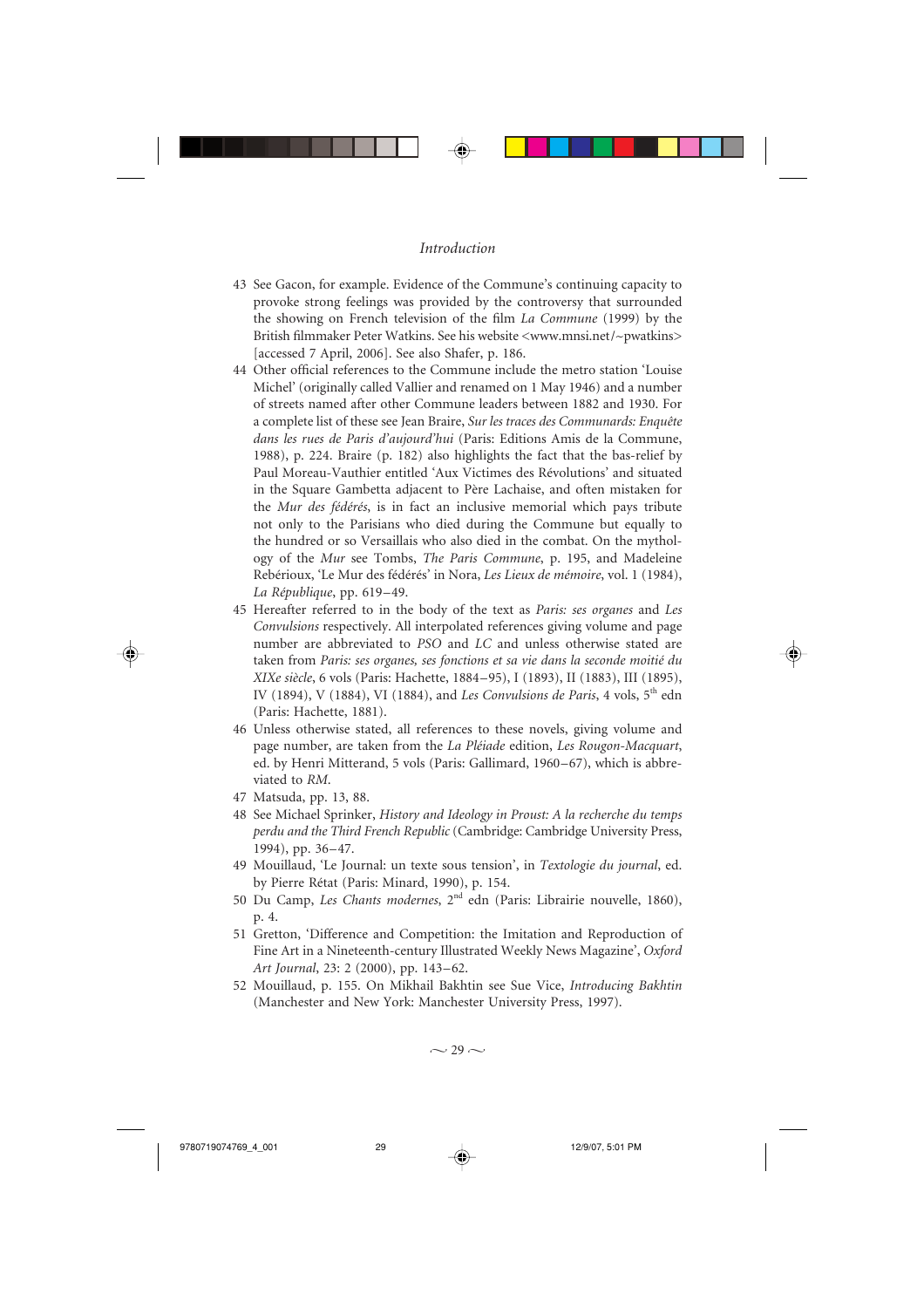

- 53 *Polyphonic text*: a text in which several voices or points of view interact on more or less equal terms. The term is used by Bakhtin in *Problems of Dostoevsky's Poetics* (1929) as an equivalent to *dialogic* and refers to the responsive nature of dialogue as opposed to the single-mindedness of monologue.
- 54 See Jean-Noël Marchandiau, *L'Illustration 1843–1944: Vie et mort d'un journal* (Toulouse: Editions Privat, 1987), pp. 52, 108, 115, 332.
- 55 Anne-Marie Thiesse, *Le Roman du quotidien: lecteurs et lectures populaires à la Belle Epoque* (Paris: Seuil, 2000), pp. 10–11; and Richard Terdiman, *Discourse/Counter-Discourse: Theory and Practice of Symbolic Resistance in Nineteenth-Century France* (Ithaca, NY, and London: Cornell University Press, 1985), ch. 2.
- 56 For example Boime; Roos, 'Within the "Zone of Silence" '; John Milner, *Art, War and Revolution in France 1870–1871: Myth, Reportage and Reality* (New Haven, CT, and London: Yale University Press, 2000); and James A. Leith, ed., *Images of the Commune* (Montreal and London: McGill-Queen's University Press, 1978).
- 57 For contemporary accounts of the press see, for example, Eugène Dubief, *Le Journalisme* (Paris: Hachette, 1892). The most comprehensive modern survey of the press during the Second Empire, Commune and the Third Republic is Claude Bellanger et al., *Histoire générale de la presse française*, 4 vols (Paris: Presses Universitaires de France, 1972), II and III. On the press and the law see Irene Collins, *The Government and the Newspaper Press in France*, *1814– 1881* (London: Oxford University Press, 1959); and Robert Justin Goldstein, *Censorship of Political Caricature in Nineteenth-century France* (Kent, OH: Kent State University Press, 1989). On the press and the Commune, see Aimé Dupuy*, 1870–1871: La Guerre, la Commune et la presse* (Paris: Armand Colin, 1959). On the illustrated press in general, see Louis Guéry, *Visages de* la presse: La Présentation des journaux des origines à nos jours (Paris: Editions du Centre de formation et de perfectionnement des journalistes, 1997), and Jean Watelet, *La Presse illustrée en France*, *1814–1914*, 11 vols (unpublished doctoral dissertation, Université Panthéon-Assas, Paris II, 17 January 1998), III. On the satirical press, see Philippe Régnier, ed., *La Caricature entre République et censure: L'Imagerie satirique en France de 1830–1880: un discours de résistance?* (Lyons: Presses universitaires de Lyon, 1996); and Philippe Roberts-Jones, *La Presse satirique illustrée entre 1860 et 1890* (Paris: Institut français de la presse, 1956), and *De Daumier à Lautrec: Essai sur l'histoire de la caricature française* (Paris: Les Beaux Arts, 1960).
- 58 Gretton, 'Difference and Competition'.
- 59 Lidsky, *Les Ecrivains contre la Commune.*
- 60 Roberts, 'La Commune considérée par la droite'.
- 61 See Rifkin, 'No Particular Thing to Mean', *Block*, 8 (1983), pp. 36–45; 'Well Formed Phrases: Some Limits of Meaning in Political Print at the End of the Second Empire', *The Oxford Art Journal*, 8: 1 (1985), pp. 20–8; and

 $\sim$  30  $\sim$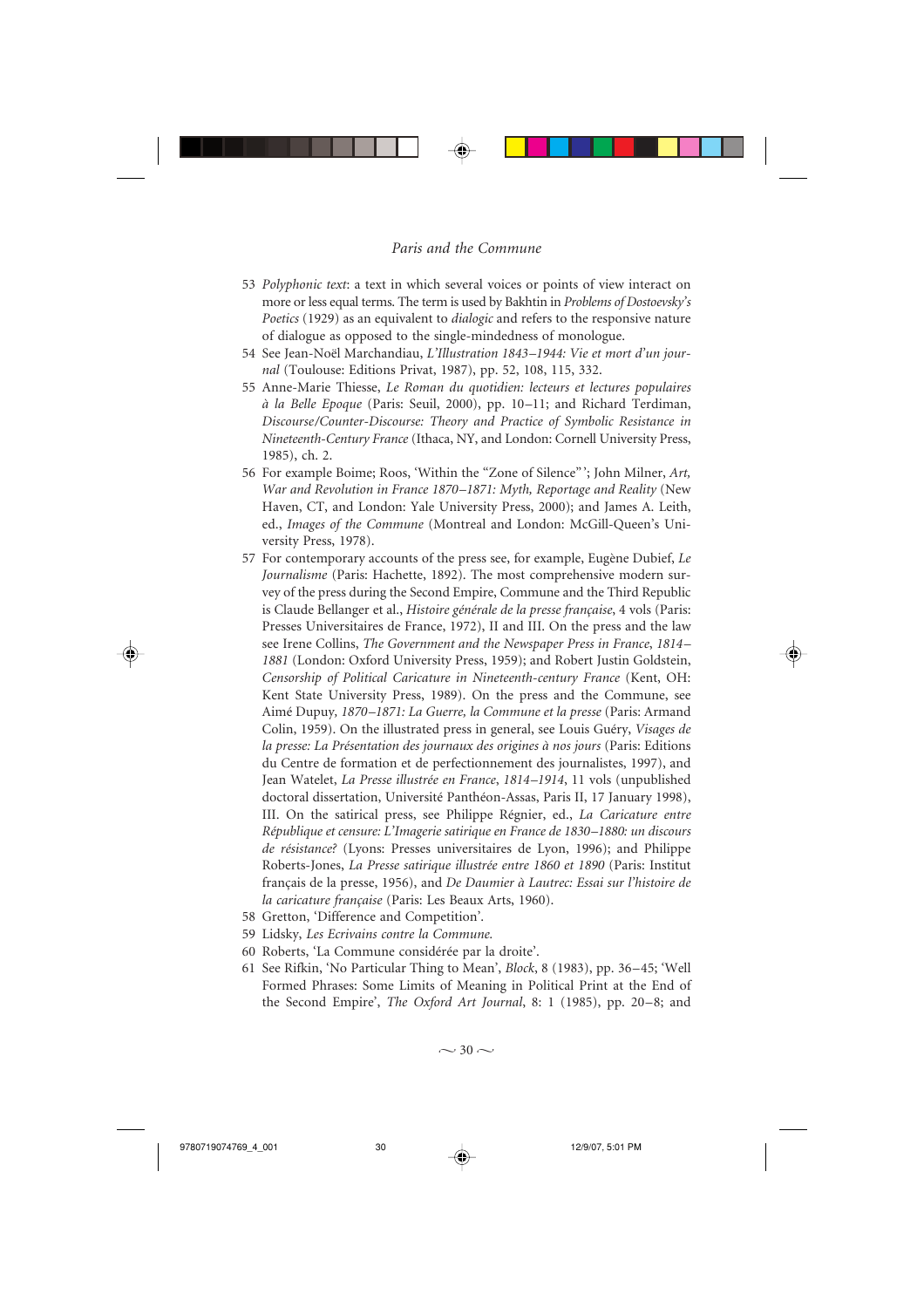

also 'Cultural Movement and the Paris Commune', *Art History*, 2 (1979), pp. 51–61.

- 62 Matsuda, pp. 13, 88.
- 63 See Emile Zola, *Œuvres complètes*, ed. by Henri Mitterand, 15 vols (Paris: Cercle du livre précieux, 1966–69), XI, p. 141; and Enid Starkie, *Flaubert: The Making of the Master* (London: Weidenfeld & Nicolson, 1967), pp. 234, 237–8.
- 64 See Michel Dewachter, Daniel Oster and Jean Leclant, eds, *Le Nil*, in *Un Voyageur en Egypte vers 1850: 'Le Nil' de Maxime Du Camp* (n.p.: Sand/Coni, 1987); Sylvie Aubenas and Jacques Lacarrière, *Voyage en Orient* (Paris: Hazan, 1999); and Senneville, *Maxime Du Camp: Un spectateur engagé du XIXe siècle* (Paris: Editions Stock, 1996).
- 65 Lidsky, p. 57.
- 66 Lucien Nass, *Le Siège de Paris et la Commune* (Paris: Plon, 1914); Henri D'Alméras, *La Vie parisienne pendant le Siège et sous la Commune* (Paris: Albin Michel, 1927).
- 67 Jellinek, *The Paris Commune* (London: Victor Gollancz, 1937), pp. 425–6.
- 68 See Robert Lethbridge's introduction to Zola, *La Débâcle*, trans. by Elinor Dorday (Oxford: Oxford University Press, 2000), pp. vii–xxviii (p. xii). See also Zola himself on *La Débâcle*: 'Mon plan à toujours été d'aller jusqu'à la Commune, car je considère la Commune comme une conséquence immédiate de la chute de l'empire et la guerre' (*RM*, V, 1416).
- 69 Thiesse, pp. 38, 70–1.
- 70 See Paule Lejeune, *'Germinal': un roman antipeuple* (Paris: Nizet, 1978), pp. 33–4; Edouard Rod, *A Propos de 'L'Assommoir'* (Paris: Marpon & Flammarion, 1879); Emile Faguet, *Propos littéraires*, 5 vols (Paris: Société française d'imprimerie et de librairie, 1902–9), III (1905), pp. 247, 271–2; and Colette Becker, 'L'Audience d'Emile Zola', *Les Cahiers naturalistes*, 47 (1974), pp. 40–69.
- 71 Nelly Wolf, *Le Peuple dans le roman français de Zola à Céline* (Paris: Presses universitaires de France, 1990), pp. 15, 264.
- 72 See Barthes, *S/Z* (Paris: Seuil, 1970), p. 265. *Lisible/Scriptible*: *lisible* denotes texts, typically popular novels (one might say 'airport novels'), written in a realist style that involves little participation/interpretative analysis from the reader other than the consumption of a fixed meaning, whereas *scriptible* refers to, usually, Modernist texts that challenge the reader to produce his/ her own meaning from a choice of possibilities.
- 73 On the Commune in literature see Roger Bellet and Philippe Régnier, eds, *Ecrire la Commune: Témoignages, récits et romans (1871–1931)* (Tusson, Charente: Editions du Lérot, 1994); and Madeleine Rebérioux, 'Roman, théâtre et chanson: quelle Commune?', and Anne Roche and Gérard Delfau, 'La Commune et le roman français', both in *Le Mouvement social*, 79 (April/ June 1972), pp. 273–92, 293–318.